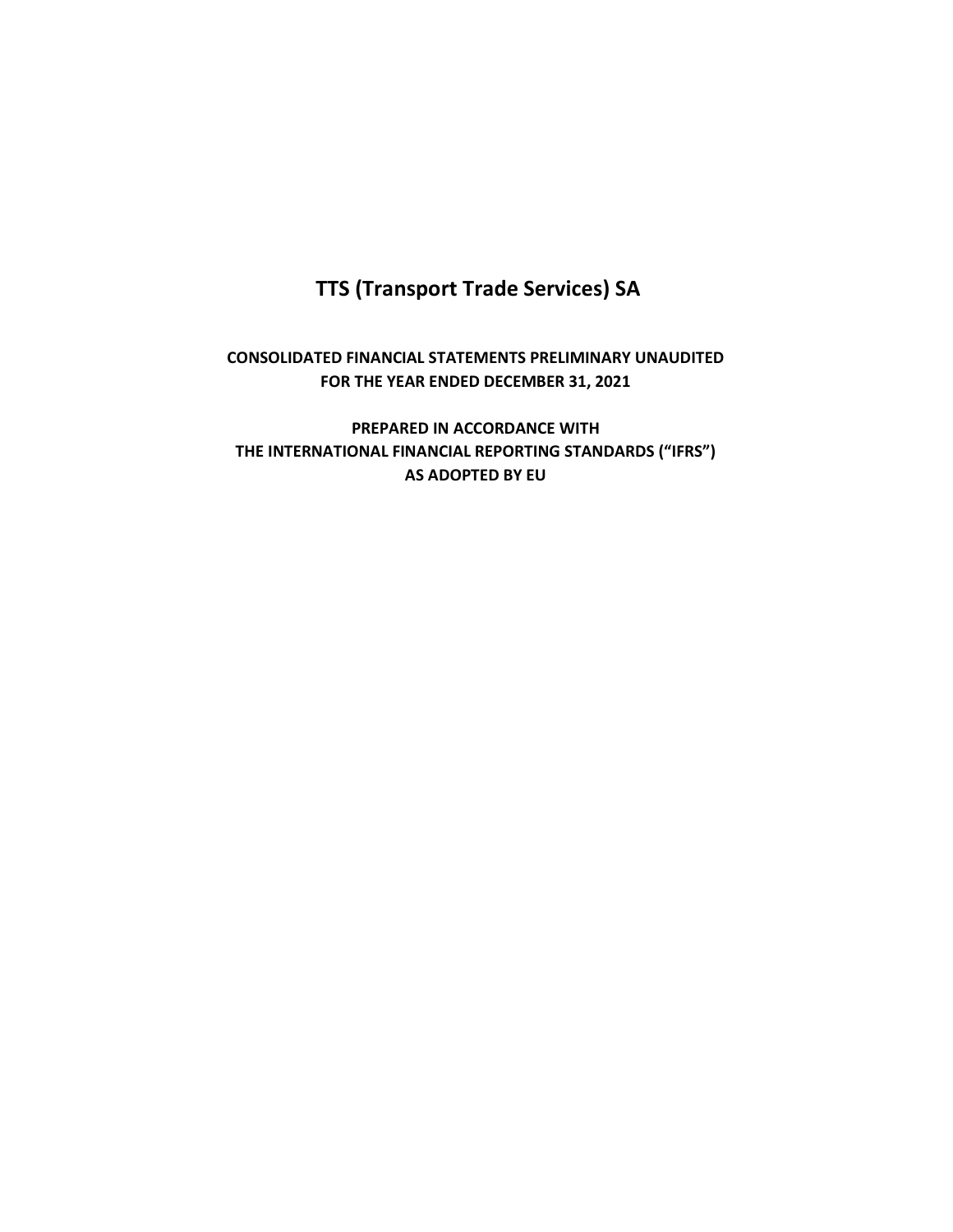#### **CONTENTS: PAGE:**

| CONSOLIDATED STATEMENT OF PROFIT AND LOSS AND COMPREHENSIVE INCOME |          |
|--------------------------------------------------------------------|----------|
| CONSOLIDATED STATEMENT OF FINANCIAL POSITION                       | $3 - 4$  |
| CONSOLIDATED STATEMENT OF CHANGES IN SHAREHOLDERS' EQUITY          | $5 - 6$  |
| CONSOLIDATED STATEMENT OF CASH FLOWS                               | $7 - 8$  |
| NOTES TO THE CONSOLIDATED FINANCIAL STATEMENTS                     | $9 - 61$ |

Note: These preliminary consolidated financial statements have been prepared in accordance with the International Reporting Standards adopted by the European Union ("IFRS").

Basis of the report: According to the FSA Regulation no. 5/2018, regarding the issuers of financial instruments and market operations and a Law 24/2017 on issuers of financial instruments and market operations.

These preliminary consolidated financial statements are unaudited.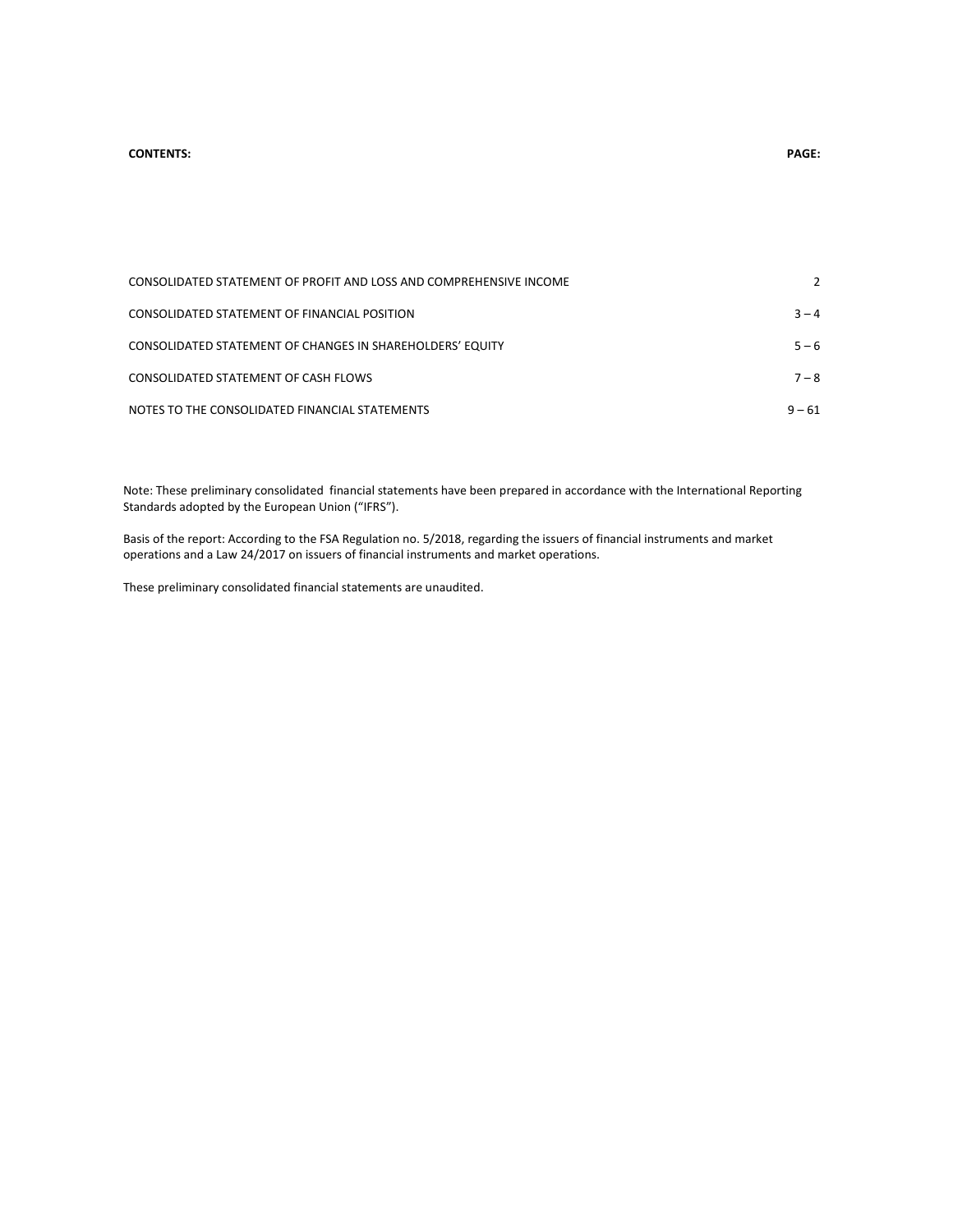## **TTS (Transport Trade Services) SA CONSOLIDATED STATEMENT OF PROFIT & LOSS AND OTHER COMPREHENSIVE INCOME FOR THE YEAR ENDED DECEMBER 31, 2021 (all amounts are expressed in "RON", unless specified otherwise)**

|                                                                                            |             | Year ended           | Year ended           |
|--------------------------------------------------------------------------------------------|-------------|----------------------|----------------------|
|                                                                                            | <b>Note</b> | December 31,<br>2021 | December 31,<br>2020 |
|                                                                                            |             |                      |                      |
| Revenue                                                                                    | 4           | 598,812,025          | 520,286,096          |
| Raw materials and consumables                                                              |             | (79, 687, 294)       | (68, 101, 396)       |
| Cost of merchandise sold                                                                   |             | (44,074,060)         | (17,612,705)         |
| Subcontractors expenses                                                                    | 8           | (208, 671, 374)      | (191, 214, 213)      |
| Payroll expenses                                                                           |             | (98, 489, 703)       | (96, 684, 881)       |
| Other expenses                                                                             | 5           | (41, 932, 938)       | (40, 434, 577)       |
| Depreciation and amortization                                                              |             | (61, 586, 646)       | (51, 993, 771)       |
| Other gain and losses                                                                      | 7           | 15,532,628           | 8,001,387            |
|                                                                                            |             |                      |                      |
| <b>Total operating result</b>                                                              |             | 79,902,639           | 62,245,940           |
|                                                                                            |             |                      |                      |
| Investment expenses                                                                        | 6           | 895,209              | (624, 988)           |
| Net of finance cost/income                                                                 | 9           | (1,916,416)          | (2,536,451)          |
| Profit of the year from continuing operations                                              |             | 78,881,432           | 59,084,501           |
| Income tax expenses                                                                        | 10          | (12, 476, 305)       | (10,828,634)         |
| Profit of the year                                                                         |             | 66,405,127           | 48,255,867           |
| Other comprehensive (loss)/ income                                                         |             | (81, 657)            | (344, 578)           |
| Total comprehensive income for the year, net of tax<br>Profit of the year attributable to: |             | 66,323,470           | 47,911,289           |
| Owners of the Company                                                                      |             | 60,253,264           | 44,248,198           |
| Non-controlling interests                                                                  |             | 6,151,863            | 4,007,669            |
| Total comprehensive income for the year attributable to:                                   |             |                      |                      |
| Owners of the Company                                                                      |             | 60,172,206           | 43,903,620           |
| Non-controlling interest                                                                   |             | 6,151,863            | 4,007,669            |
|                                                                                            |             |                      |                      |

GENERAL DIRECTOR **FINANCIAL DIRECTOR** FINANCIAL DIRECTOR

**STEFANUT PETRU, THE STEP OF STEP OF STEP OF STEP OF STEP OF STEP OF STEP OF STEP OF STEP OF STEP OF STEP OF STEP OF STEP OF STEP OF STEP OF STEP OF STEP OF STEP OF STEP OF STEP OF STEP OF STEP OF STEP OF STEP OF STEP OF S** 

This is a free translation from the original Romanian version. Notes attached are an integrant part of the consolidated financial statements.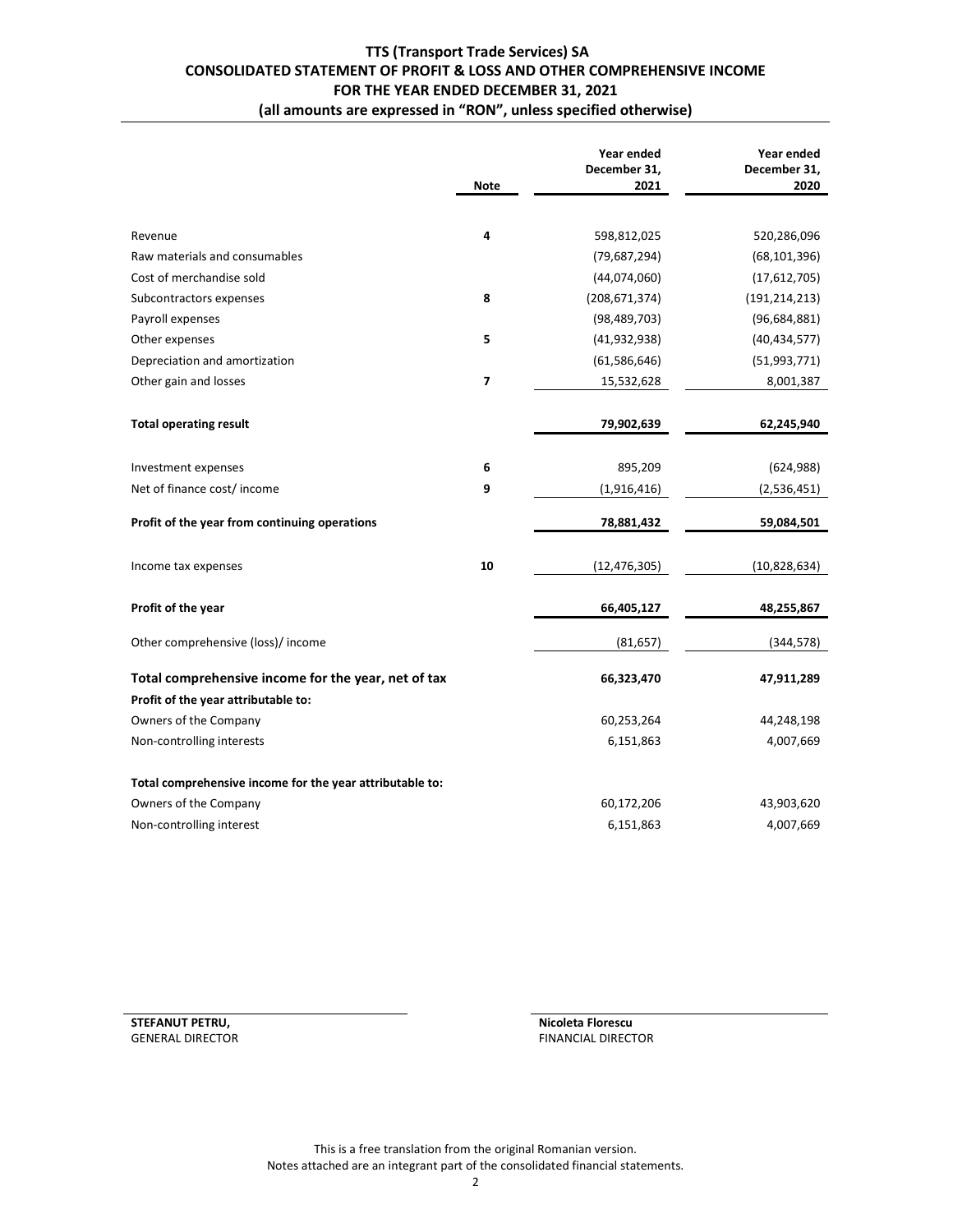## **TTS (Transport Trade Services) SA CONSOLIDATED STATEMENT OF FINANCIAL POSITION AS AT DECEMBER 31, 2021 (all amounts are expressed in "RON", unless specified otherwise)**

|                                                     |             | Year ended<br>December 31, | Year ended<br>December 31, |
|-----------------------------------------------------|-------------|----------------------------|----------------------------|
|                                                     | <b>Note</b> | 2021                       | 2020                       |
| <b>ASSETS</b>                                       |             |                            |                            |
| <b>Non-current assets</b>                           |             |                            |                            |
| Property, plant and equipment                       | 12          | 631,864,336                | 583,695,195                |
| Goodwill                                            | 13          | 3,846,603                  | 3,846,603                  |
| Intangible assets                                   | 14          | 1,669,707                  | 1,937,840                  |
| Investments in associates                           | 15          | 7,958,508                  | 7,596,793                  |
| Other long term assets                              | 16          | 3,336,998                  | 4,101,983                  |
| <b>Total non-current assets</b>                     |             | 648,676,152                | 601,178,414                |
| <b>Current assets</b>                               |             |                            |                            |
| Inventories                                         | 17          | 30,982,426                 | 22,990,259                 |
| Trade and other receivables                         | 18          | 47,762,692                 | 54,674,745                 |
| Other current assets                                | 19          | 10,651,938                 | 16,821,195                 |
| Cash and cash equivalents                           | 28          | 58,900,794                 | 55,160,530                 |
| Assets held for sale                                | 20          |                            |                            |
| <b>Total current assets</b>                         |             | 148,297,850                | 149,646,728                |
| <b>Total assets</b>                                 |             | 796,974,002                | 750,825,142                |
| <b>EQUITY AND LIABILITIES</b>                       |             |                            |                            |
| <b>Equity and reserves</b>                          |             |                            |                            |
| Share capital                                       | 21          | 31,739,602                 | 31,739,602                 |
| Reserves                                            | 22          | 239,668,125                | 223,522,014                |
| Retained earnings                                   |             | 284,775,767                | 244,420,990                |
| Equity attributable to equity holders of the parent |             | 556,138,325                | 499,682,606                |
| <b>Non-controlling interest</b>                     | 23          | 106.345.018                | 105,299,772                |
| <b>Non-current liabilities</b>                      |             |                            |                            |
| Interest-bearing loans                              | 24          | 26,815,528                 | 23,113,632                 |
| Deferred tax liabilities                            | 10          | 9,386,295                  | 7,785,872                  |
| Long term leasing                                   | 3           |                            | 160,086                    |
| Other long term liabilities                         | 24          | 392,158                    | 115,415                    |
| <b>Total non-current liabilities</b>                |             | 36,593,981                 | 31,175,005                 |

This is a free translation from the original Romanian version. Notes attached are an integrant part of the consolidated financial statements.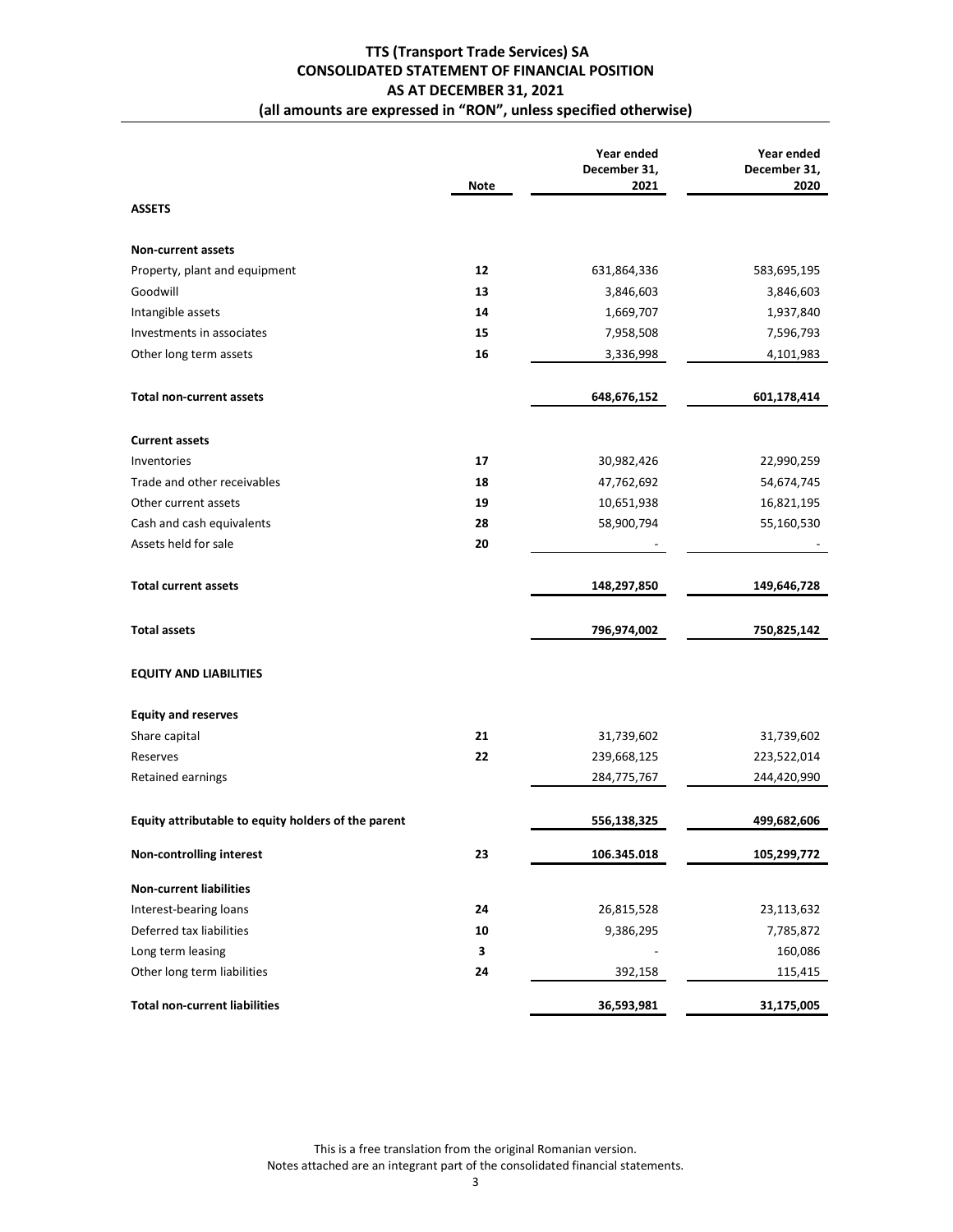## **TTS (Transport Trade Services) SA CONSOLIDATED STATEMENT OF FINANCIAL POSITION AS AT DECEMBER 31, 2021 (all amounts are expressed in "RON", unless specified otherwise)**

|                                       | Note | Year ended<br>December 31,<br>2021 | Year ended<br>December 31,<br>2020 |
|---------------------------------------|------|------------------------------------|------------------------------------|
| <b>Current liabilities</b>            |      |                                    |                                    |
| Trade and other payables              | 25   | 29,901,117                         | 28,903,685                         |
| Current portion of the leasing        | 3    |                                    | 209,417                            |
| Interest bearing loans and borrowings | 24   | 41,309,533                         | 50,801,555                         |
| Provisions for risks and charges      | 26   | 1,534,564                          | 5,008,685                          |
| Other current liabilities             | 27   | 25,106,295                         | 29,744,417                         |
| <b>Total current liabilities</b>      |      | 97,851,509                         | 114,667,759                        |
| <b>Total liabilities</b>              |      | 134,445,490                        | 145,842,764                        |
| <b>Total equity and liabilities</b>   |      | 796,974,002                        | 750,825.142                        |

**STEFANUT PETRU<br>
SENERAL DIRECTOR**<br> **SENERAL DIRECTOR**<br> **CENERAL DIRECTOR** FINANCIAL DIRECTOR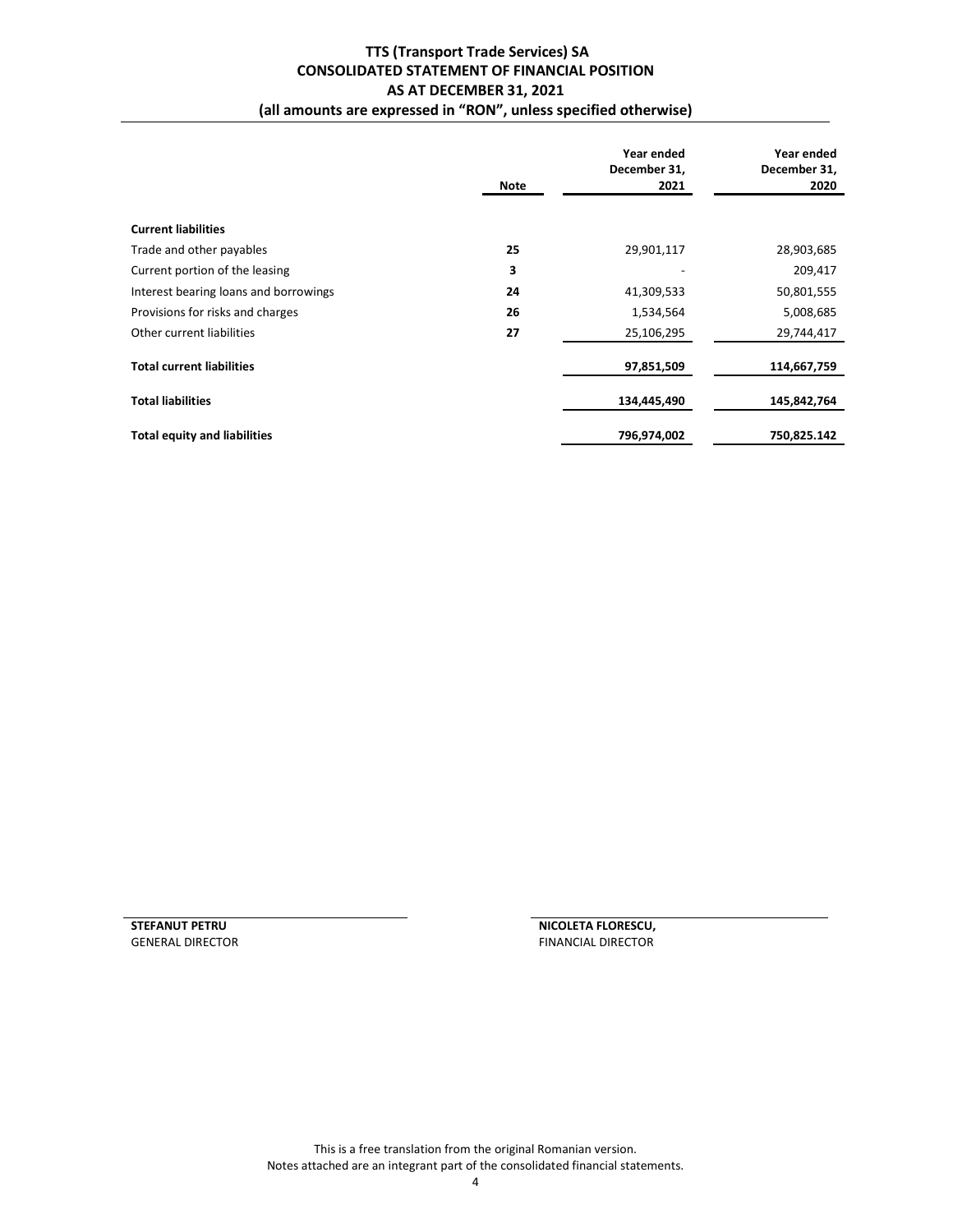## **TTS (Transport Trade Services) S.A. CONSOLIDATED STATEMENT OF CHANGES IN SHAREHOLDERS' EQUITY FOR THE YEAR ENDED DECEMBER 31, 2021 (all amounts are expressed in "RON", unless specified otherwise)**

|                                             | <b>Share</b><br>capital | Legal<br>reserves        | Other<br><b>Reserves</b> | Retained<br>earnings | <b>Translation</b><br>reserve | Attributable to<br>owners of the<br>parent | Non<br>controlling<br>interests | Total          |
|---------------------------------------------|-------------------------|--------------------------|--------------------------|----------------------|-------------------------------|--------------------------------------------|---------------------------------|----------------|
| Balance as at January 1, 2021               | 31,739,602              | 6,000,000                | 217,522,014              | 244,765,567          | (344, 578)                    | 499,682,606                                | 105,299,772                     | 604,982,378    |
| Profit for the year                         |                         |                          | $\overline{\phantom{a}}$ | 60,253,264           |                               | 60,253,264                                 | 6,151,863                       | 66,405,127     |
| Transfers between Reserves                  |                         | $\overline{\phantom{a}}$ | 4,488,215                | (4,488,215)          |                               |                                            |                                 |                |
| <b>Revaluation reserve</b>                  |                         | $\overline{\phantom{a}}$ | 12,082,857               |                      |                               | 12,082,857                                 |                                 | 12,082,857     |
| Share capital issued                        |                         | $\overline{\phantom{0}}$ | $\overline{\phantom{a}}$ |                      | $\overline{a}$                |                                            |                                 |                |
| Translation adjustments                     |                         | $\overline{\phantom{0}}$ | 1,272                    | 212,134              | (81, 657)                     | 131,749                                    |                                 | 131,749        |
| Dividends distributed                       |                         |                          | $\overline{\phantom{a}}$ | (16, 200, 000)       | $\overline{a}$                | (16, 200, 000)                             |                                 | (16, 200, 000) |
| Increase in percentage held in subsidiaries |                         |                          | $\overline{\phantom{a}}$ | 233,017              |                               | 233,017                                    | (461, 864)                      | (228, 846)     |
| Dividends distributed to minority interest  |                         |                          |                          |                      |                               |                                            | (4,644,753)                     | (4,644,753)    |
| Balance as at December 31, 2021             | 31,739,602              | 6,000,000                | 234,094,358              | 284,775,767          | (426, 235)                    | 556,183,493                                | 106,345,018                     | 662,528,512    |

As at December 31, 2021, the share capital was in amount of RON 30,000,000 divided into 30,000,000 shares with a nominal value of RON 1. All shares issued are paid in entirely.

In 2021, the shares issued by TTS (Transport trade Services) S.A. were admitted to be traded on the stock market administered by the Bucharest Stock Exchange, the first trading day was June 14, 2021, TTS issuer symbol.

In April 2021, dividends were distributed in amount of RON 16,200,000 lei, respectively 0.54 RON per share.

**STEFANUT PETRU,**

 **NICOLETA FLORESCU,** GENERAL DIRECTOR **FINANCIAL DIRECTOR** FINANCIAL DIRECTOR

> This is a free translation from the original Romanian version. Notes attached are an integrant part of the consolidated financial statements.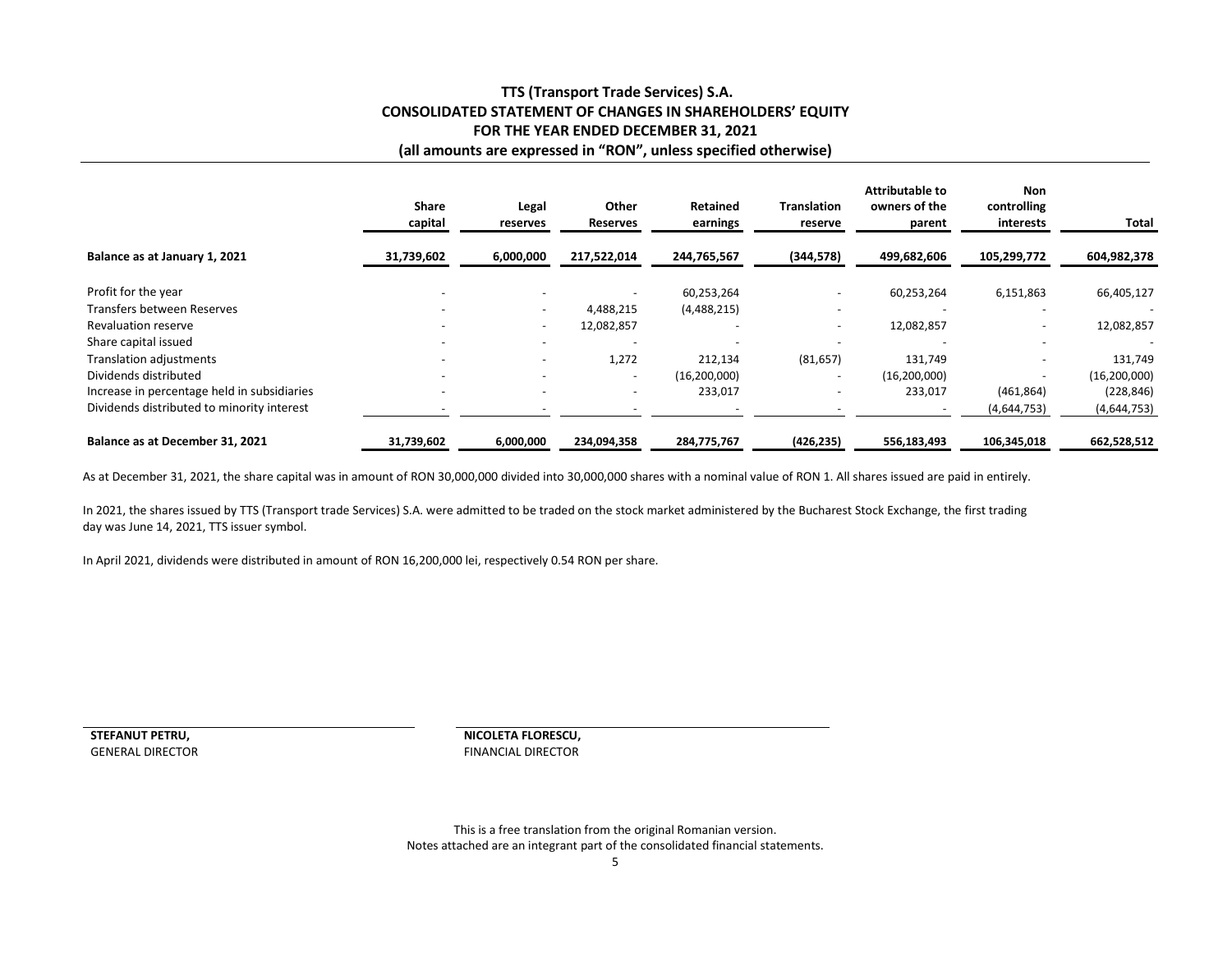## **TTS (Transport Trade Services) S.A. CONSOLIDATED STATEMENT OF CHANGES IN SHAREHOLDERS' EQUITY FOR THE YEAR ENDED DECEMBER 31, 2021 (all amounts are expressed in "RON", unless specified otherwise)**

|                                              | <b>Share</b><br>capital  | Legal<br>reserves        | <b>Other</b><br><b>Reserves</b> | <b>Retained</b><br>earnings | <b>Translation</b><br>reserve | Attributable to<br>owners of the<br>parent | <b>Non</b><br>controlling<br>interests | Total        |
|----------------------------------------------|--------------------------|--------------------------|---------------------------------|-----------------------------|-------------------------------|--------------------------------------------|----------------------------------------|--------------|
| Balance as at January 1, 2020                | 31,739,602               | 5,968,175                | 222,614,804                     | 210,756,405                 |                               | 471,078,986                                | 102,215,785                            | 573,294,771  |
| Profit for the year                          |                          |                          |                                 | 44,248,197                  |                               | 44,248,197                                 | 4,007,669                              | 48,255,867   |
| Transfers between Reserves                   |                          | 31,825                   | (5,092,790)                     | 5,060,965                   |                               |                                            |                                        |              |
| Share capital issued                         |                          |                          |                                 |                             |                               |                                            |                                        |              |
| Translation adjustments                      |                          |                          | $\overline{\phantom{a}}$        |                             | (344, 578)                    | (344, 578)                                 |                                        | (344, 578)   |
| Dividends distributed                        |                          |                          | $\overline{\phantom{a}}$        | (15,300,000)                | $\overline{\phantom{a}}$      | (15,300,000)                               |                                        | (15,300,000) |
| Increase in percentage held in subsidiaries  |                          |                          | $\overline{\phantom{a}}$        |                             |                               |                                            | (923, 682)                             | (923, 682)   |
| Dividends distributed to minority interest   | $\overline{\phantom{0}}$ | $\overline{\phantom{0}}$ | $\overline{\phantom{a}}$        | $\overline{\phantom{a}}$    |                               |                                            |                                        |              |
| Deferred taxes pertaining to the revaluation |                          |                          |                                 |                             |                               |                                            |                                        |              |
| reserve                                      |                          |                          |                                 |                             |                               |                                            |                                        |              |
| Balance as at December 31, 2020              | 31,739,602               | 6,000,000                | 217,522,014                     | 244,765,567                 | (344, 578)                    | 499,682,606                                | 105,299,772                            | 604,982,378  |

As at December 31, 2020, the share capital was in amount of RON 30,000,000 divided into 30,000,000 shares with a nominal value of RON 1. All shares issued are paid in entirely.

On April 28, 2020, the Extraordinary Shareholders meeting decided to settle the loss resulted from redemption of their own shares partly with Other reserves of 5,138,376 lei. As at December 31, 2019, the recorded as a result of the redemption of own shares were presented as retained earnings.

Other reserves includes revaluation reserves in amount of 63,894,161 lei as at December 31, 2020 (63,894,161 lei as at December 31, 2019).

In 2020, dividends were distributed in amount of 15,300,000 lei.

**STEFANUT PETRU,**GENERAL DIRECTOR  **NICOLETA FLORESCU,** FINANCIAL DIRECTOR

This is a free translation from the original Romanian version. Notes attached are an integrant part of the consolidated financial statements.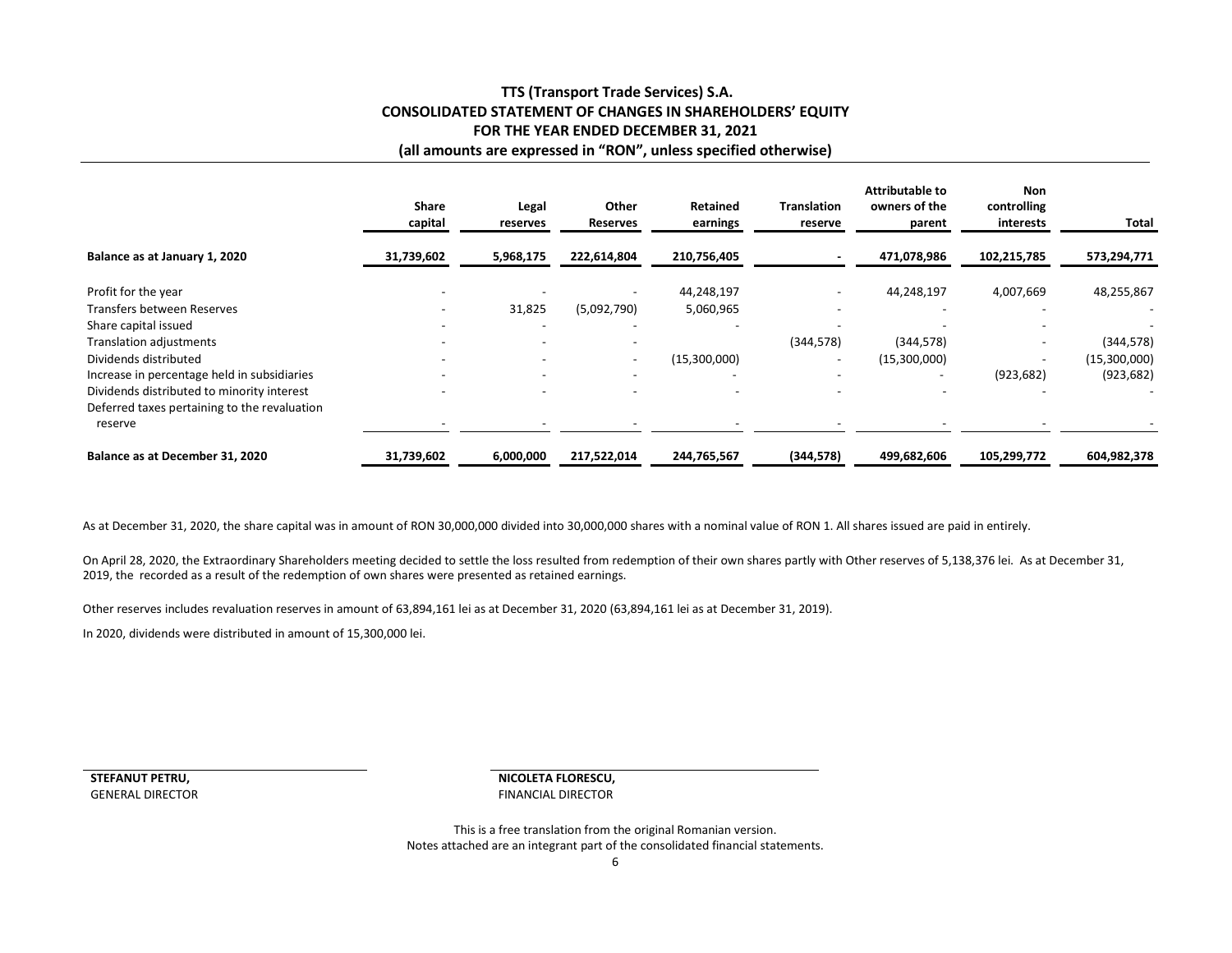## **TTS (Transport Trade Services) S.A. CONSOLIDATED STATEMENT OF CASH FLOWS FOR THE YEAR ENDED DECEMBER 31, 2021 (all amounts are expressed in "RON", unless specified otherwise)**

|                                                              | <b>Notes</b> | Year ended<br>December 31,<br>2021 | Year ended<br>December 31,<br>2020 |
|--------------------------------------------------------------|--------------|------------------------------------|------------------------------------|
| Cash flows from operating activities:                        |              |                                    |                                    |
| <b>Profit before taxation</b>                                |              | 78.881.432                         | 59,084,501                         |
| Adjustments for non-cash items:                              |              |                                    |                                    |
| Depreciation, amortization and impairment                    | 12           | 61.586.645                         | 51,993,773                         |
| Net increase in provision for fixed assets                   | 12           | (2.628.254)                        | (4,307,358)                        |
| Net interest expenses                                        |              | 1.281.689                          | 2,055,104                          |
| (Gain)/ Loss from disposals of fixed assets                  |              | (1.592.495)                        | (3,691,974)                        |
| Net increase in provision for current assets                 |              | (3.574.981)                        | 975,981                            |
| Writte off receivables                                       |              | 6.996.084                          |                                    |
| Net increase / (Decrease) in provision for risks and charges |              | (3.474.121)                        | (1,316,071)                        |
| Net increase / (Decrease) in value of associates             |              | (361.715)                          | 586.580                            |
| Exchange rates differences                                   |              |                                    |                                    |
| Operating profit before working capital changes              |              | 137.114.284                        | 105,380,536                        |
| Changes in operating assets and liabilities:                 |              |                                    |                                    |
| (Increase) / Decrease in trade and other receivables         |              | 11.699.109                         | 14,493,663                         |
| Decrease / (Increase) in inventories                         |              | (8.662.876)                        | 7,976,793                          |
| Increase / (Decrease) in trade and other payables            |              | (4.716.552)                        | (14,620,363)                       |
| Cash generated from operations                               |              | 135.433.965                        | 113,230,629                        |
| Interests paid                                               |              | (1.493.689)                        | (2,055,104)                        |
| Income tax paid                                              |              | (11.390.369)                       | (3,673,185)                        |
| Net cash flow generated from operations                      |              | 122.549.907                        | 107,502,340                        |
| <b>Investing activities:</b>                                 |              |                                    |                                    |
| Purchases of tangible and intangible assets                  |              | (97.714.388)                       | (73, 108, 110)                     |
| Payments for investments                                     |              | (228.846)                          | (730, 326)                         |
| Income from sale of fixed assets                             |              | 5.925.972                          | 5,601,087                          |
| Loans (granted) to associates                                |              |                                    |                                    |
| Encashment from sale of investments                          |              |                                    | 3,840,703                          |
| Interest cashed in                                           |              | 212.000                            |                                    |
| Dividends paid to non-controlling interests                  |              | (4.644.753)                        |                                    |
| Cash flow used in investing activities                       |              | (96.450.015)                       | (64, 396, 646)                     |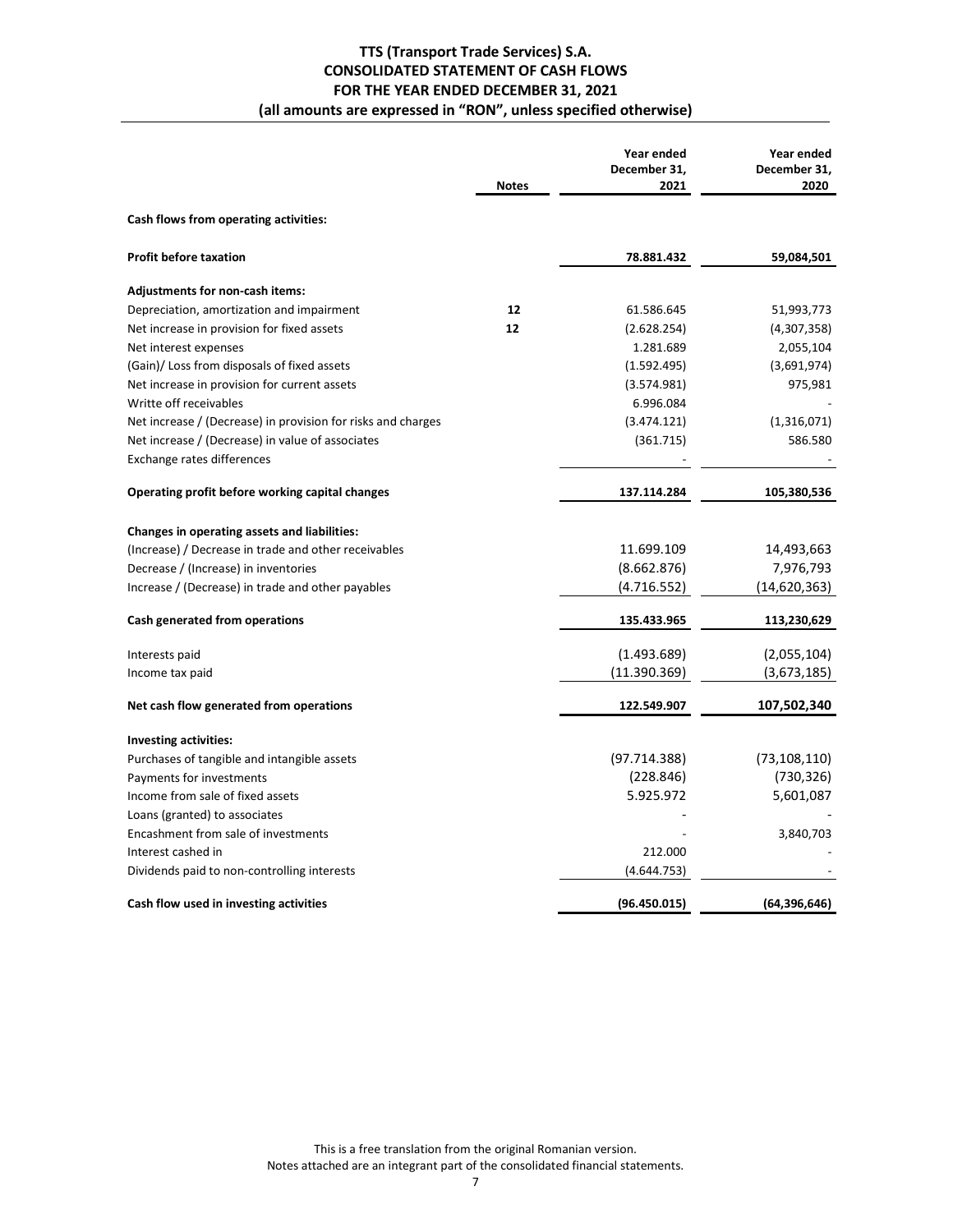## **TTS (Transport Trade Services) S.A. CONSOLIDATED STATEMENT OF CASH FLOWS FOR THE YEAR ENDED DECEMBER 31, 2021 (all amounts are expressed in "RON", unless specified otherwise)**

|                                                        | Year ended<br>December 31,<br>2021<br><b>Notes</b> | Year ended<br>December 31,<br>2020 |
|--------------------------------------------------------|----------------------------------------------------|------------------------------------|
| <b>Financing activities:</b>                           |                                                    |                                    |
| Dividends paid                                         | (16.200.000)                                       | (7,200,000)                        |
| Loan (paid) / received                                 | (6.159.628)                                        | (9,337,142)                        |
| Shares bought back                                     |                                                    | (396,999)                          |
|                                                        |                                                    |                                    |
| Cash flow generated by financing activities            | (22.359.628)                                       | (50, 338, 556)                     |
| Net (decrease) / increase in cash and cash equivalents | 3.740.264                                          | (7, 232, 863)                      |
| Cash and cash equivalents at the beginning of the year | 55.160.530                                         | 62.393.392                         |
| Cash and cash equivalents at the end of the year       | 58.900.794                                         | 55,160,530                         |

**STEFANUT PETRU, THE STEFANUT PETRU, AND A STEFANUT PETRU, AND A STEFANUT PERSON, SENERAL DIRECTOR** FINANCIAL DIRECTOR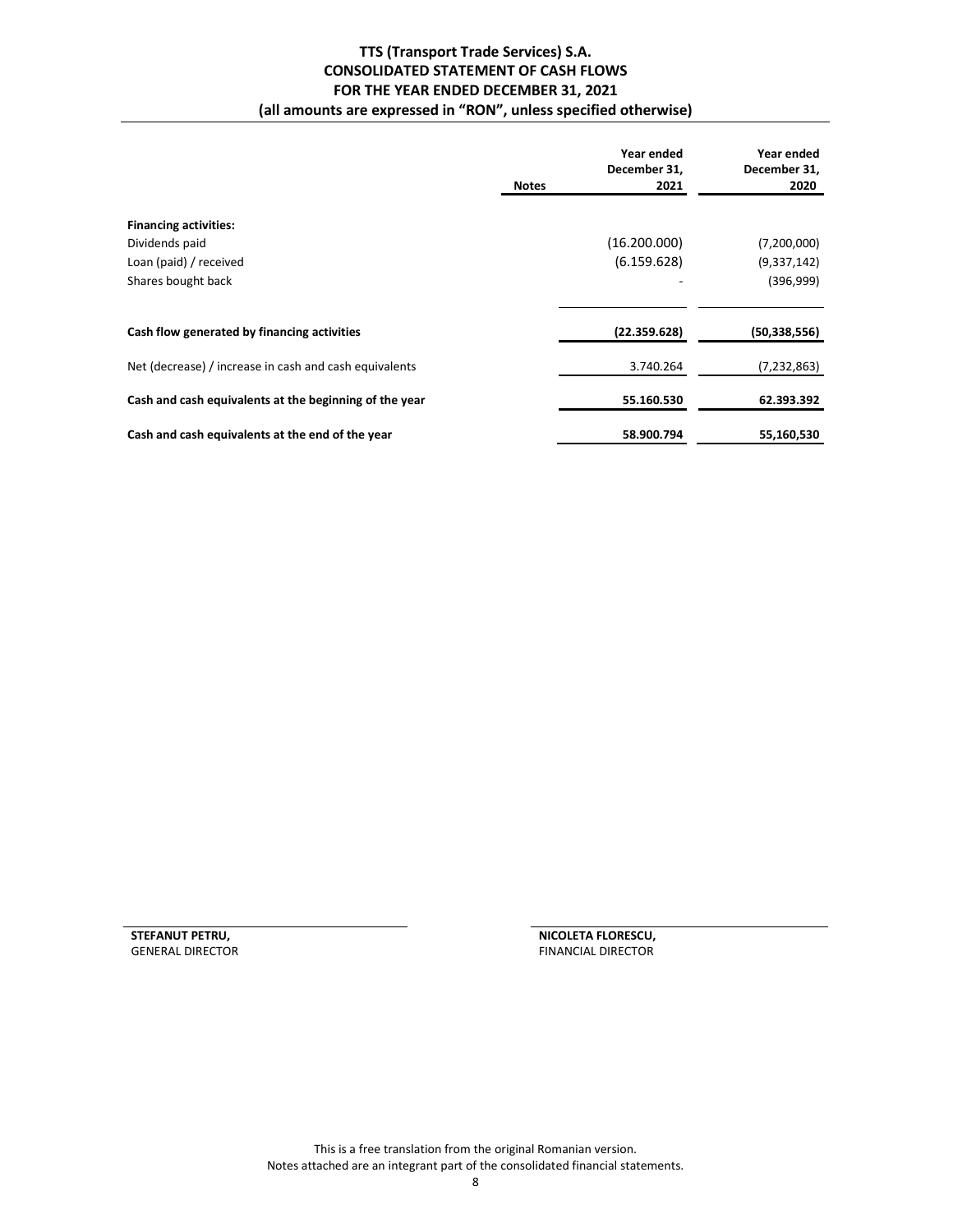## **1. GENERAL INFORMATION**

TTS (Transport Trade Services) SA (hereinafter referred to as 'the Company'), is a company incorporated in Romania, in1997 having its registered office at no 27, Vaselor Street, Bucharest.

The core business of the Company is represented by activities related to transports. TTS (Transport Trade Services) S.A. operates as sender of goods in domestic and international transport, on interior river ways, offering integrated/modular transport services.

The consolidated financial statements of the Company as at and for the year ended 31 December 2021 comprise the Company and its subsidiaries (together referred to as "Group" and individually as "Group entities").

As at December 31, 2021 the Company owned directly or through other subsidiaries investments in the following entities:

CNFR NAVROM SA is a stockholding entity established in 1991 where TTS (Transport Trade Services) SA holds 92.13526% (2020: 92.0265%) of the share capital, the rest being owned by several individuals. The entity's headquarters is at No 34, Portului Street, Galati County. The core business of the entity is transportation of goods on rivers (code CAEN 5040).

CANOPUS STAR SRL is a limited liability entity, established in 2001, where TTS (Transport Trade Services) SA ownes 51% of the share capital. The entity's headquarter is in Incinta Port Digul de Nord Km1+ 100 Street, Cladirea Administrativa Et.1, Constanta County. The core business is represented by the river handling of goods (code CAEN 5224).

TTS PORTURI FLUVIALE SRL (TRANS EUROPA PORT SA) is a stockholding entity, established in 1996, where TTS (Transport Trade Services) SA ownes 100% from the total share capital. The entity's headquarters is on Regiment 11 Siret Street, Galati County. The core business is represented by the river handling of goods (code CAEN 5224) which merged with Europort Logistics (another subsidiary) during 2014.

TTS OPERATOR SRL is a limited liability entity, established in 1994, where TTS (Transport Trade Services) SA owns 90% from the total share capital. The entity's headquarter is in Incinta Port Digul de Nord Km1+ 100 Street, Cladirea Administrativa Et.1, Constanta County. The core business is represented by the river handling of goods (code CAEN 5224).

AGRIMOL TRADE SRL is a limited liability entity, established in 2010, where TTS (Transport Trade Services) SA owns 99.9772%. The entity's headquarters is at no 34, Vaselor Street, Bucharest. The core business is sales of a variety of goods (cod CAEN 4619), the company being currently specialized in the export of wood products.

CERNAVODA SHIPYARD SRL was a limited liability entity, established in 2013, where TTS (Transport Trade Services) SA owned indirectly 92.0265% through Navrom S.A. The entity's headquarters was at no 1, Canalului Street, Cernavoda. The core business was related to repair and maintenance of ships and boats (cod CAEN 3315). In December 2021, CERNAVODA SHIPYARD SRL merged by absorption with NAVROM SHIPYARD SRL.

Bunker Trade Logistics SRL is a limited liability entity, established in 2013, where TTS (Transport Trade Services) SA owns indirectly 92.13526% through CNFR Navrom SA . In 2020 CNFR Navrom SA acquired the 4.50% share capital of Bunker Trade Logistics SRL from TTS Operator S.R.L.. The entity's headquarters is in Constanta, incinta Port. The core business is related river various services (cod CAEN 5222).

TTS (Transport Trade Services) GMBH is a liability entity established in 2014, where TTS (Transport Trade Services) SA owns 75% of share capital. The entity headquarters is at 15b Lerchengasse, Langerzersdorf, Austria. The core business is represented by activities related to transport.

NAVROM BAC SRL is a limited liability entity, established in 1999, where TTS (Transport Trade Services) SA owns indirectly through CNFR Navrom SA 91.6998% from the share capital. The entity's headquarters is at no. 1, Faleza Dunarii Street, Galati County. The core business is related to the transportation on rivers (code CAEN 5030).

NAVROM SHIPYARD SRL is a limited liability entity established in 1999, where TTS (Transport Trade Services) SA owns indirectly through CNFR Navrom SA 92.1275% from the share capital. The core business is related to the maintenance and repair of the ships and boats (code CAEN 3315).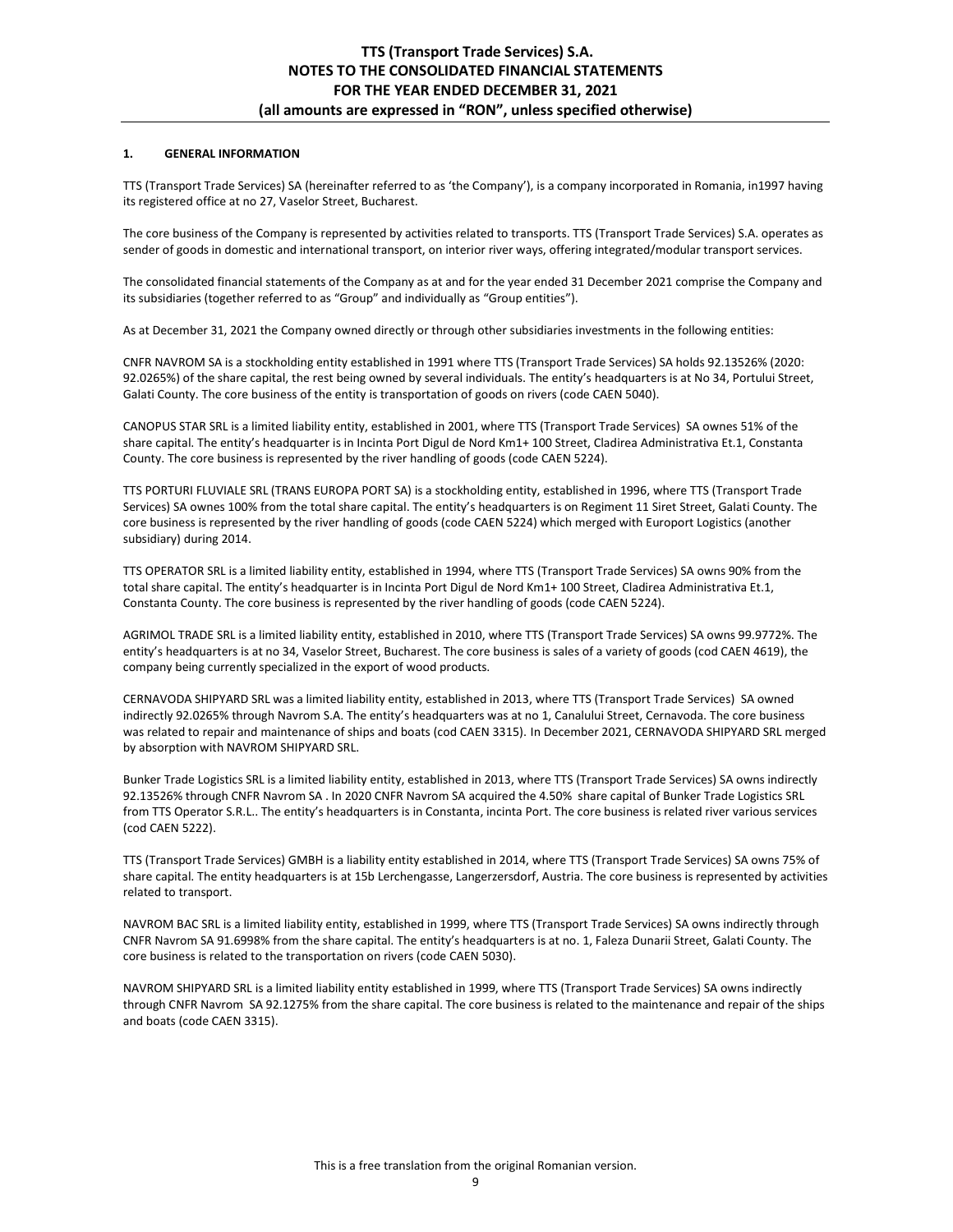## **1. GENERAL INFORMATION (continued)**

Navrom River S.R.L. was an entity established in 2011, where TTS (Transport Trade Services) SA owned indirectly through CNFR Navrom SA, at December 31, 2020 92.0265%. The entity's headquarters was at no. 23, Portului Street, Galati county. In February 2021, Navorm River S.R.L. merged by absorption with CNFR Navrom S.A..

SUPERQUATRO Grup SRL is a limited liability entity headquartered in Galati, str. Portului 20. TTS (Transport Trade Services) SA owns indirectly through CNFR Navrom SA 92.13526% from the share capital. The entity's core business is related to performance of hydrotechnical works (CAEN code 4291).

TRANSTERMINAL-S SRL is a limited liability entity, established in 2006, where TTS (Transport Trade Services) SA owns 20%. The entity's headquarter is at no. 14/3, Gradina Botanica Street, Chisinau. The core business is represented by the railway transportation of goods.

NAVROM PORT SERVICE SA is a stockholding entity, established in 1999, where TTS (Transport Trade Services) SA owns indirectly through CNFR Navrom SA 46,0466%. The entity's headquarter is at no 39, Portului Street, Galati County. The core business is represented by the goods transportation on rivers (code CAEN 5040).

PLIMSOLL Zrt is a stockholding entity, established in April 1992, where TTS (Transport Trade Services) SA owns directly 51%. TTS (Transport Trade Services) SA has acquired in 20 June 2016 the 51% stake. The entity's headquarter is at no 1139, Frangepan street, Budapest, Hungary. The core business is represented by railway and river transport and forwarding services.

FLUVIUS KFT is a limited liability entity where TTS (Transport Trade Services) SA indirectly owns 51% through PLIMSOLL KFT.The entity's headquarter is at no 1139, Frangepan street, Budapest, Hungary. The core business is represented by river transport.

PORT OF FAJSZ kft is a limited liability company set up in 2004, in which TTS (Transport Trade Services) SA holds 100% directly. TTS (Transport Trade Services) SA bought on June 27, 2019 100% of the shares of the company. The Headquarters of the company is Fajsz, lot nr 076/2, Ungaria. The core business is auxiliary services for water transportation. On acquisition date, the Company was named EZUSTBARKA kft, the change in denomination to PORT OF FAJSZ kft was done on 30.08.2019.

MANAGEMENT NFR SA is a stockholding entity, established in 2003, where TTS (Transport Trade Services) SA owns 20%. The entity's core business is at no 34, Vaselor Street, Bucharest. The core business is represented by the business and management consultancy services (code CAEN 7022). The Company is in advanced liquidation procedure.

GIF LEASING IFN is a limited liability entity, established in 2004, where TTS (Transport Trade Services) SA owns 7.7% from the share capital. The entity's headquarters is at no. 24, Negustori Street, Bucharest. The core business is related to leasing (code CAEN 6491). The Company is in insolvency.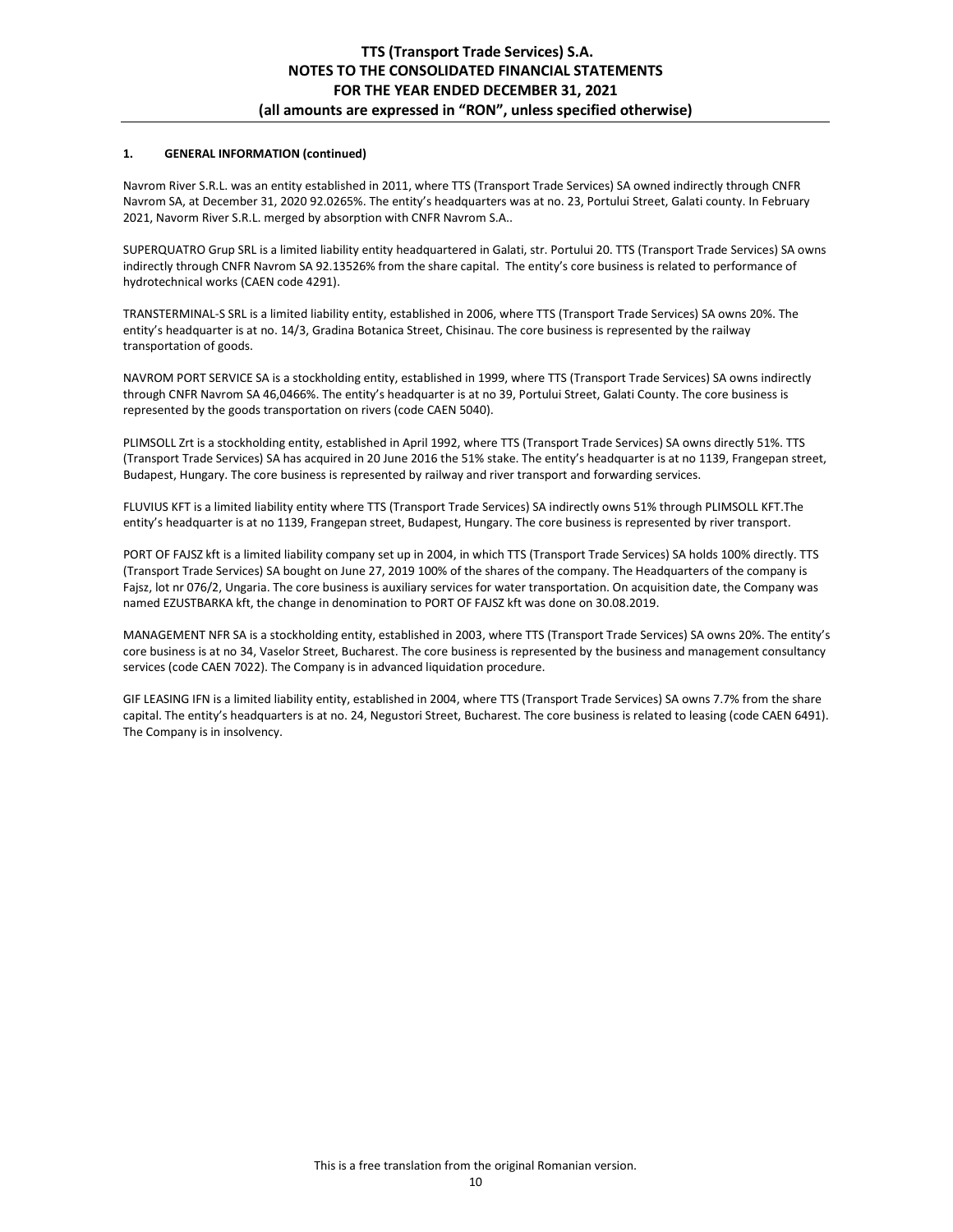## **1. GENERAL INFORMATION (continued)**

| Name of investment          | Core<br><b>Business</b>                         | Place of<br>establishment and<br>operations | Type       | December 31,<br>2021     | December 31,<br>2020 | December 31,<br>2021 | December 31,<br>2020 |
|-----------------------------|-------------------------------------------------|---------------------------------------------|------------|--------------------------|----------------------|----------------------|----------------------|
|                             |                                                 |                                             |            | %                        | %                    | lei                  | lei                  |
| <b>CNFR Navrom S.A.</b>     | Transportation of<br>goods on rivers            | Galați,<br>Romania                          | Subsidiary | 92.13526%                | 92.0265%             | 39,798,311           | 39,569,465           |
| Canopus Star S.R.L.         | Handling of goods                               | Constanța, Romania                          | Subsidiary | 51%                      | 51%                  | 45,079,480           | 45,079,480           |
| TTS Porturi Fluviale S.R.L. | Handling of goods                               | Galați,<br>Romania                          | Subsidiary | 100%                     | 100%                 | 25,206,269           | 25,206,269           |
| TTS Operator S.R.L.         | Handling of goods                               | Constanța, Romania                          | Subsidiary | 90%                      | 90%                  | 1,706,207            | 1,706,207            |
| Navrom Bac S.R.L.           | transportation on<br>rivers                     | Galați,<br>Romania                          | Subsidiary | 91.6998%                 | 91.5915%             | 1,571,951            | 1,571,951            |
| Navrom Shipyard S.R.L.      | Repair and<br>maintenance of ships<br>and boats | Galați,<br>Romania                          | Subsidiary | 92.1275%                 | 92.009%              | 21,065,260           | 9,114,875            |
| Navrom River S.R.L.         | Hotels and similar<br>activities                | Galați,<br>Romania                          | Subsidiary | $\overline{\phantom{a}}$ | 92.0265%%            | ۰                    | 20,577,000           |
| Superquatro Group S.R.L.    | Hydrotechnical works                            | Galați,<br>Romania                          | Subsidiary | 92.13526%                | 92.0265%%            | 6,180,080            | 6,180,080            |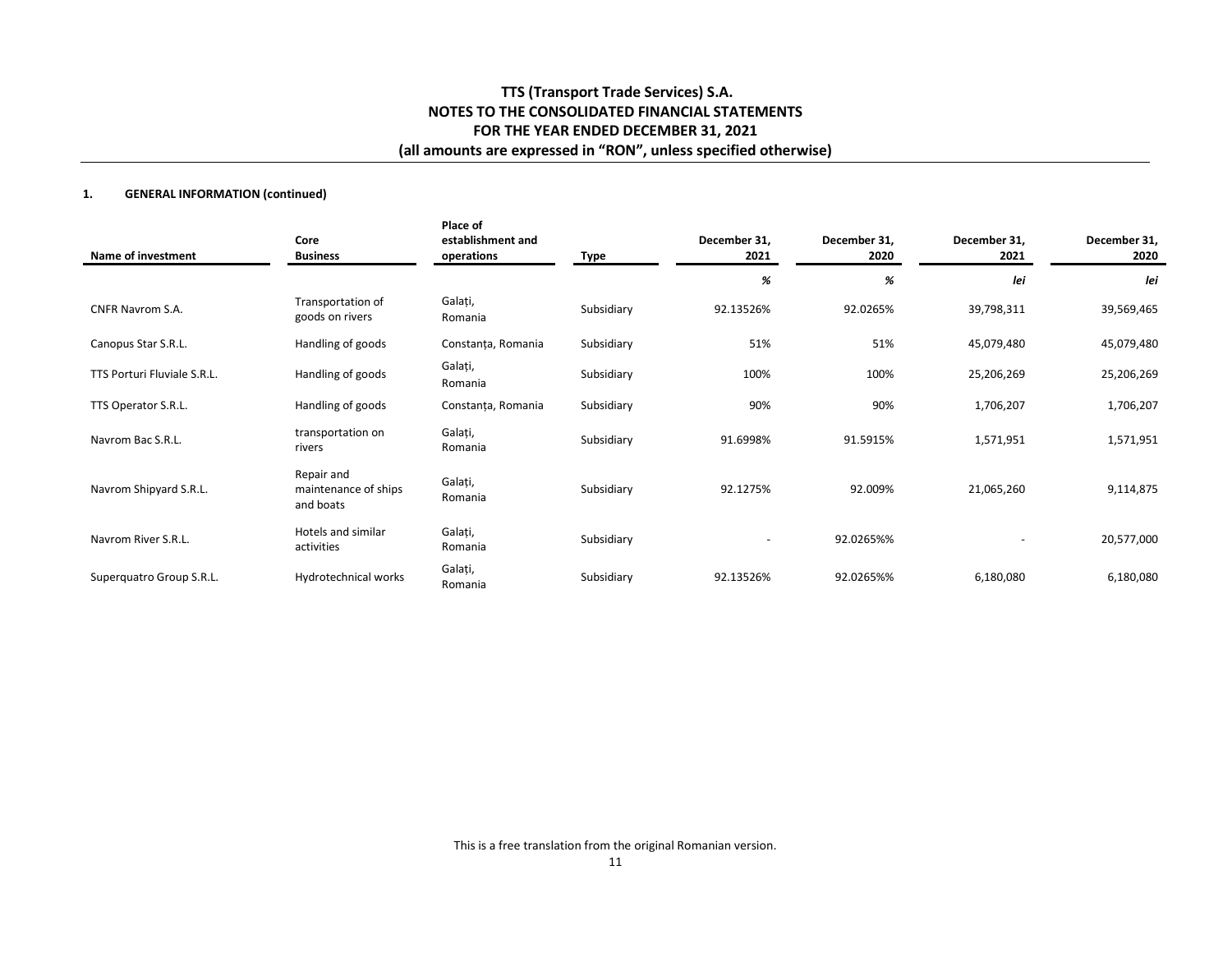## **1. GENERAL INFORMATION (continued)**

| <b>Name of investment</b>              | Core<br><b>Business</b>                             | Place of<br>establishment and<br>operations | Type       | December 31,<br>2021 | December 31,<br>2020 | December 31,<br>2021     | December 31,<br>2020 |
|----------------------------------------|-----------------------------------------------------|---------------------------------------------|------------|----------------------|----------------------|--------------------------|----------------------|
|                                        |                                                     |                                             |            | %                    | %                    | Lei                      | Lei                  |
| TTS (Transport Trade Services)<br>Gmbh | Complementary<br>activities related to<br>transport | Austria                                     | Subsidiary | 75%                  | 75%                  | 116,477                  | 116,477              |
| <b>Plimsoll Zrt</b>                    | Complementary<br>activities related to<br>transport | Budapesta,<br>Ungaria                       | Subsidiary | 51%                  | 51%                  | 9,066,000                | 9,066,000            |
| <b>Fluvius Kft</b>                     | Transportation of<br>goods on rivers                | Budapesta,<br>Ungaria                       | Subsidiary | 51%                  | 51%                  |                          |                      |
| Port of Fajsz Kft                      | Handling of goods                                   | Fajsz,<br>Ungaria                           | Subsidiary | 100%                 | 100%                 | 1,293,500                | 1,293,500            |
| Agrimol Trade S.R.L.                   | <b>Trading various</b><br>products                  | București,<br>Romania                       | Subsidiary | 99,9772%             | 99.9771%             | 5,305,870                | 15,352,500           |
| Cernavodă Shipyard S.R.L.              | Repair and<br>maintenance of<br>ships and boats     | Cernavodă,<br>Romania                       | Subsidiary |                      | 92.0265%             | $\overline{\phantom{a}}$ | 17,083,000           |
| Bunker Trade Logistics S.R.L.          | Complementary<br>activities related to<br>transport | Constanta,<br>Romania                       | Subsidiary | 92,13526%            | 92.0265%             | 200,000                  | 200,000              |
| Transterminal-S S.R.L.                 | Railway<br>transportation of<br>goods               | Chișinău,<br>Rep. Moldova                   | Associate  | 20%                  | 20%                  | 147,339                  | 147,339              |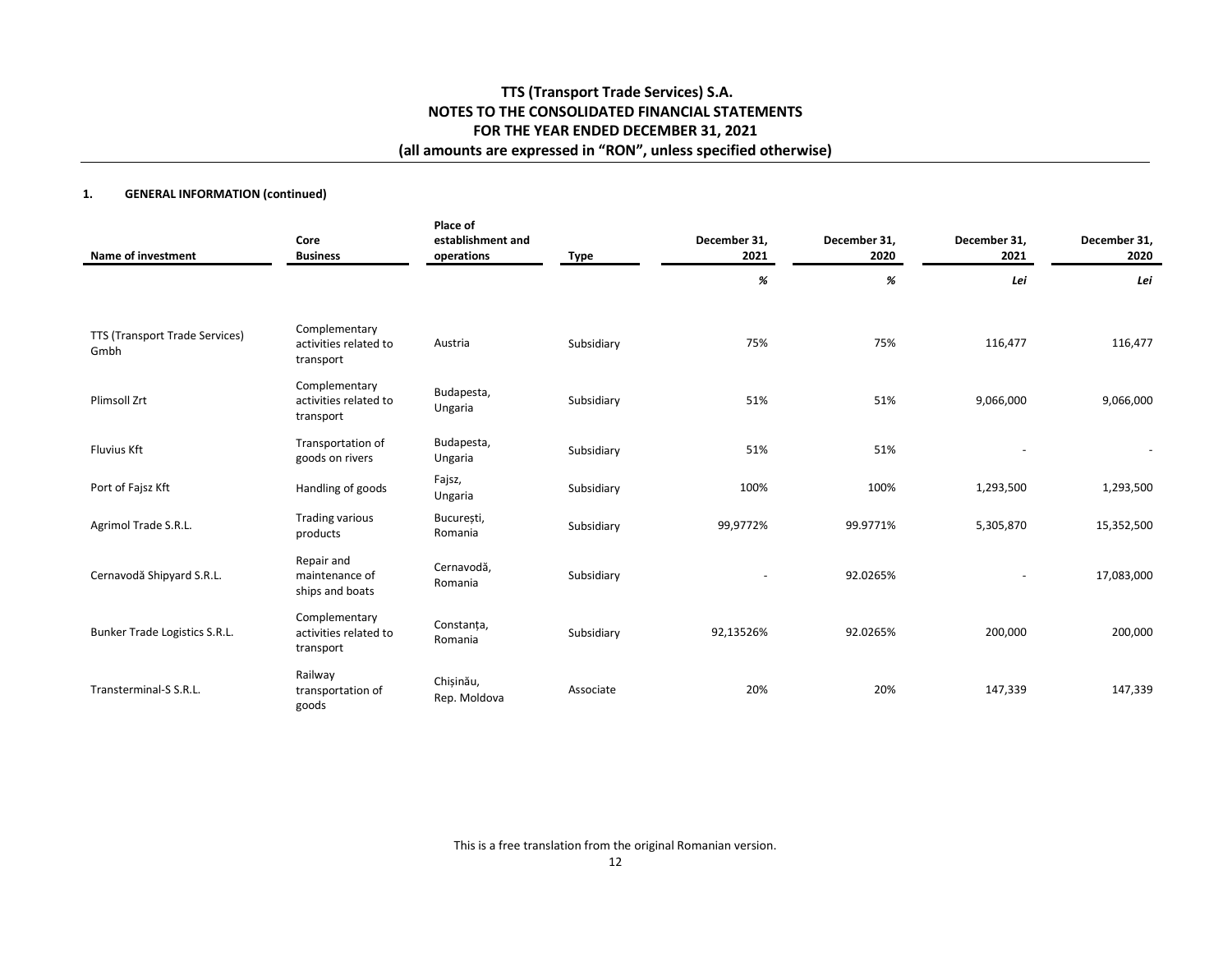## **1. GENERAL INFORMATION (continued)**

| Name of investment       | Core<br><b>Business</b>                     | Place of<br>establishment and<br>operations | Type       | December 31,<br>2021 | December 31,<br>2020 | December 31,<br>2021     | December 31,<br>2020     |
|--------------------------|---------------------------------------------|---------------------------------------------|------------|----------------------|----------------------|--------------------------|--------------------------|
|                          |                                             |                                             |            | %                    | %                    | Lei                      | Lei                      |
| Navrom Port Service S.A. | Railway<br>transportation of<br>goods       | Galați,<br>Romania                          | Associate  | 46.0466%             | 45.9923%             | 878,700                  | 878,700                  |
| Management NFR S.A.      | <b>Business and</b><br>consultancy services | București,<br>Romania                       | Associate  | 20%                  | 20.00%               | $\sim$                   | $\overline{\phantom{a}}$ |
| <b>GIF Leasing IFN</b>   | Finance lease                               | Bucharest,<br>Romania                       | Investment | 7.701%               | 7.701%               | $\overline{\phantom{0}}$ |                          |
| For Serv Drum S.R.L.     | Construction                                | Argeș,<br>Romania                           | Investment | 30%                  | 30.00%               | $\overline{a}$           | $\overline{\phantom{a}}$ |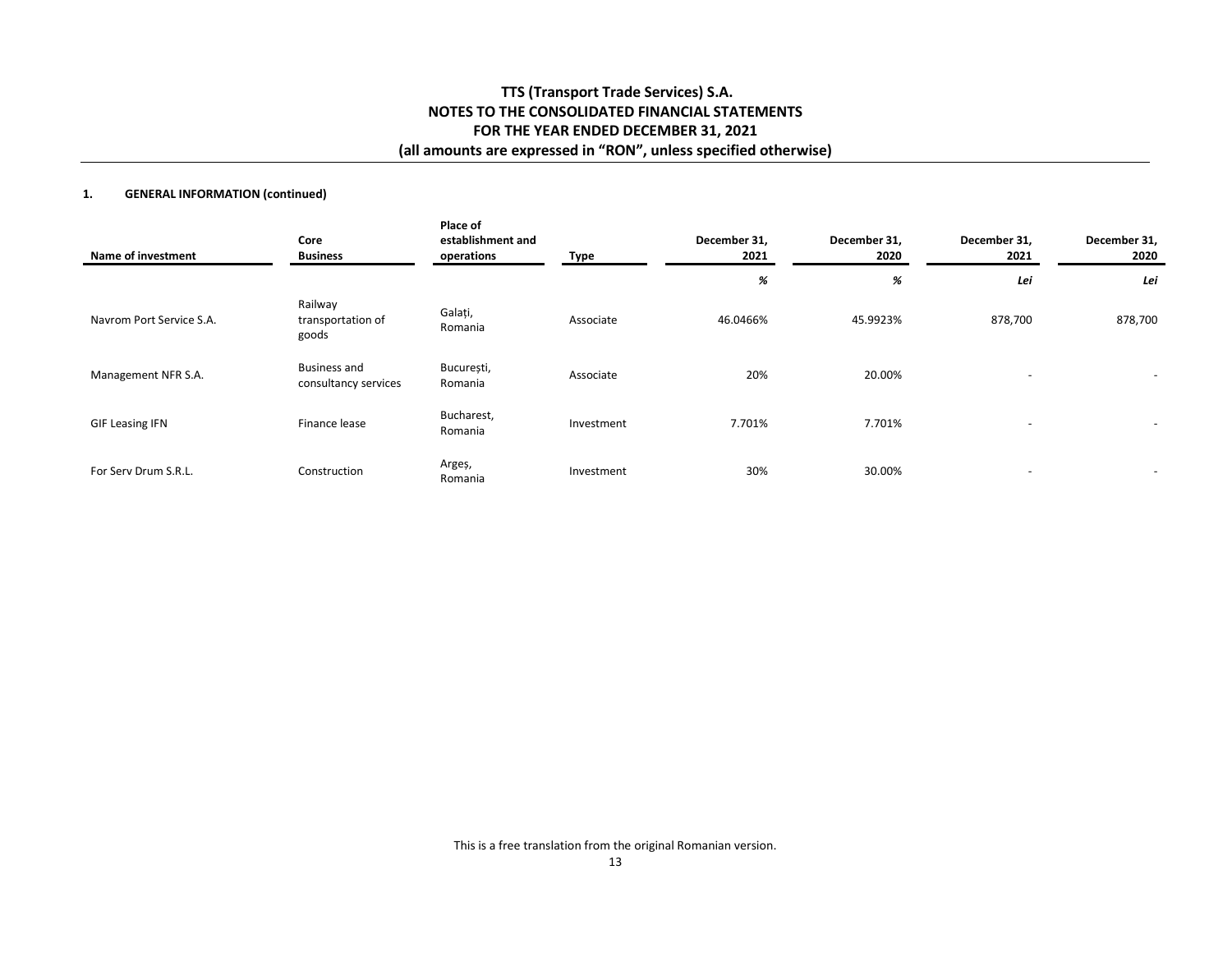## **1. GENERAL INFORMATION (continued)**

#### **Consolidation perimeter**

TTS (Transport Trade Services) SA prepares consolidated financial statements for the year ended December 31, 2021. Consolidated financial statements include the financial statements of companies TTS SA ("the Company") and its subsidiaries CNFR Navrom S.A., Canopus Star S.R.L., TTS Porturi Fluviale S.R.L.., TTS Operator S.R.L., Navrom Bac S.R.L., Navrom Shipyard S.R.L., Agrimol Trade S.R.L., Cernavoda Shipyard S.R.L, Bunker Trade Logistic S.R.L, TTS (Transport Trade Services)GMBH, Navrom River S.R.L., Superquatro Group SRL, Plimsoll Kft and Fluvius Kft, Port of Fajzs kft known as "the Group".

## **COVID IMPACT**

The company performed a comprehensive analysis and concluded that the COVID-19 pandemic did not have significant influence over company activities and also over accounting policies as:

- The company has concluded contracts and orders as usual without any significant delays;
- The deliveries and execution of contracts run as usual without any significant delays;
- There were no delays in supplier chain or in acquisition process;
- There were no issues in collection patterns, all the receivables were collected on time;
- There are no issue in payments of suppliers, salaries and other current liabilities;
- The company profitability remains steady (current and budgeted one).

## **2. APPLICATION OF THE NEW AND REVISED INTERNATIONAL FINANCIAL REPORTING STANDARDS**

### **Initial application of new amendments to the existing standards effective for the current reporting period**

The following amendments to the existing standards issued by the International Accounting Standards Board (IASB) and adopted by the EU are effective for the current reporting period:

- **Amendments to IFRS 9 "Financial Instruments", IAS 39 "Financial Instruments: Recognition and Measurement", IFRS 7 "Financial Instruments: Disclosures", IFRS 4 "Insurance Contracts" and IFRS 16 "Leases"** - Interest Rate Benchmark Reform — Phase 2 adopted by the EU on 13 January 2021 (effective for annual periods beginning on or after 1 January 2021),
- **Amendments to IFRS 16 "Leases"** Covid-19-Related Rent Concessions beyond 30 June 2021 adopted by the EU on 30 August 2021 (effective from 1 April 2021 for financial years starting, at the latest, on or after 1 January 2021),
- **Amendments to IFRS 4 Insurance Contracts "Extension of the Temporary Exemption from Applying IFRS 9"** adopted by the EU on 16 December 2020 (the expiry date for the temporary exemption from IFRS 9 was extended from 1 January 2021 to annual periods beginning on or after 1 January 2023).

The adoption of amendments to the existing standards has not led to any material changes in the Company's financial statements.

## *Standards and amendments to the existing standards issued by IASB and adopted by the EU but not yet effective*

At the date of authorisation of these financial statements, the following amendments to the existing standards were issued by IASB and adopted by the EU and which are not yet effective:

- **Amendments to IAS 16 "Property, Plant and Equipment"** Proceeds before Intended Use adopted by the EU on 28 June 2021 (effective for annual periods beginning on or after 1 January 2022),
- **Amendments to IAS 37 "Provisions, Contingent Liabilities and Contingent Assets"** Onerous Contracts Cost of Fulfilling a Contract adopted by the EU on 28 June 2021 (effective for annual periods beginning on or after 1 January 2022),
- **Amendments to IFRS 3 "Business Combinations"** Reference to the Conceptual Framework with amendments to IFRS 3 adopted by the EU on 28 June 2021 (effective for annual periods beginning on or after 1 January 2022),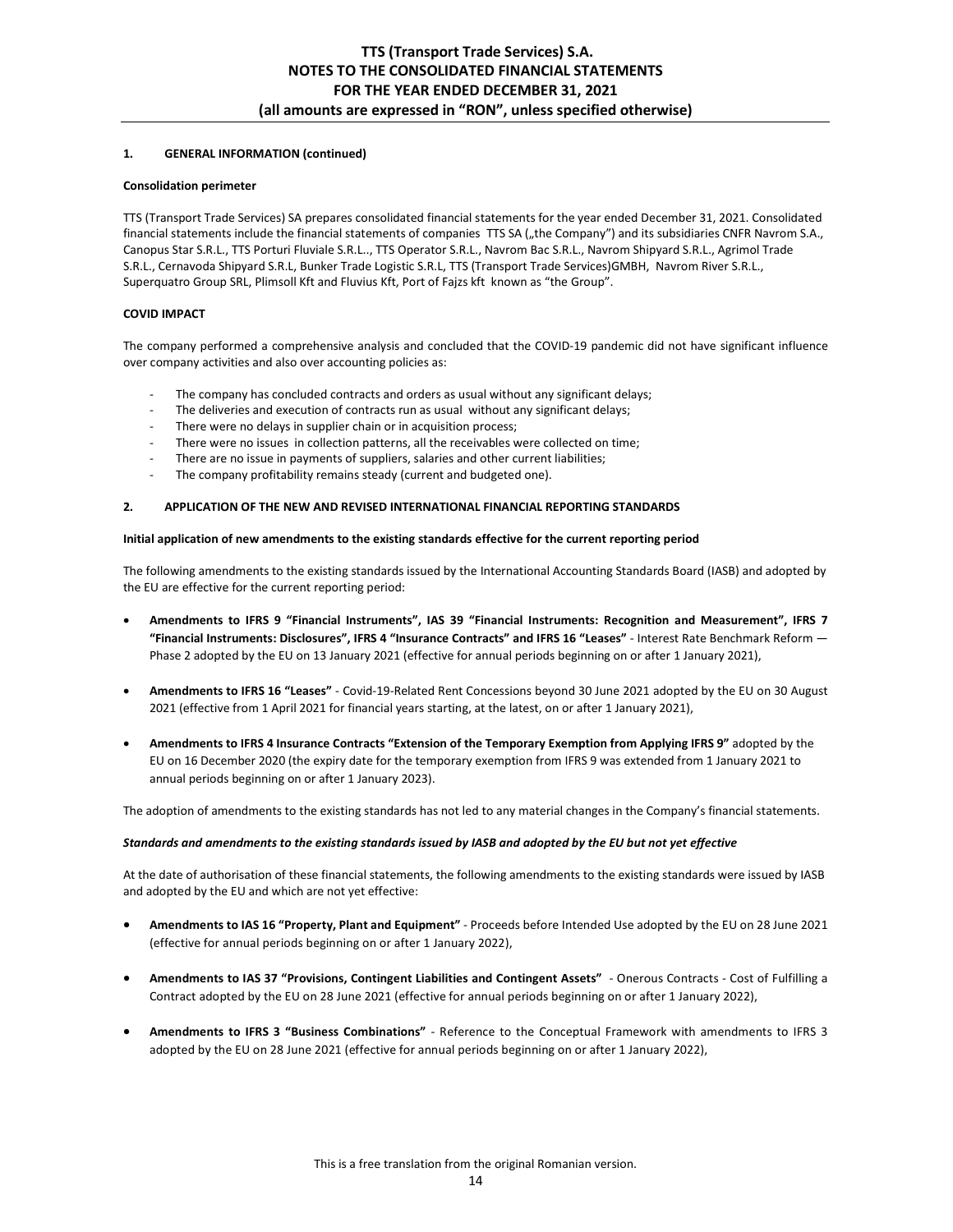## **2. ADOPTION OF NEW AND REVISED INTERNATIONAL FINANCIAL REPORTING STANDARDS (continued)**

- **IFRS 17 "Insurance Contracts"** including amendments to IFRS 17 issued by IASB on 25 June 2020 adopted by the EU on 19 November 2021 (effective for annual periods beginning on or after 1 January 2023),
- **Amendments to various standards due to "Improvements to IFRSs (cycle 2018 -2020)"** resulting from the annual improvement project of IFRS (IFRS 1, IFRS 9, IFRS 16 and IAS 41) primarily with a view to removing inconsistencies and clarifying wording adopted by the EU on 28 June 2021 (The amendments to IFRS 1, IFRS 9 and IAS 41 are effective for annual periods beginning on or after 1 January 2022. The amendment to IFRS 16 only regards an illustrative example, so no effective date is stated.).

### *New standards and amendments to the existing standards issued by IASB but not yet adopted by the EU*

At present, IFRS as adopted by the EU do not significantly differ from regulations adopted by the International Accounting Standards Board (IASB) except for the following new standards and amendments to the existing standards, which were not endorsed for use in EU as at [date of publication of financial statements] (the effective dates stated below is for IFRS as issued by IASB):

- **IFRS 14 "Regulatory Deferral Accounts"** (effective for annual periods beginning on or after 1 January 2016) the European Commission has decided not to launch the endorsement process of this interim standard and to wait for the final standard,
- **Amendments to IAS 1 "Presentation of Financial Statements"** Classification of Liabilities as Current or Non-Current (effective for annual periods beginning on or after 1 January 2023),
- **Amendments to IAS 1 "Presentation of Financial Statements"** Disclosure of Accounting Policies (effective for annual periods beginning on or after 1 January 2023),
- **Amendments to IAS 8 "Accounting Policies, Changes in Accounting Estimates and Errors"** Definition of Accounting Estimates (effective for annual periods beginning on or after 1 January 2023),
- **Amendments to IAS 12 "Income Taxes"** Deferred Tax related to Assets and Liabilities arising from a Single Transaction (effective for annual periods beginning on or after 1 January 2023),
- **Amendments to IFRS 10 "Consolidated Financial Statements" and IAS 28 "Investments in Associates and Joint Ventures"** Sale or Contribution of Assets between an Investor and its Associate or Joint Venture and further amendments (effective date deferred indefinitely until the research project on the equity method has been concluded),

**Amendments to IFRS 17 "Insurance contracts"** - Initial Application of IFRS 17 and IFRS 9 – Comparative Information (effective for annual periods beginning on or after 1 January 2023

The Group anticipates that the adoption of these new standards and amendments to the existing standards will have no material impact on the financial statements of the Company in the period of initial application.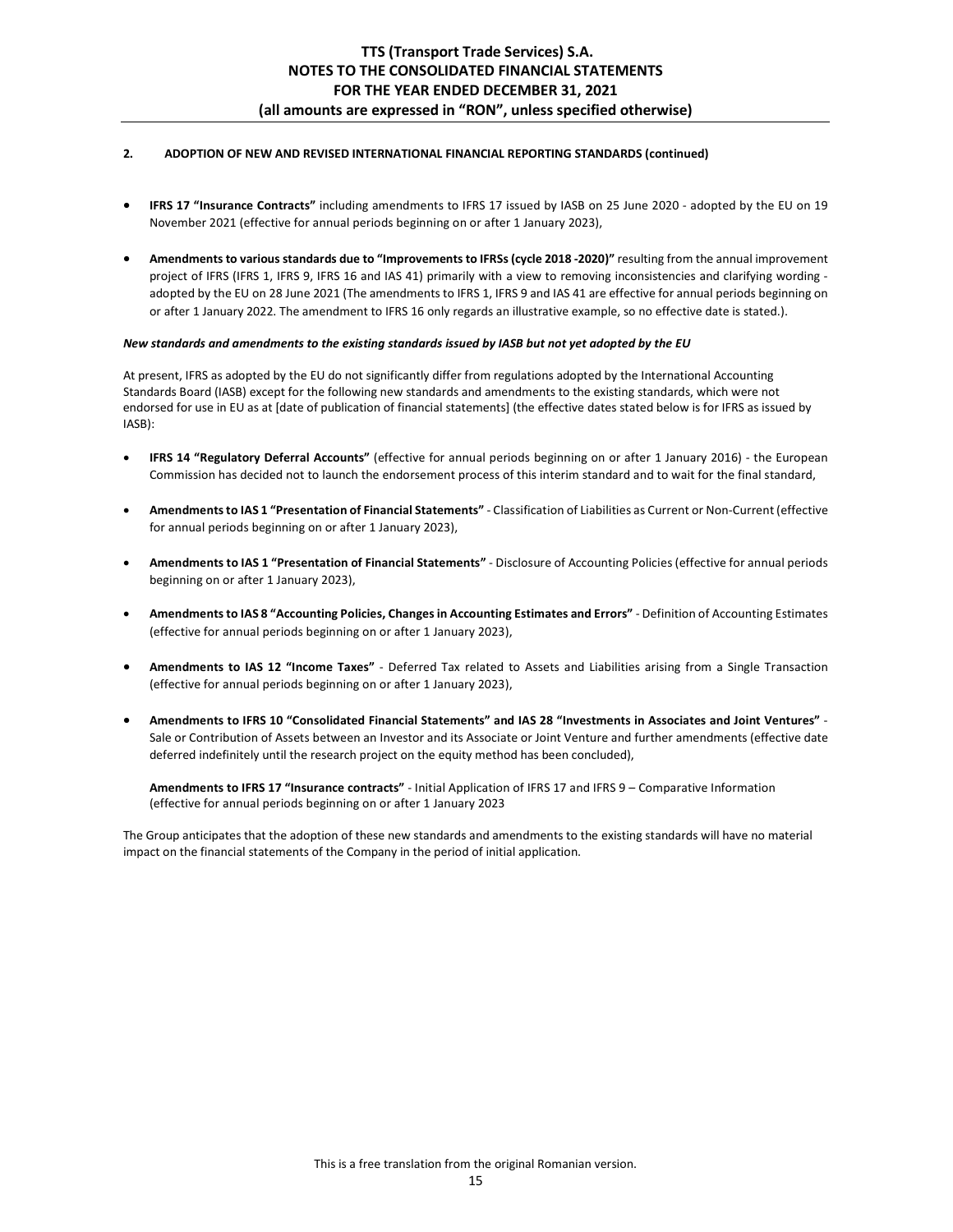### **3. SIGNIFICANT ACCOUNTING POLICIES**

### **3.1 Statement of compliance**

The consolidated financial statements have been prepared in accordance with the International Financial Reporting Standards (IFRS) as adopted by EU.

### **3.2 Basis of preparation**

The consolidated financial statements have been prepared at historic cost, except for certain assets that are stated at fair value as described in the accounting policies. The historic cost is generally based on the fair value of the provision supplied in exchange of the assets.

The financial statements are prepared on the basis of the statutory accounting records in accordance with the Romanian accounting principles, adjusted for compliance to IFRS, as adopted by EU.

The main accounting policies are presented below.

The going concern principle. The Company operates according to the going concern principle. This principle assumes that the entity will continue its activity normally, without entering liquidation or significantly reducing its activity.

### **Functional and presentation currency**

These financial statements are presented in lei, which is the functional currency of the Group. The financial statements are presented in lei, rounded, without decimals. The transactions realised in a foreign currency are stated in RON (lei) by applying the exchange rate at the transaction date. The monetary assets and debts stated in a foreign currency, at the year end, are stated in RON (lei) using the exchange rate at the respective date. Gains and losses from the exchange rate differences, realised or not realised, are stated in the profit and loss account for the respective year.

The exchange rates as at December 31, 2021 and as at December 31, 2020 are:

|            | December 31,<br>2021 | December 31,<br>2020 |  |
|------------|----------------------|----------------------|--|
| EUR        | 4.9481               | 4.8694               |  |
| <b>USD</b> | 4.3707               | 3.9660               |  |

Non-monetary assets and liabilities measured in terms of fair value in a foreign currency are translated in functional currency at closing rate of the date when the the fair value has been determined.

Non-monetary items that are measured in terms of historical cost in a foreign currency shall be translated using the exchange rate at the date of the transaction.

#### **Current versus non-current classification**

The Company presents assets and liabilities in the statement of financial position based on current/non-current classification. An asset is current when it is:

- Expected to be realised or intended to be sold or consumed in the normal operating cycle
- Held primarily for the purpose of trading
- Expected to be realised within twelve months after the reporting period, or
- Cash

All other assets are classified as non-current.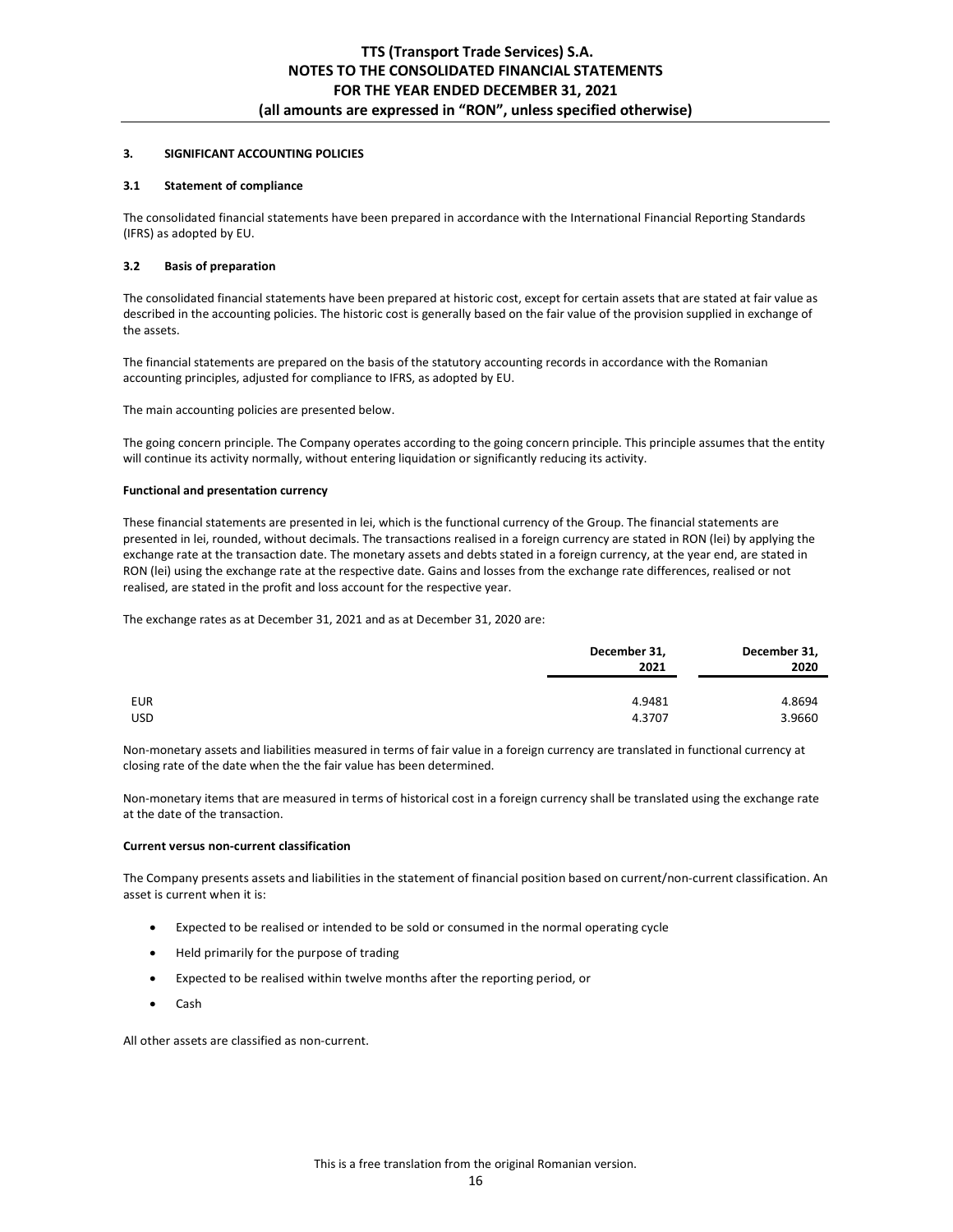### **3. SIGNIFICANT ACCOUNTING POLICIES (continued)**

### **3.2 Basis of preparation (continued)**

A liability is current when:

- It is expected to be settled in the normal operating cycle
- It is held primarily for the purpose of trading
- It is due to be settled within twelve months after the reporting period, or
- There is no unconditional right to defer the settlement of the liability for at least twelve months after the reporting period

Deferred tax assets and liabilities are classified as non-current assets and liabilities

#### **Fair value measurement**

The Group measures and recognizes at fair value ships (presented within ships category).

As at December 31, 2021 ships were revalued by an ANEVAR member company, Elf Expert. The method used by the evaluator was the cost approach (coupled with an impairment analysis) and market value approach. The impact of the revaluation methods used was an increase of 14,987,140 RON and a decrease of 1,037,192 RON.

As at December 31, 2017 ships were revalued by an ANEVAR member company, Elf Expert. The method used by the evaluator was the cost approach (coupled with an impairment analysis) and market value approach. The impact of the revaluation methods used was an increase of 72,116,901 RON and a decrease of 2,212,218 RON.

Also, fair values of financial instruments measured at amortized cost are estimated for disclosure purposes.

Fair value is the price that would be received to sell an asset or paid to transfer a liability in an orderly transaction between market participants at the measurement date.

The fair value measurement is based on the presumption that the transaction to sell the asset or transfer the liability takes place either:

- **-** In the principal market for the asset or liability, or
- **-** In the absence of a principal market, in the most advantageous market for the asset or liability.

The principal or the most advantageous market must be accessible by the Company. The fair value of an asset or a liability is measured using the assumptions that market participants would use when pricing the asset or liability, assuming that market participants act in their economic best interest.

A fair value measurement of a non-financial asset takes into account a market participant's ability to generate economic benefits by using the asset in its highest and best use or by selling it to another market participant that would use the asset in its highest and best use.

All assets and liabilities for which fair value is measured or disclosed in the financial statements are categorized within the fair value hierarchy, described as follows, based on the lowest level input that is significant to the fair value measurement as a whole:

- Level 1: market prices in active markets for identical assets or liabilities
- Level 2: inputs other than quoted market prices included within Level 1 that are observable for the asset or liability, either directly or indirectly.
- Level 3: inputs are unobservable inputs for the asset or liability.

For assets and liabilities that are recognized in the financial statements on a recurring basis, the Company determines whether transfers have occurred between Levels in the hierarchy by re-assessing categorization (based on the lowest level input that is significant to the fair value measurement as a whole) at the end of each reporting period.

The Company's management determines the policies and procedures for both recurring fair value measurement, such as land, buildings and for non-recurring measurement, such as assets held for sale from discontinued operations.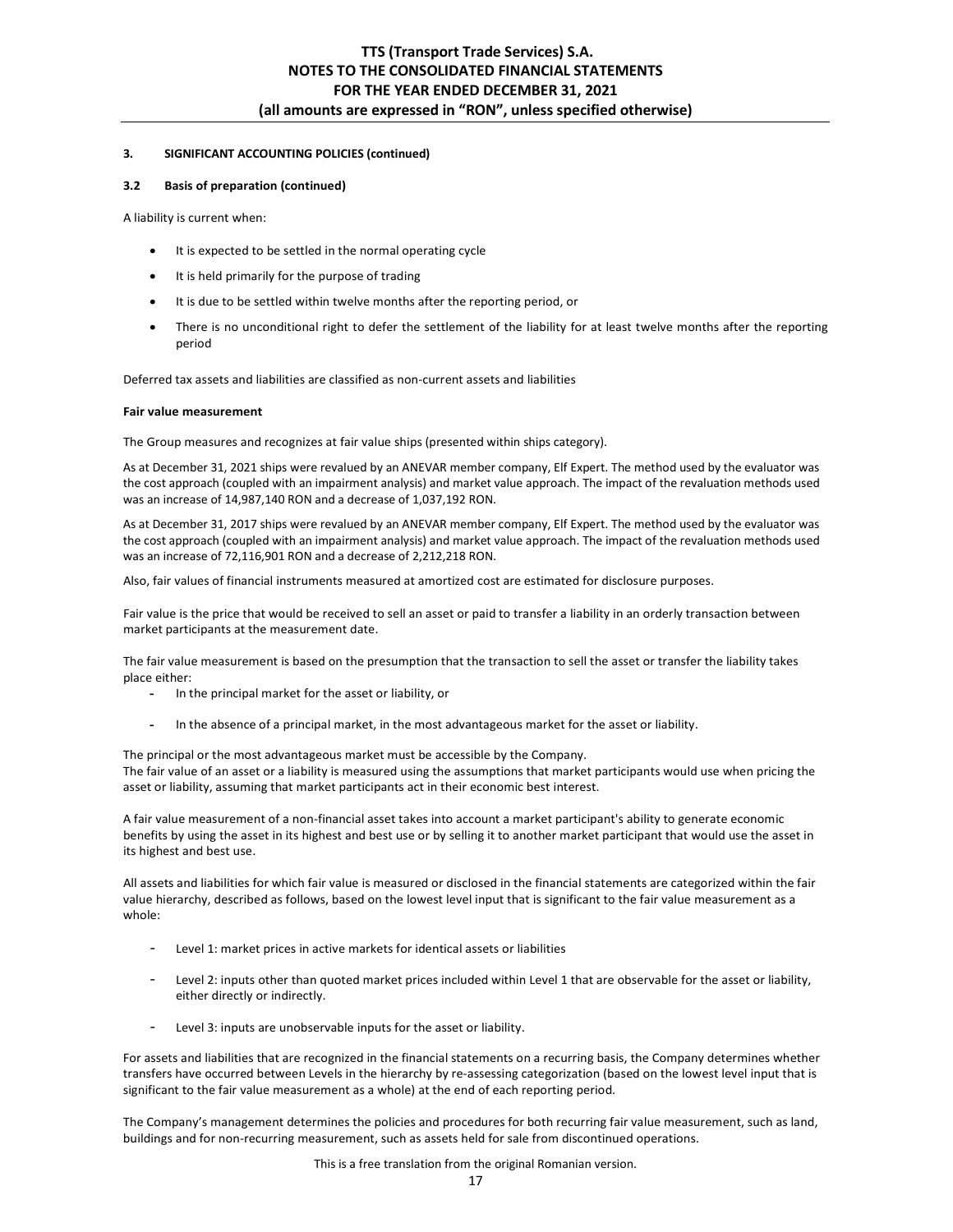#### **3.2 Basis of preparation (continued)**

External evaluators are involved for valuation of significant assets, such as land, buildings, equipment. Involvement of external evaluators is decided upon annually by the management.

Selection criteria include market knowledge, reputation, independence and whether professional standards are maintained.

At each reporting date, the management analyses the movements in the values of assets and liabilities which are required to be re-measured or re-assessed as per the Company's policies by verifying the major inputs applied in the latest valuation and assessing the changes from the previous valuation.

For the purpose of fair value disclosures, the Company has determined classes of assets and liabilities on the basis of the nature, characteristics and risks of the asset or liability and the level of the fair value hierarchy as explained above.

#### **3.3 Basis of consolidation**

The consolidated financial statements incorporate the financial statements of the Company and entities controlled by the Company (its subsidiaries) made up to 31 December each year. Control is achieved when the Company:

- has the power over the investee;
- is exposed, or has rights, to variable returns from its involvement with the investee; and
- has the ability to use its power to affects its returns.

The Company reassesses whether or not it controls an investee if facts and circumstances indicate that there are changes to one or more of the three elements of control listed above.

When the Company has less than a majority of the voting rights of an investee, it considers that it has power over the investee when the voting rights are sufficient to give it the practical ability to direct the relevant activities of the investee unilaterally. The Company considers all relevant facts and circumstances in assessing whether or not the Company's voting rights in an investee are sufficient to give it power, including:

- the size of the Company's holding of voting rights relative to the size and dispersion of holdings of the other vote holders;
- potential voting rights held by the Company, other vote holders or other parties;
- rights arising from other contractual arrangements; and

any additional facts and circumstances that indicate that the Company has, or does not have, the current ability to direct the relevant activities at the time that decisions need to be made, including voting patterns at previous shareholders' meetings

Consolidation of a subsidiary begins when the Company obtains control over the subsidiary and ceases when the Company loses control of the subsidiary. Specifically, the results of subsidiaries acquired or disposed of during the year are included in profit or loss from the date the Company gains control until the date when the Company ceases to control the subsidiary.

Total comprehensive income of subsidiaries is attributed to the owners of the Company and to the non-controlling interest even if this results in the non-controlling interest having a deficit balance.

When necessary, adjustments are made to the financial statements of subsidiaries to bring their accounting policies in line with those used by other members of the Group.

All intra-group transactions, balances, income and expenses are eliminated in full on consolidation.

Non-controlling interests in subsidiaries are identified separately from the Group's equity therein. Those interests of noncontrolling shareholders that are present ownership interests entitling their holders to a proportionate share of net assets upon liquidation may initially be measured at fair value or at the non-controlling interests' proportionate share of the fair value of the acquirer's identifiable net assets. The choice of measurement is made on an acquisition-by-acquisition basis. Other non-controlling interests are initially measured at fair value. Subsequent to acquisition, the carrying amount of non-controlling interests is the amount of those interests at initial recognition plus the non-controlling interests' share of subsequent changes in equity.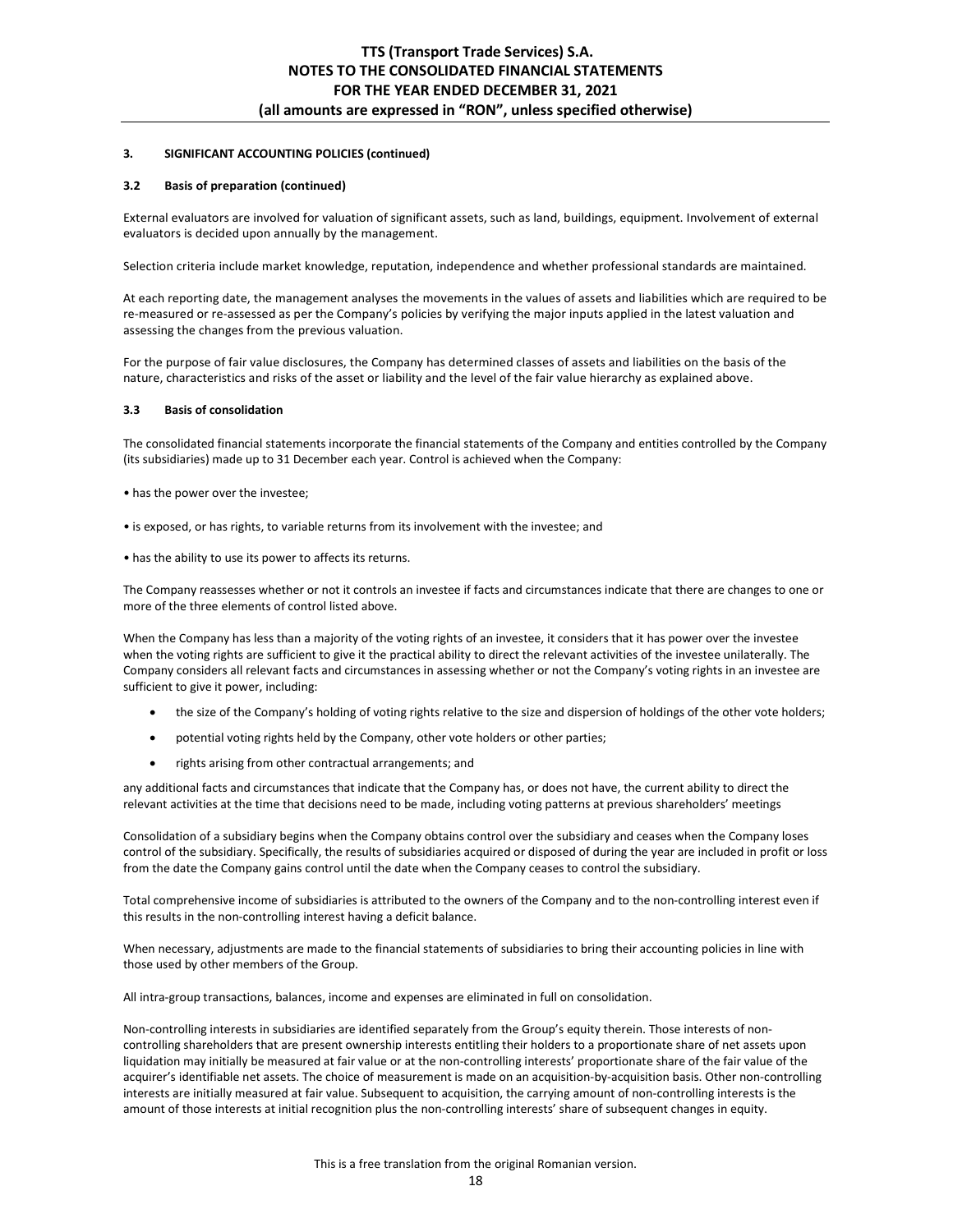### **3.3 Basis of consolidation (continued)**

Profit or loss and each component of other comprehensive income are attributed to the owners of the Company and to the noncontrolling interests. Total comprehensive income of the subsidiaries is attributed to the owners of the Company and to the noncontrolling interests even if this results in the non-controlling interests having a deficit balance.

### *3.3.1 Changes in the Group's ownership interests in existing subsidiaries*

Changes in the Group's ownership interests in existing subsidiaries that do not result in the Group losing control over the subsidiaries are accounted for as equity transactions. The carrying amounts of the Group's interests and the non-controlling interests are adjusted and the fair value of the consideration paid or received is recognized directly in equity and attributed to the owners of the Company.

When the Group losses control of a subsidiary, a gain or loss is recognized in profit or loss and is calculated as the difference between (i) the aggregate of the fair value of the consideration received and the fair value of the retained interest and (ii) the previous carrying amount of the assets (including goodwill), and liabilities of the subsidiary and non-controlling interests.

When assets of the subsidiary are carried at revalued amounts or fair values, the related cumulative gain or loss is recognized in revaluation reserves in other comprehensive income. As PPE carried at fair value is disposed, the revaluation reserve corresponding to the respective asset is moved to retained earnings.

The fair value of any investment retained in the former subsidiary when the control is lost is regarded as the fair value on initial recognition for subsequent accounting under IFRS 9 or, when applicable, the cost on initial recognition of an investment in an associate or a jointly controlled entity.

### **3.4 Goodwill**

Goodwill arising on an acquisition of a business is carried at cost as established at the date of acquisition of the business less accumulated impairment losses, if any.

Goodwill is measured as the excess of the sum of the consideration transferred, the amount of any non-controlling interests in the acquiree, and the fair value of the acquirer's previously held equity interest in the acquire (if any) over the net of the acquisitiondate amounts of the identifiable assets acquired and the liabilities assumed. If, after reassessment, the net of the acquisition-date amounts of the identifiable assets acquired and liabilities assumed exceeds the sum of the consideration transferred, the amount of any non-controlling interests in the acquire and the fair value of the acquirer's previously held interest in the acquire (if any), the excess is recognised immediately in profit or loss as a bargain purchase gain.

For the purpose of impairment testing, goodwill is allocated to each of the Group's cash generating units (or groups of cash generating units) that is expected to benefit from the synergies of the combination.

A cash-generating unit to which goodwill has been allocated is tested for impairment annually, or more frequently when there is an indication that the unit may be impaired. If the recoverable amount of the the cash-generating unit is less than its carrying amount, the impairment loss is allocated first to reduce the carrying amount of any goodwill allocated to the unit and then to the other assets of the unit pro rata based on the carrying amount of each asset in the unit. Any impairment loss for goodwill is recognized directly in the profit or loss. An impairment loss recognized for goodwill is not reversed in subsequent periods.

The Group's policy for goodwill arising on the acquisition of an associate is described in note 3.5 below.

## **3.5 Investments in associates**

An associate is an entity over which the Group has significant influence and that is neither a subsidiary nor an interest in a joint venture. Significant influence is the power to participate in the financial and operating policy decisions of the investee but not control or joint control over those policies.

The results and assets and liabilities of associates are incorporated in these consolidated financial statements using the equity method of accounting, except when the investment is classified as held for sale, in which case it is accounted for in accordance with IFRS 5. Under the equity method, an investment in an associate is initially recognized in the consolidated statement of financial position at cost and adjusted thereafter to recognize the Group's share of the profit or loss and other comprehensive income of the associate.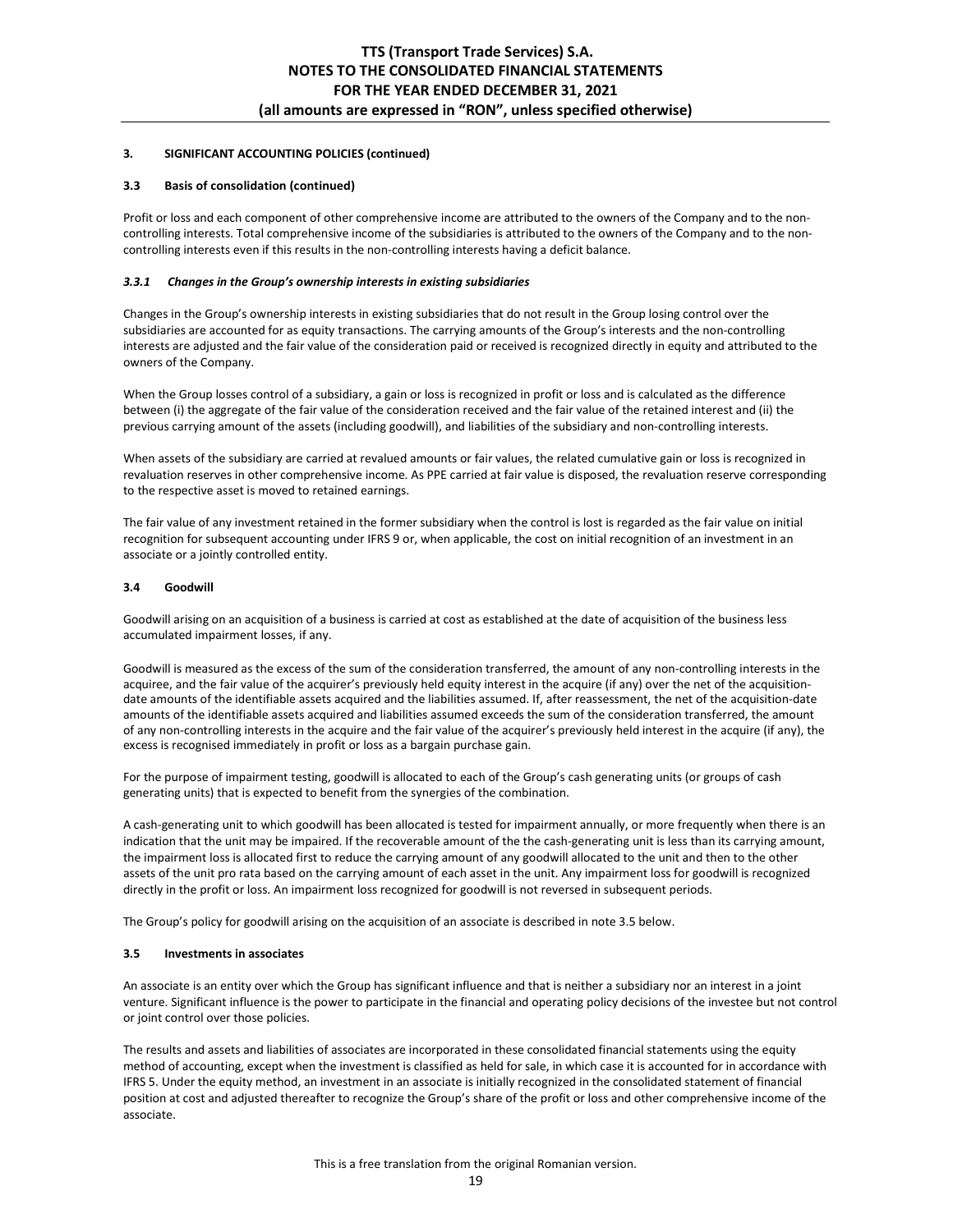## **3.5 Investments in associates (continued)**

Upon disposal of an associate that results in the Group losing significant influence over that associate, any retained investment is measured at fair value at that date and the fair value is regarded as its fair value on initial recognition as a financial asset in accordance with IFRS 9. The difference between the previous carrying amount of the associate attributable to the retained interest and its fair value is included in the determination of the gain or loss on disposal of the associate.

## **3.6 Non-current assets held for sale**

Non-current assets and disposals groups are classified as held for sale if their carrying amount will be recovered principally through a sale transaction rather than through continuing use. This condition is regarded as met only when the sale is highly probable and the non-current asset is available for immediate sale in its present condition. Management must be committed to the sale, which should be expected to qualify for recognition as a completed sale within one year from the date of classification.

When the Group is committed to a sale plan involving loss of control of a subsidiary, all the assets and liabilities of that subsidiary are classified as held for sale when the criteria described above are met, regardless of whether the Group will retain a non-controlling interest in its former subsidiary after the sale.

Non-current assets (and disposal groups) classified as held for sale are measured at the lower of their previous carrying amount and fair value less costs to sell.

### *3.7* **Revenue from contracts with customers**

IFRS 15 "Revenue from contracts with customers" introduces a comprehensive model for the recognition and measurement of income. The standard replaces the existing income recognition criteria, replacing IAS 18 "Income", IAS 11 "Construction Contracts" and IFRIC 13 "Customer Loyalty Programs". Under the new standard, revenue is recognized when the customer acquires control of the goods or services provided, at the amount that reflects the price that the company expects to receive in exchange for those goods or services.

Revenue is measured based on the consideration to which the Group expects to be entitled in a contract with a customer and excludes amounts collected on behalf of third parties. The Group recognizes revenue when it transfers control of a product or service to a customer.

The revenue is measured at the fair value of the counter value received or receivable. Revenue from sales is reduced for returns, commercial rebates and other similar reductions. The basic rule is that prices/tariffs are calculated based on costs + profit, under market conditions. Port prices are more stable, contracted mostly on yearly basis but usually same over a longer period of time. Tariffs for transport are more stable for minerals and part of chemicals, i.e. contracts valid one year (or more), spot contracts are calculated according to the basic rule. Tariffs for grains are agreed for main volumes, basis on one year long contract, level of tariffs being higher during season (July – December) and lower for off-season (January-June); spot contracts follows the basic rule. Prices for transport are adjusted with BAF (bunker adjustment fee) and LWS (low water surcharge).

The company has the following revenue streams:

#### *A. Revenue from logistic contracts*

## *3.7.1 .Revenue* **from logistic services (transport, expedition, port operations) are recognised over time according to the contractual conditions:**

- **A. Revenue from logistic services** are recognised as the transport is confirmed by the beneficiary based on the following documents:
	- freight documents (bill of lading, other related transport documents);
	- Documents attesting to the unloading operation from transport vehicles like barges, maritime ships or loading operation of loading the commodities (tally upon unloading / Out Turn Report – OTR / draft unloading survey).
		- For the transportation services in progress at year end- the revenue is recognised as it is executed depending on percentage of execution of the service applying the output method based on:
	- the ships' location at the end of each month in the electronic ship monitoring system in Navrom's Dispatch Office;
	- the virtual route of the convoy (quantity x virtual distance) corroborated with the virtual trade of the order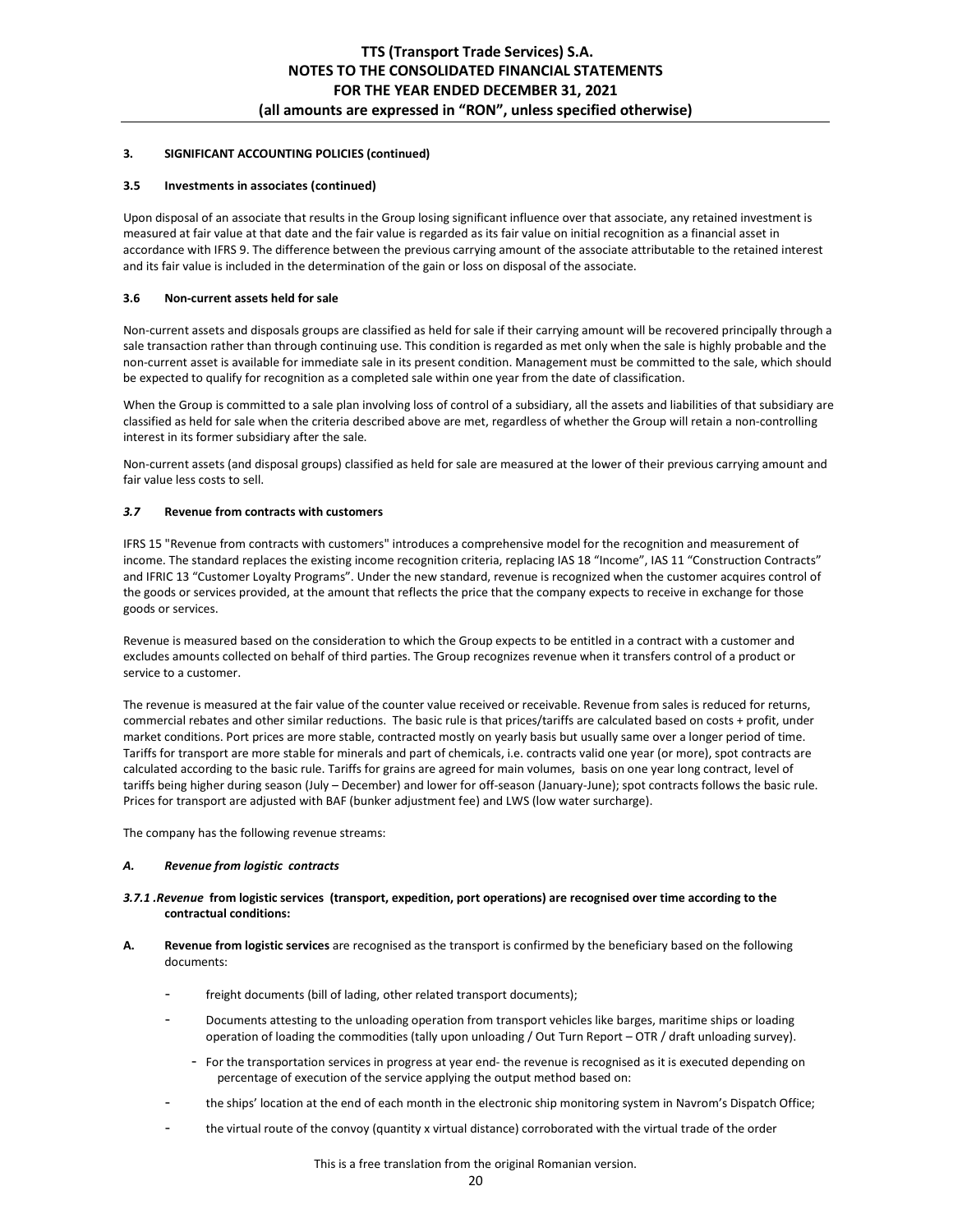### **3.7 Revenue from contracts with customers (continued)**

Revenues are reflected in the forward segment (revenues generated by TTS (TRANSPORT TRADE) SA, Plimsoll Hungary and TTS Austria), the fluvial segment (revenues generated by CNFR NAVROM and Navrom Bac and Fluvius Hungary) and port operation segment (revenues generated by Canopus Star subsidiary and TTS Operator SRL from Constanta and the subsidiary TTS River Ports Galati and Port of Fajsz from Hungary) detailed in Note 11. The forward segment is mainly involved in contracting the final clients and subcontracting the work to be done by transportation suppliers mainly from the fluvial segment but also third parties. Port operations are also doing services for the first two segments but also for other third parties clients. Revenues are recognized over time in line with contractual terms.

## *3.7.2. Sale of goods*

Revenue from sales of goods is recognized when control of the goods are physically transferred being at the point the customer purchases the goods.

This is a secondary stream activity of the Group that it is mainly reflected in the activity of the subsidiaries Agrimol Trade SRL and Bunker Trade Logistic SRL, this activity being included in the segment "other activities" please see note 11.

The revenues are recorded based on approved contract between parties and parties being committed to perform their respective obligations. Each parties rights and payment terms can be easily identified. The contracts have commercial substance and it is probable that the entity will collect the consideration to which will be entitled in exchange for the goods or services transferred to the customer.

## **3.7.3 Revenues from construction contracts**

Revenue and costs for construction contracts in Navrom Shipyard and Cernavoda Shipyard are recognized at a point in time when delivered to client based on acceptance from the beneficiary. As the project is executed, costs are capitalized as work in progress.

Costs capitalized for these work in progress are reflected in the "other revenues" and are generated by Navrom Shipyard Galati and Cernavoda Shipyard subsidiaries.

The Group is using the practical expedient in relation to the disclosure of the backlog as at December 31, 2021 and 2020 due to the nature of the framework contracts in place.

## **3.8 Retirement benefit costs**

In the normal course of business, the Group makes payments to the Romanian State on behalf of its employees, for pensions, health and unemployment fund. The cost of these payments is charged to the income statement in the same period as the related salary cost.

All employees of the Company are members of the Romanian State pension plan.

The Group does not operate any other pension scheme or postretirement benefit plan and, consequently, has no obligation in respect of pensions. In addition, the Group is not obliged to provide further benefits to its employees.

## **3.9 Taxation**

The income tax expense represents the sum of the tax currently payable and deferred tax.

Uncertainties exist with respect to the interpretation of complex tax regulations, changes in tax laws, and the amount and timing of future taxable income. Given the wide range of business relationships and the long-term nature and complexity of existing contractual agreements, differences arising between the actual results and the assumptions made, or future changes to such assumptions, could necessitate future adjustments to tax income and expense already recorded.

The Group's policy is to establish tax provisions, based on reasonable estimates, for possible consequences of audits by the tax authorities of the respective counties in which it operates. The amount of such tax provisions is based on various factors, such as experience of previous tax audits and differing interpretations of tax regulations by the taxable entity and the responsible tax authority.Such differences of interpretation may arise on a wide variety of issues depending on the conditions prevailing in the respective Group's domicile. As the Group assesses the probability for litigation and subsequent cash outflow with respect to taxes as remote, no contingent liability has been identified.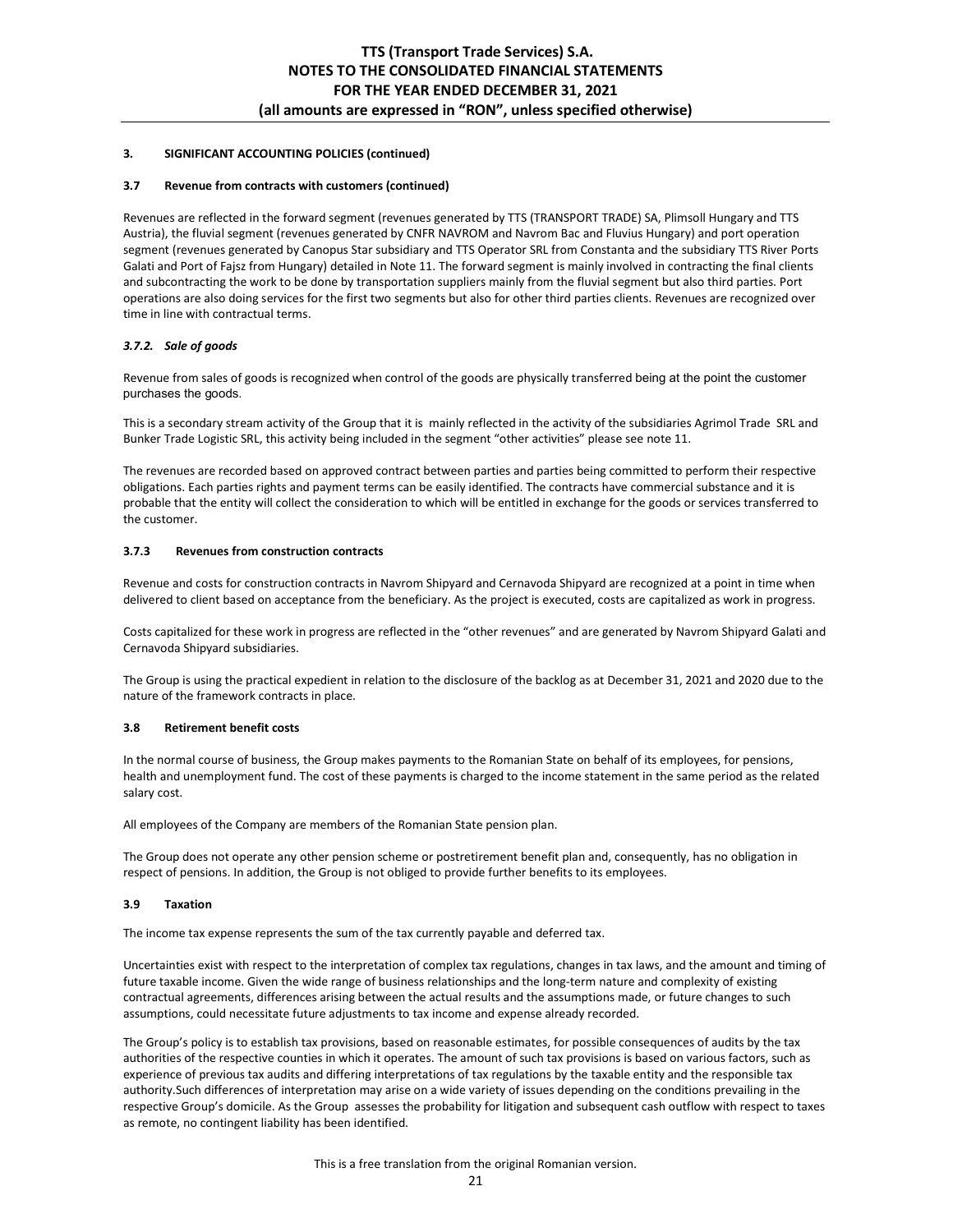## **3.9 Taxation (continued)**

Deferred tax assets are recognized for all unused tax losses to the extent that it is probable that taxable profit will be available against which the losses can be utilized. Significant management judgment is required to determine the amount of deferred tax assets that can be recognized, based upon the likely timing and the level of future taxable profits together with future tax planning strategies.

## *A. Current tax*

The tax currently payable is based on the taxable profit of the year. Taxable profit differs from the 'profit before tax' as reported in the consolidated statement of profit and loss, as it excludes the elements of income and expenses that are taxable or deductible in other years and items that are never taxable or deductible. The Group's current income tax liability is calculated using tax rates that have enacted or substantively enacted by the end of the reporting period.

## *B. Deferred tax*

Deferred tax is recognized in respect of temporary differences between the carrying amounts of assets and liabilities for financial reporting purposes and the amounts used for taxation purposes. Deferred tax is not recognized for the following temporary differences: the initial recognition of assets or liabilities in a transaction that is not a business combination and that affects neither accounting nor taxable profit or loss, and differences relating to investments in subsidiaries and jointly controlled entities to the extent that it is probable that they will not reverse in the foreseeable future. In addition, deferred tax is not recognized for taxable temporary differences arising on the initial recognition of goodwill.

Deferred tax is measured at the tax rates that are expected to be applied to temporary differences when they reverse, based on the Romanian laws that have been enacted or substantively enacted by the reporting date (2021 and 2020: 16%).

Deferred tax assets and liabilities are offset if there is a legally enforceable right to offset current tax liabilities and assets, and they relate to income taxes levied by the same tax authority on the same taxable entity, or on different tax entities, but they intend to settle current tax liabilities and assets on a net basis or their tax assets and liabilities will be realized simultaneously.

A deferred tax asset is recognized for unused tax losses, tax credits and deductible temporary differences, to the extent that it is probable that future taxable profits will be available against which they can be utilized. Deferred tax assets are reviewed at each reporting date and are reduced to the extent that it is no longer probable that the related tax benefit will be realized.

#### *Current tax and deferred tax*

Current and deferred tax are recognized in profit and loss, except when they relate to items that are recognized in other comprehensive income, or directly in equity in which case, the current and deferred tax are also recognized in other comprehensive income or directly in equity respectively.

The income tax for the period ending December 31, 2021 was 16% (December 31, 2020: 16%), in accordance with the Romanian legislation.

## *Cash and cash equivalents*

Cash and cash equivalents include cash on hand, deposits held at call with financial institutions, other short-term, highly liquid investments with original maturities of three months or less that are readily convertible into known amounts of cash and which are subject to an insignificant risk of change in value, and bank overdrafts. Bank overdrafts are shown within borrowings in current liabilities in the statement of financial position.

## **3.10 Property, plant and equipment**

Land and buildings held to be used in the production or supply of goods or services or for administrative purposes are stated in the consolidated statement of financial statements at their cost less accumulated depreciation and accumulated impairment losses. Tangible assets in progress that will be used in production or in administration are stated at cost less any impairment. Costs include professional fees and, in case of qualifying assets, borrowing costs capitalized in accordance with the Company's accounting policies. Such assets are classified under such categories of tangible assets when completed or ready for use for the purpose they were intended. The depreciation of such assets, on the same basis as other owned assets, commences when the assets are ready for use as intended by the management.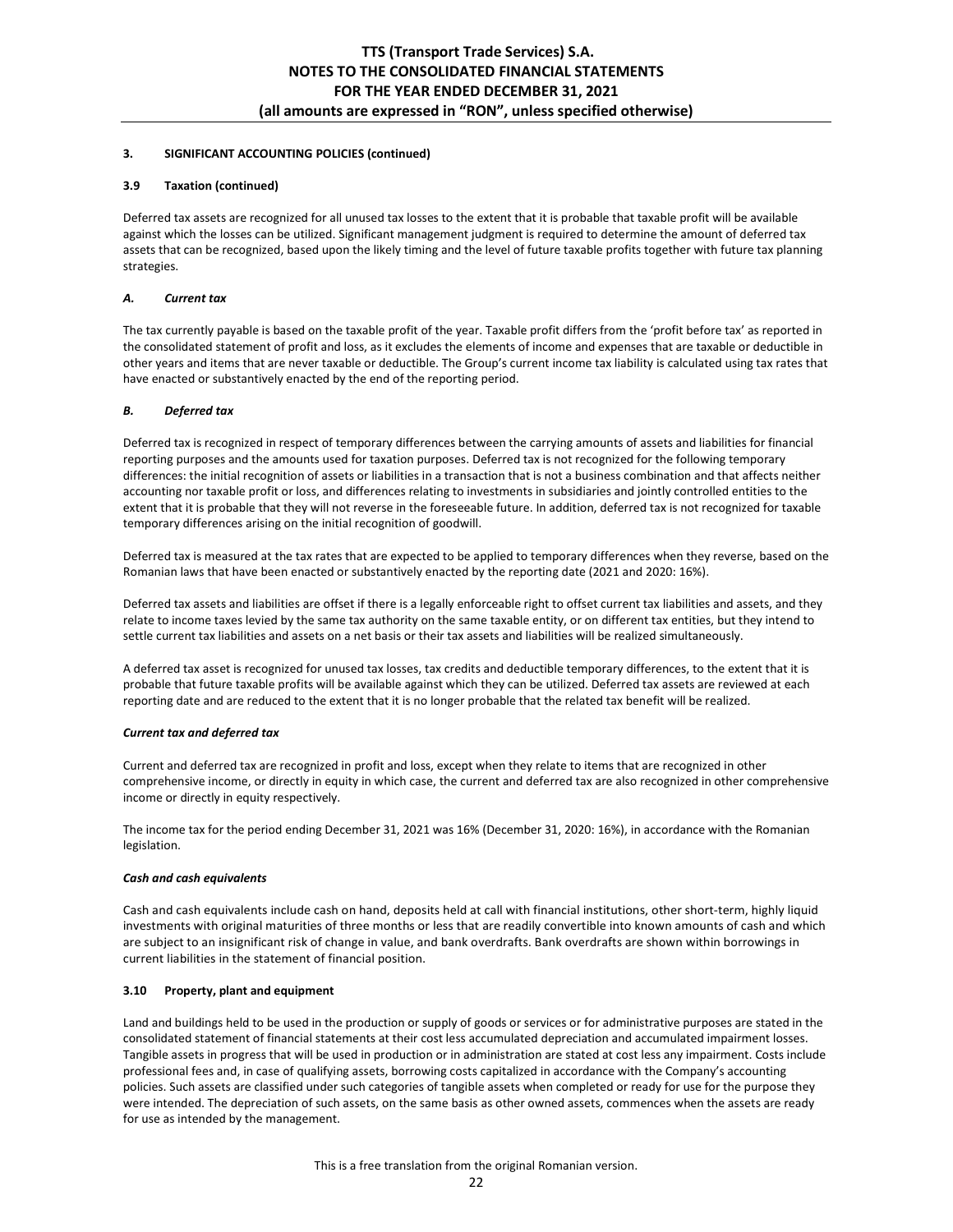#### **3.10 Property, plant and equipment (continued)**

Land is not depreciated.

The depreciation of the property plant and equipment items is recorded in the statement of comprehensive income through the profit and loss of the year.

The depreciation commences when the assets are ready for their intended use. .

Property, plant and equipment is stated at cost less accumulated depreciation and accumulated impairment losses. For ships, included in Plant and equipment, the revaluation model is used. They are depreciated on the EUL of these assets which may be subject to revaluation report issued by an independent member of ANEVAR.

Subsequent costs are included in the asset's carrying amount or recognised as a separate asset, as appropriate, only when tit is probable that future economic benefits associated with the item will flow to the Group and the cost of the item can be measured reliably. The carrying amount of any component accounted for as a separate asset is derecognised when replaced. All other repairs and maintenance are charged to profit or loss during the reporting period in which they are incurred.

Depreciation is recognized so as to write off the cost or valuation of assets less their residual values over their useful lives, using the straight line method. The estimated useful lives, residual values and depreciation method are reviewed at the end of each reporting period, with the effect of any changes in estimate accounted for on a prospective basis.

An item of property, plant and equipment is no longer recognized further to its assignment or when no future economic benefits are expected from the continued use of the asset. Any gain or loss resulting from the assignment or disposal of an item of property, plant and equipment is determined as the difference between proceeds from sales and the carrying value of the asset and is recognized in the Group's profit or loss.

The average useful life of each category of property, plant and equipment is presented as follows:

|                        | Years    |
|------------------------|----------|
|                        |          |
| <b>Buildings</b>       | $3 - 60$ |
| Plant and equipment    | $2 - 30$ |
| Fixtures and furniture | $2 - 16$ |
| Ships                  | $8 - 20$ |

### **3.11 Intangible assets**

#### *Intangible assets purchased separately*

Intangible assets with finite useful lives that are acquired separately are carried at cost less accumulated depreciation amortization and accumulated impairment losses. Amortization is calculated on a straight line basis throughout the useful life. The estimated useful life and the amortization method are revised at the end of each reporting period, effecting changes in the future accounting estimates.

The following useful lives are used in the calculation of amortization:

*Means*  $\frac{1}{2}$  **Years**  $\frac{1}{2}$  **Years**  $\frac{1}{2}$  **Years**  $\frac{1}{2}$  **Years**  $\frac{1}{2}$  **Years**  $\frac{1}{2}$  **Years**  $\frac{1}{2}$  **Years**  $\frac{1}{2}$  **Years**  $\frac{1}{2}$  **Years**  $\frac{1}{2}$  **Years**  $\frac{1}{2}$  **Years**  $\frac{1}{2}$  **Yea** 

Concessions & patents **1** – 5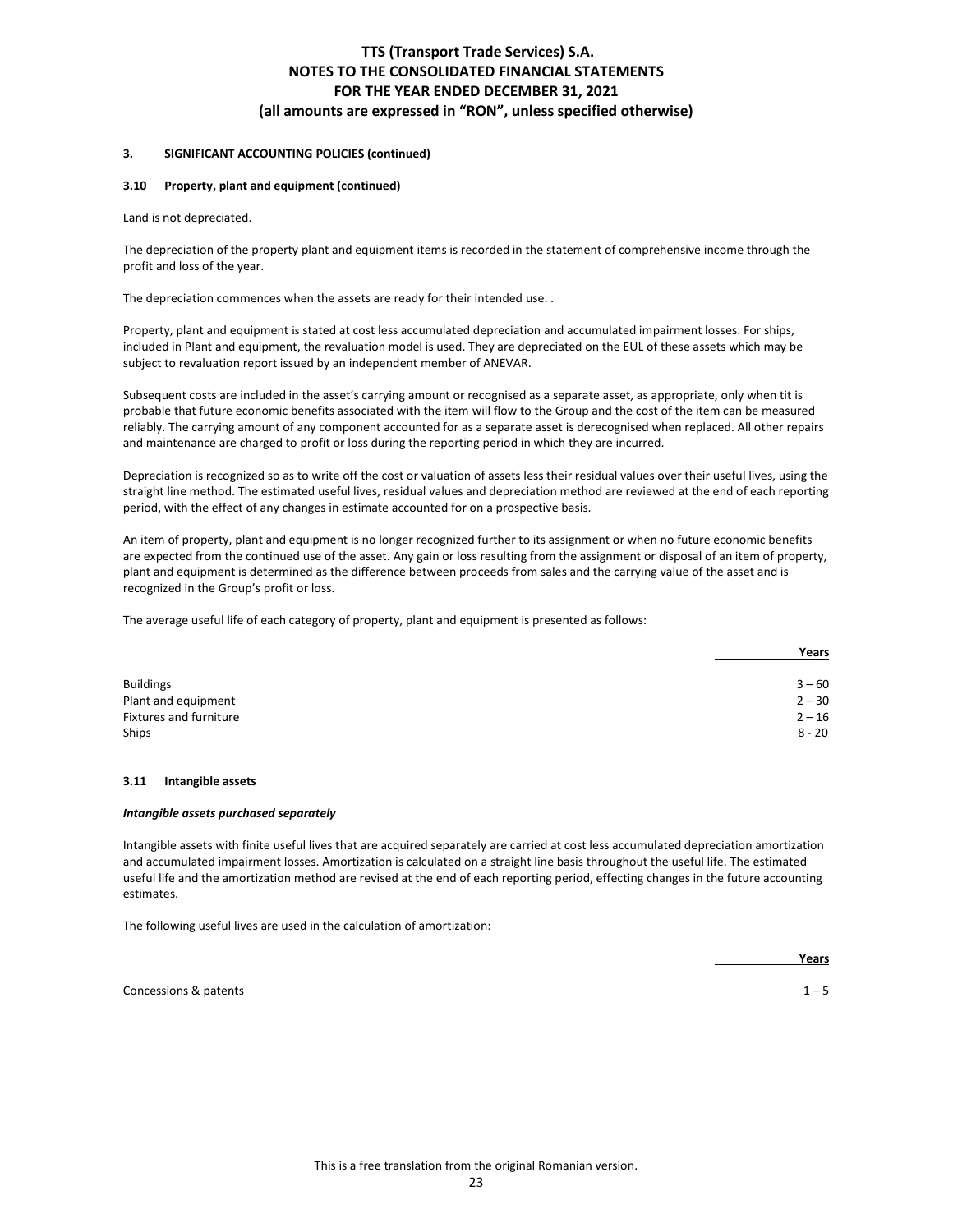#### **3.12 Impairment of tangible and intangible assets other than goodwill**

Intangible assets with an indefinite useful life and the intangible assets that are not yet available for use are tested for impairment at least annually, and whenever there is an indication that the asset may be impaired.

At the end of each reporting period, the Group reviews the carrying amount of its tangible and intangible assets to determine whether there is any indication that those assets have suffered an impairment loss. If any such indication exists, the recoverable amount of the asset is estimated to determine the extent of the impairment loss (if any).

Where the asset does not generate cash, inflows that are independent from other assets, the Group estimates the recoverable amount of the cash-generating unit to which the asset belongs. .

Where there can be identified a consistent allocation basis, the Group's corporate assets are also allocated to individual cash generating units or to the smallest group of cash generating units for which a consistent allocation basis can be identified.

The recoverable value means the highest of fair value minus sale costs and its value in use. When measuring the value in use, estimated future cash flows are discounted at their current value by using a discount rate determined prior to taxation, which reflects the current market assessments of the time value of money and the risks specific to the asset for which the estimates related to future cash flows have not been adjusted.

If the recoverable value of an asset (or cash-generating unit) is estimated to be lower than its carrying value, then the carrying value of the asset (or the cash-generating unit) is reduced to the level of the recoverable value. Impairment is recognized immediately in profit or loss, if the relevant asset is not registered at a re-measured value, in which case the impairment is treated as reduction of re-measurement.

When an impairment loss is subsequently reversed, the carrying amount of the asset (cash generating unit) is increased to the revised estimate of its recoverable value, but so that the increased carrying amount does not exceed the carrying amount that would have been determined if no impairment loss had been recognized for the respective asset (cash generating unit) in the prior years. A reversal of the impairment loss is immediately recognized in profit or loss, unless the relevant asset is carried at a revalued amount, in which case the reversal of the impairment loss is treated as a revaluation increase.

#### **3.13 Inventories**

Inventories are stated at the lower of cost and net realizable value. Costs, including a part corresponding to the fixed and variable expenses are allocated to the inventories held through the method that is most adequate to the respective class of inventories, the weighted average basis. Net realizable value represents the sale price estimated for inventories less all the costs estimated for completion and the costs pertaining to the sale.

#### **3.14 Provisions**

Provisions are recognized when the Group has a present obligation (legal or implicit) as a result of a past event, and it is probable that an outflow of resources incorporating economic benefits will be required to settle that obligation and a reliable estimate of the value of the obligation may be made.

The value recognized as provision is the best estimate of the counter value required to settle the present obligation at the end of the reporting period, considering the risks and uncertainties related to the obligation. When a provision is measured using the cash flows estimated to settle the present obligation, the carrying value thereof is the present value of such cash flows (if the effect of the time value of money is material).

When expected that some of or all the economic benefits required to settle a provision be recovered from third parties, then the receivable is recognized as asset if it is almost certain that the repayment will be collected and the value of the receivable can be reliably assessed.

#### *Taxation provisions*

The Group records current tax provision relating to management's assessment of the amount of tax payable on open tax positions where the liabilities remain to be agreed with the Romanian Tax Authorities. Uncertain tax items for which a provision is made, relate principally to the interpretation of tax legislation regarding arrangements entered into by the Group. Due to the uncertainty associated with such tax items, there is a possibility that, on conclusion of open tax matters at a future date, the final outcome may differ significantly. There are no such open issue with the tax authorities for the Group as at December 31, 2020 for which a provision would be needed.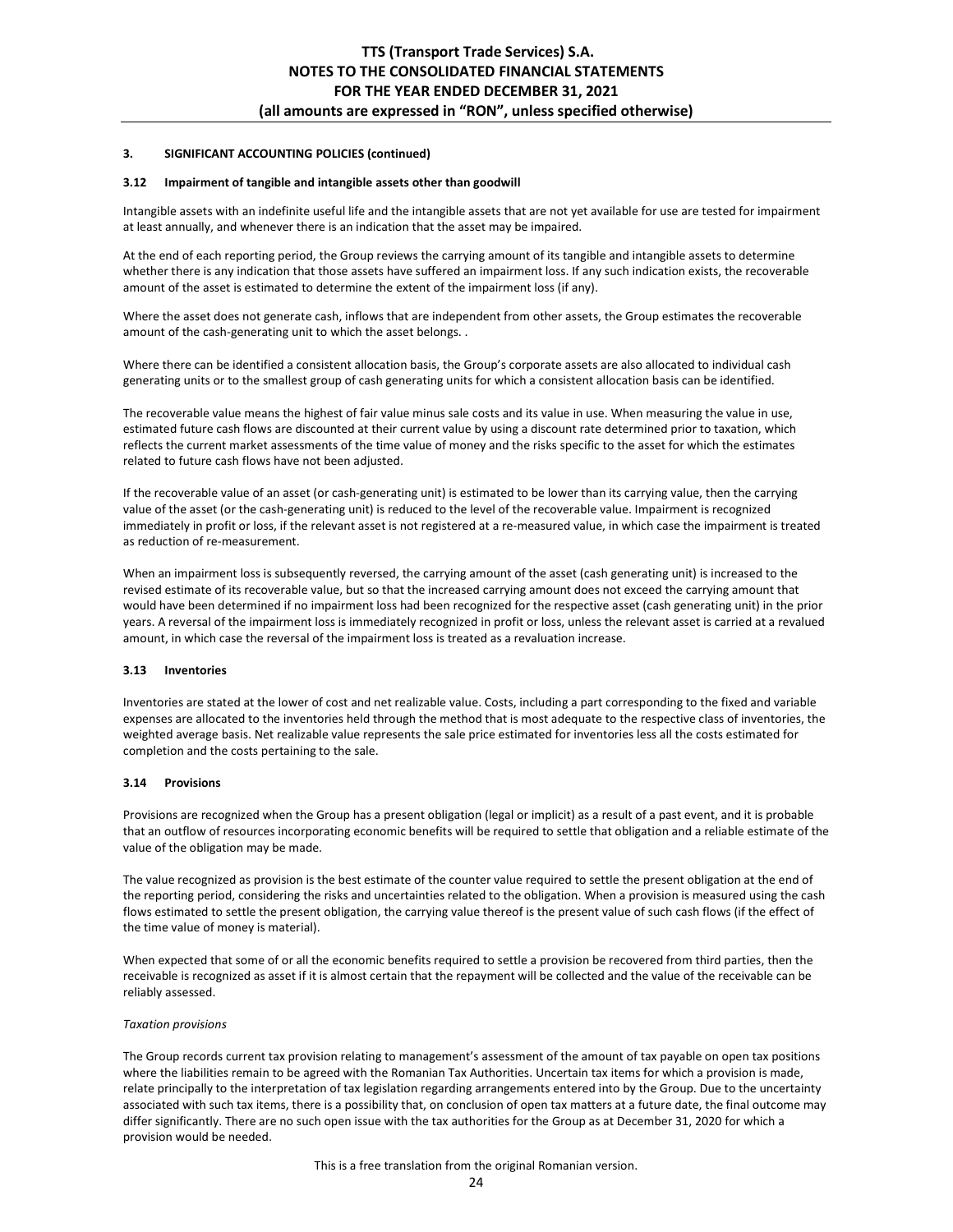#### **3.14 Provisions (continued)**

#### *Onerous contracts*

Present obligations generated under onerous contracts are recognized and measured as provisions. A contract is onerous when the unavoidable costs of meeting the obligations under the contract exceed the economic benefits expected to be received under it.

#### *Warranties*

Provisions for estimated costs of guarantee obligations according to local legislation concerning the sale of goods are recognized on the date when the relevant products are sold, at the best estimate made by the management as regards the expenses required to settle the Company's obligation.

#### **3.15 Use of estimates**

The preparation of the financial statements requires management to make judgments, estimates and assumptions that affect the reported amounts of revenues, expenses, assets and liabilities, and the disclosure of contingent liabilities, at the end of the reporting period. However, uncertainty about these assumptions and estimates could result in outcomes that require a material adjustment to the carrying amount of the asset or liability affected in future periods.

The key assumptions concerning the future and other key sources of estimation uncertainty at the reporting date, that have a significant risk of causing a material adjustment to the carrying amounts of assets and liabilities within the next financial year, are described below. The Group based its assumptions and estimates on parameters available when the consolidated financial statements were prepared. Existing circumstances and assumptions about future developments, however, may change due to market changes or circumstances arising beyond the control of the Group. Such changes are reflected in the assumptions when they occur.

#### *Critical accounting judgements*

The following are the critical judgements that the management has used in applying the Group's accounting policies and which have a significant impact on the carrying values recognized in the financial statements.

i) Allowances for inventories

At the end of each reporting period, the Group revises the sufficiency of allowances for slow moving inventories as in Note 17.

ii) Useful life of tangible and intangible assets

The Company revises the estimated useful life of tangible and intangible assets at the end of each annual reporting period. The useful lives are presented in Note 3.12 tangible and intangible accounting policies.

iii) Deferred tax.

The carrying amount as at December 31, 2021 and December 31, 2020 is presented in Note 10.

iv) Provisions and contingent liabilities.

Provisions are reassessed annually – presented in Note 26 and contingent liabilities are also determined on annual basis presented in Note 28.

#### *3.16* **Application of IFRS 9** *Financial Instruments*

Financial assets and financial liabilities are recognised in the Group's statement of financial position when the Group becomes a party to the contractual provisions of the instrument.

Financial assets and financial liabilities are initially measured at fair value, except for trade receivables that do not have a significant financing component which are measured at transaction price. Transaction costs that are directly attributable to the acquisition or issue of financial assets and financial liabilities (other than financial assets and financial liabilities at fair value through profit or loss) are added to or deducted from the fair value of the financial assets or financial liabilities, as appropriate, on initial recognition. Transaction costs directly attributable to the acquisition of financial assets or financial liabilities at fair value through profit or loss are recognised immediately in profit or loss.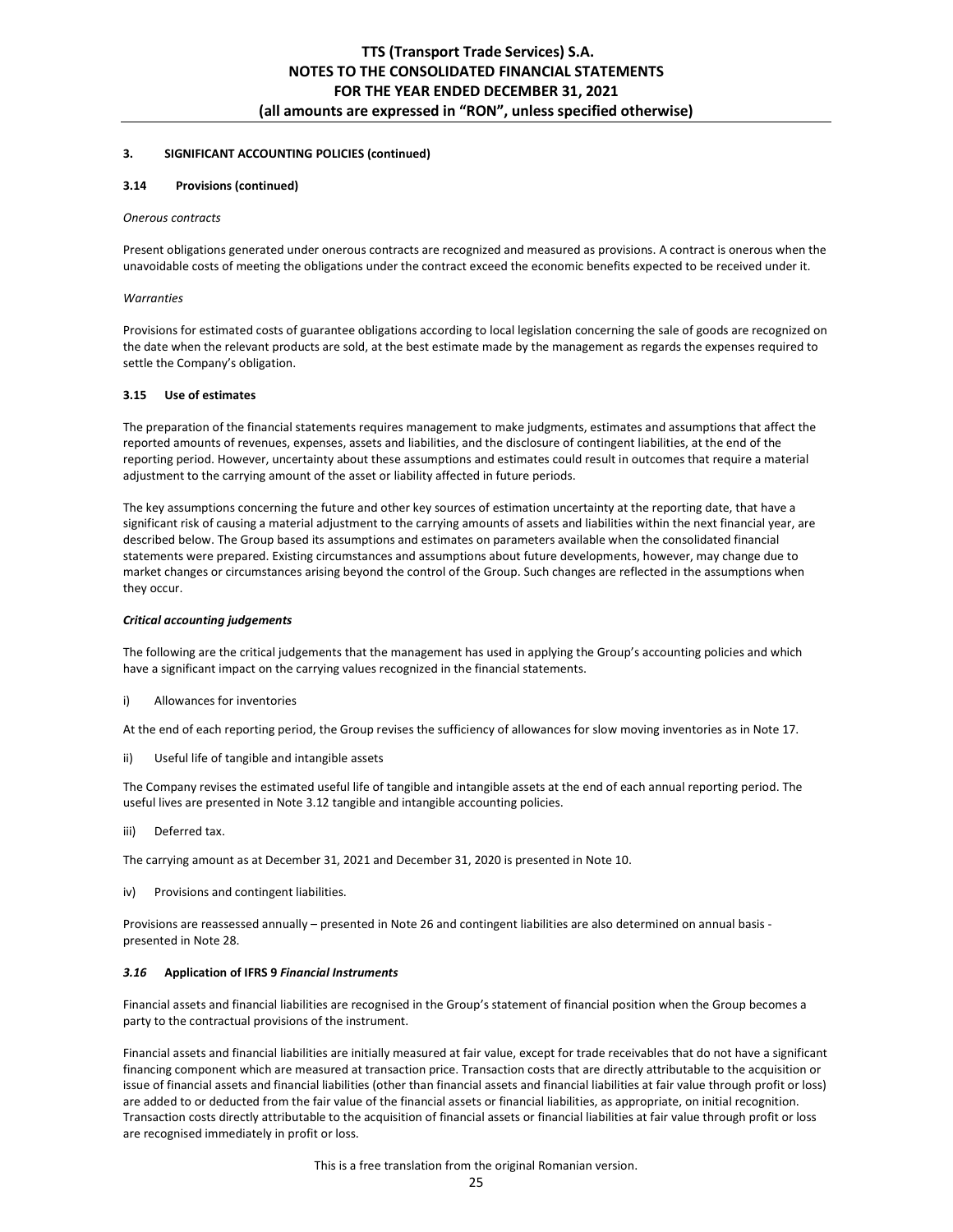### **3.16 Application of IFRS 9 Financial Instruments (continued)**

#### **Financial assets**

All regular way purchases or sales of financial assets are recognized and derecognized on a trade date basis. Regular way purchases or sales are purchases or sales of financial assets that require delivery of assets within the time frame established by regulation or convention in the marketplace.

All recognized financial assets are measured subsequently in their entirety at either amortized cost or fair value, depending on the classification of the financial assets. Financial assets resulting from the main operations of the company are presented as Trade receivables while receivables from secondary operations like sale of ships (PPE) are presented as sundry debtors.

### **Classification of financial assets**

Debt instruments that meet the following conditions are measured subsequently at amortized cost:

- the financial asset is held within a business model whose objective is to hold financial assets in order to collect contractual cash flows; and
- the contractual terms of the financial asset give rise on specified dates to cash flows that are solely payments of principal and interest on the principal amount outstanding.

### **(i) Amortized cost and effective interest method**

The effective interest method is a method of calculating the amortized cost of a debt instrument and of allocating interest income over the relevant period.

For financial assets other than purchased or originated credit-impaired financial assets (i.e. assets that are credit-impaired on initial recognition), the effective interest rate is the rate that exactly discounts estimated future cash receipts (including all fees and points paid or received that form an integral part of the effective interest rate, transaction costs and other premiums or discounts) excluding expected credit losses, through the expected life of the debt instrument, or, where appropriate, a shorter period, to the gross carrying amount of the debt instrument on initial recognition. For purchased or originated credit-impaired financial assets, a credit-adjusted effective interest rate is calculated by discounting the estimated future cash flows, including expected credit losses, to the amortized cost of the debt instrument on initial recognition.

The amortized cost of a financial asset is the amount at which the financial asset is measured at initial recognition minus the principal repayments, plus the cumulative amortization using the effective interest method of any difference between that initial amount and the maturity amount, adjusted for any loss allowance. The gross carrying amount of a financial asset is the amortized cost of a financial asset before adjusting for any loss allowance.

Interest income is recognized using the effective interest method for debt instruments measured subsequently at amortized cost. For financial assets other than purchased or originated credit-impaired financial assets, interest income is calculated by applying the effective interest rate to the gross carrying amount of a financial asset, except for financial assets that have subsequently become credit-impaired (see below). For financial assets that have subsequently become credit-impaired, interest income is recognized by applying the effective interest rate to the amortized cost of the financial asset. If, in subsequent reporting periods, the credit risk on the credit-impaired financial instrument improves so that the financial asset is no longer credit-impaired, interest income is recognized by applying the effective interest rate to the gross carrying amount of the financial asset.

For purchased or originated credit-impaired financial assets, the Group recognizes interest income by applying the credit-adjusted effective interest rate to the amortized cost of the financial asset from initial recognition. The calculation does not revert to the gross basis even if the credit risk of the financial asset subsequently improves so that the financial asset is no longer creditimpaired.

Interest income is recognized in profit or loss and is included in the Net of finance cost/ income line item.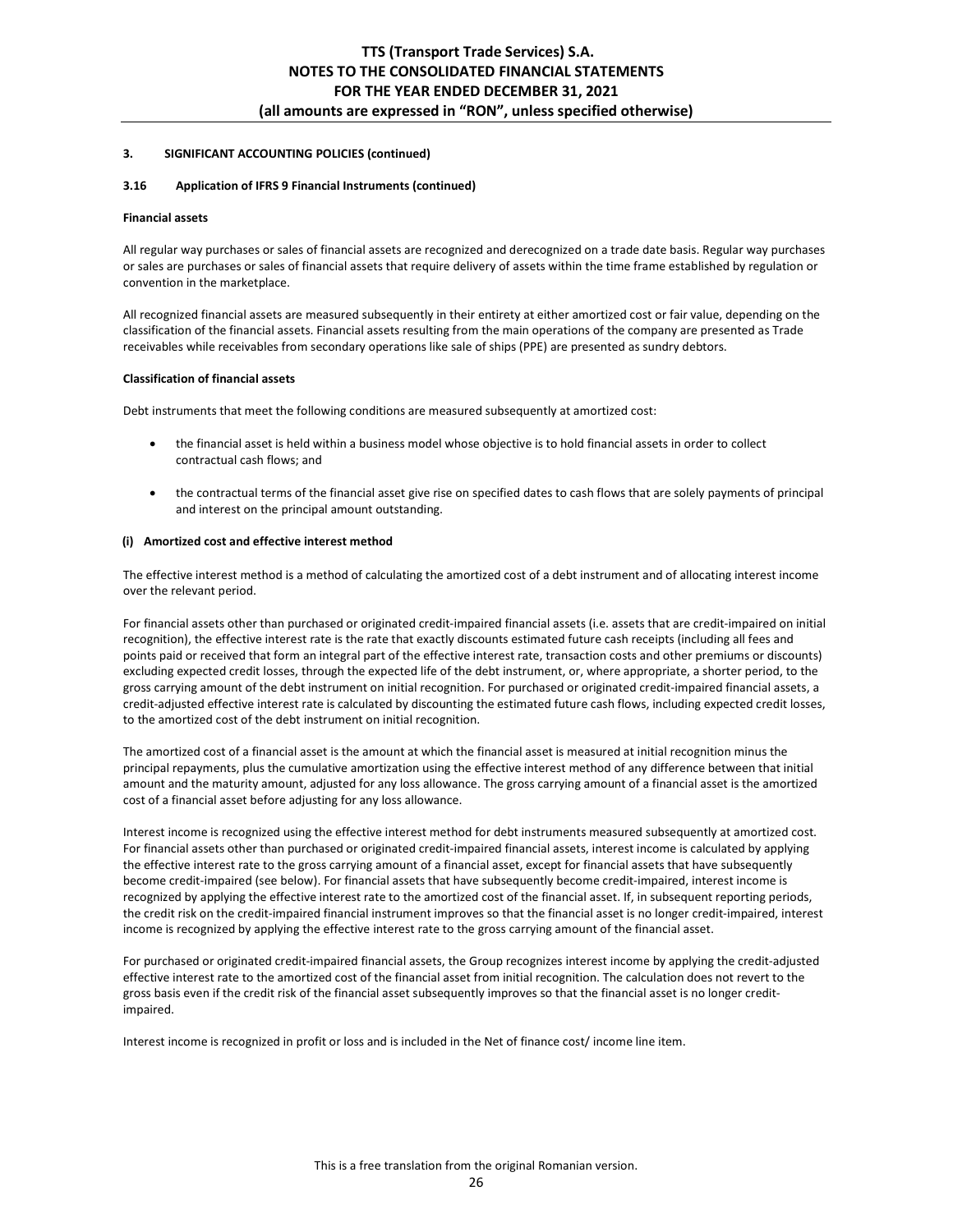## **3.18 Application of IFRS 9** *Financial Instruments* **(continued)**

#### **Foreign exchange gains and losses**

The carrying amount of financial assets that are denominated in a foreign currency is determined in that foreign currency and translated at the spot rate at the end of each reporting period. Specifically:

 for financial assets measured at amortized cost that are not part of a designated hedging relationship, exchange differences are recognized in profit or loss;

### **Impairment of financial assets**

The Group recognizes a loss allowance for expected credit losses on investments in debt instruments that are measured at amortized cost, lease receivables, trade receivables and contract assets, as well as on financial guarantee contracts. The amount of expected credit losses is updated at each reporting date to reflect changes in credit risk since initial recognition of the respective financial instrument.

The Group always recognizes lifetime expected credit losses (ECL) for trade receivables, contract assets and lease receivables. The expected credit losses on these financial assets are estimated using a provision matrix based on the Group's historical credit loss experience, adjusted for factors that are specific to the debtors, general economic conditions and an assessment of both the current as well as the forecast direction of conditions at the reporting date, including time value of money where appropriate.

For all other financial instruments, the Group recognizes lifetime ECL when there has been a significant increase in credit risk since initial recognition. However, if the credit risk on the financial instrument has not increased significantly since initial recognition, the Group measures the loss allowance for that financial instrument at an amount equal to 12-month ECL.

Lifetime ECL represents the expected credit losses that will result from all possible default events over the expected life of a financial instrument. In contrast, 12-month ECL represents the portion of lifetime ECL that is expected to result from default events on a financial instrument that are possible within 12 months after the reporting date.

#### **(ii) Significant increase in credit risk**

In assessing whether the credit risk on a financial instrument has increased significantly since initial recognition, the Group compares the risk of a default occurring on the financial instrument at the reporting date with the risk of a default occurring on the financial instrument at the date of initial recognition. In making this assessment, the Group considers both quantitative and qualitative information that is reasonable and supportable, including historical experience and forward-looking information that is available without undue cost or effort. Forward-looking information considered includes the future prospects of the industries in which the Group's debtors operate, obtained from economic expert reports, financial analysts, governmental bodies, relevant think-tanks and other similar organizations, as well as consideration of various external sources of actual and forecast economic information that relate to the Group's core operations.

In particular, the following information is taken into account when assessing whether credit risk has increased significantly since initial recognition:

- an actual or expected significant deterioration in the financial instrument's external (if available) or internal credit rating;
- significant deterioration in external market indicators of credit risk for a particular financial instrument, e.g. a significant increase in the credit spread, the credit default swap prices for the debtor, or the length of time or the extent to which the fair value of a financial asset has been less than its amortized cost;
- existing or forecast adverse changes in business, financial or economic conditions that are expected to cause a significant decrease in the debtor's ability to meet its debt obligations;
- an actual or expected significant deterioration in the operating results of the debtor;
- significant increases in credit risk on other financial instruments of the same debtor; and
- an actual or expected significant adverse change in the regulatory, economic, or technological environment of the debtor that results in a significant decrease in the debtor's ability to meet its debt obligations.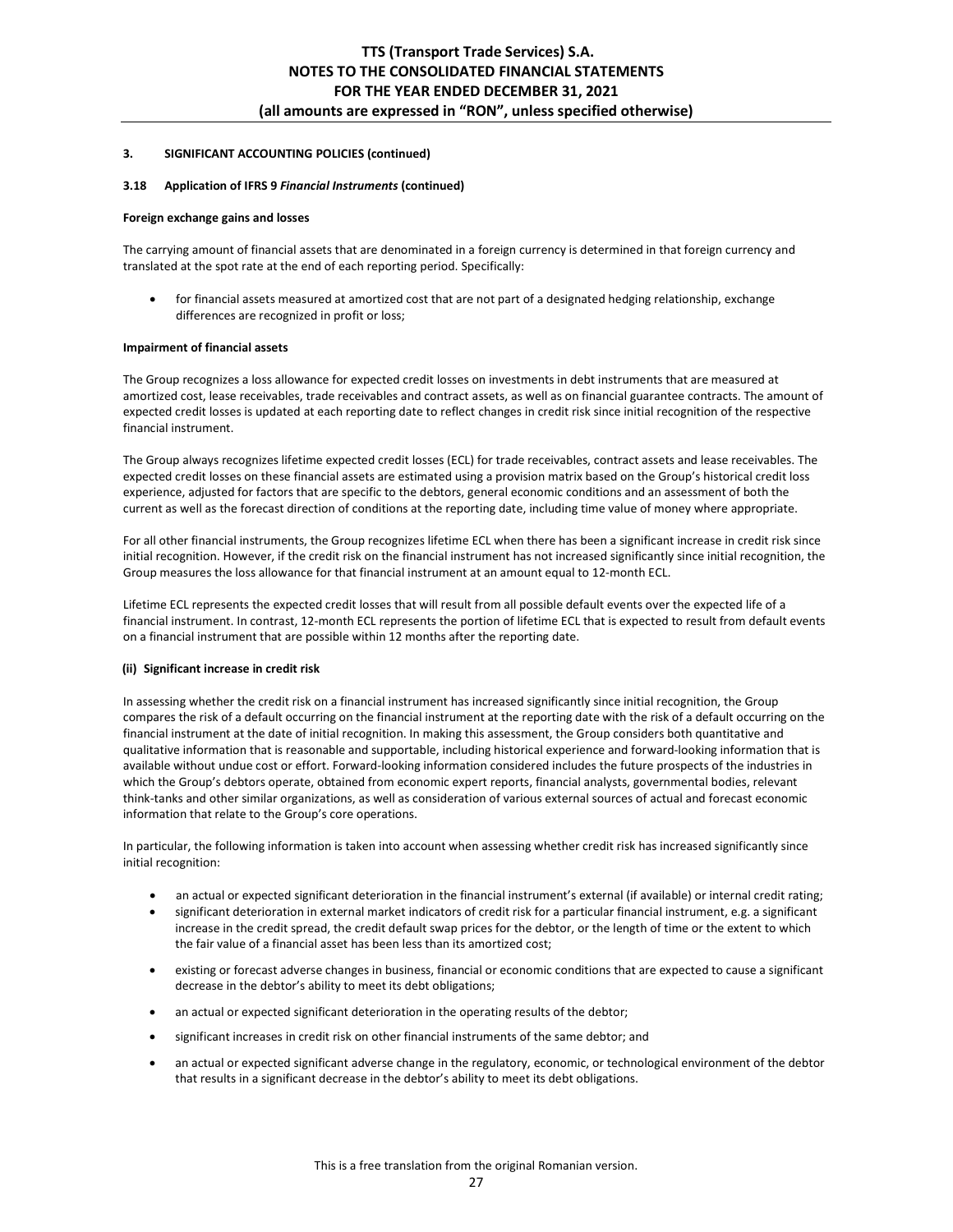#### **3.18 Application of IFRS 9** *Financial Instruments* **(continued)**

Irrespective of the outcome of the above assessment, the Group presumes that the credit risk on a financial asset has increased significantly since initial recognition when contractual payments are more than 30 days past due, unless the Group has reasonable and supportable information that demonstrates otherwise.

Despite the foregoing, the Group assumes that the credit risk on a financial instrument has not increased significantly since initial recognition if the financial instrument is determined to have low credit risk at the reporting date. A financial instrument is determined to have low credit risk if:

- (1) the financial instrument has a low risk of default;
- (2) the debtor has a strong capacity to meet its contractual cash flow obligations in the near term; and
- (3) adverse changes in economic and business conditions in the longer term may, but will not necessarily, reduce the ability of the borrower to fulfil its contractual cash flow obligations.

The Group considers a financial asset to have low credit risk when the asset has external credit rating of 'investment grade' in accordance with the globally understood definition or if an external rating is not available, the asset has an internal rating of 'performing'. Performing means that the counterparty has a strong financial position and there is no past due amounts. For financial guarantee contracts, the date that the Group becomes a party to the irrevocable commitment is considered to be the date of initial recognition for the purposes of assessing the financial instrument for impairment. In assessing whether there has been a significant increase in the credit risk since initial recognition of a financial guarantee contracts, the Group considers the changes in the risk that the specified debtor will default on the contract.

The Group regularly monitors the effectiveness of the criteria used to identify whether there has been a significant increase in credit risk and revises them as appropriate to ensure that the criteria are capable of identifying significant increase in credit risk before the amount becomes past due.

#### **Financial liabilities and equity**

#### *Classification as debt or equity*

Debt and equity instruments are classified as either financial liabilities or as equity in accordance with the substance of the contractual arrangements and the definitions of a financial liability and an equity instrument.

#### *Equity instruments*

An equity instrument is any contract that evidences a residual interest in the assets of an entity after deducting all of its liabilities. Equity instruments issued by the Group are recognized at the proceeds received, net of direct issue costs.

Repurchase of the Company's own equity instruments is recognized and deducted directly in equity. No gain or loss is recognized in profit or loss on the purchase, sale, issue or cancellation of the Company's own equity instruments.

#### Leases

The Group assesses at contract inception whether a contract is, or contains, a lease. That is, if the contract conveys the right to control the use of an identified asset for a period of time in exchange for consideration.

#### *Group as a lessee*

#### i) Right-of-use assets

The *Group* recognises right-of-use assets at the commencement date of the lease (i.e., the date the underlying asset is available for use). Right-of-use assets are measured at cost, less any accumulated depreciation and impairment losses, and adjusted for any remeasurement of lease liabilities. The cost of right-of-use assets includes the amount of lease liabilities recognised, initial direct costs incurred, and lease payments made at or before the commencement date less any lease incentives received.

Right-of-use assets are depreciated on a straight-line basis over the shorter of the lease term and the estimated useful lives of the assets.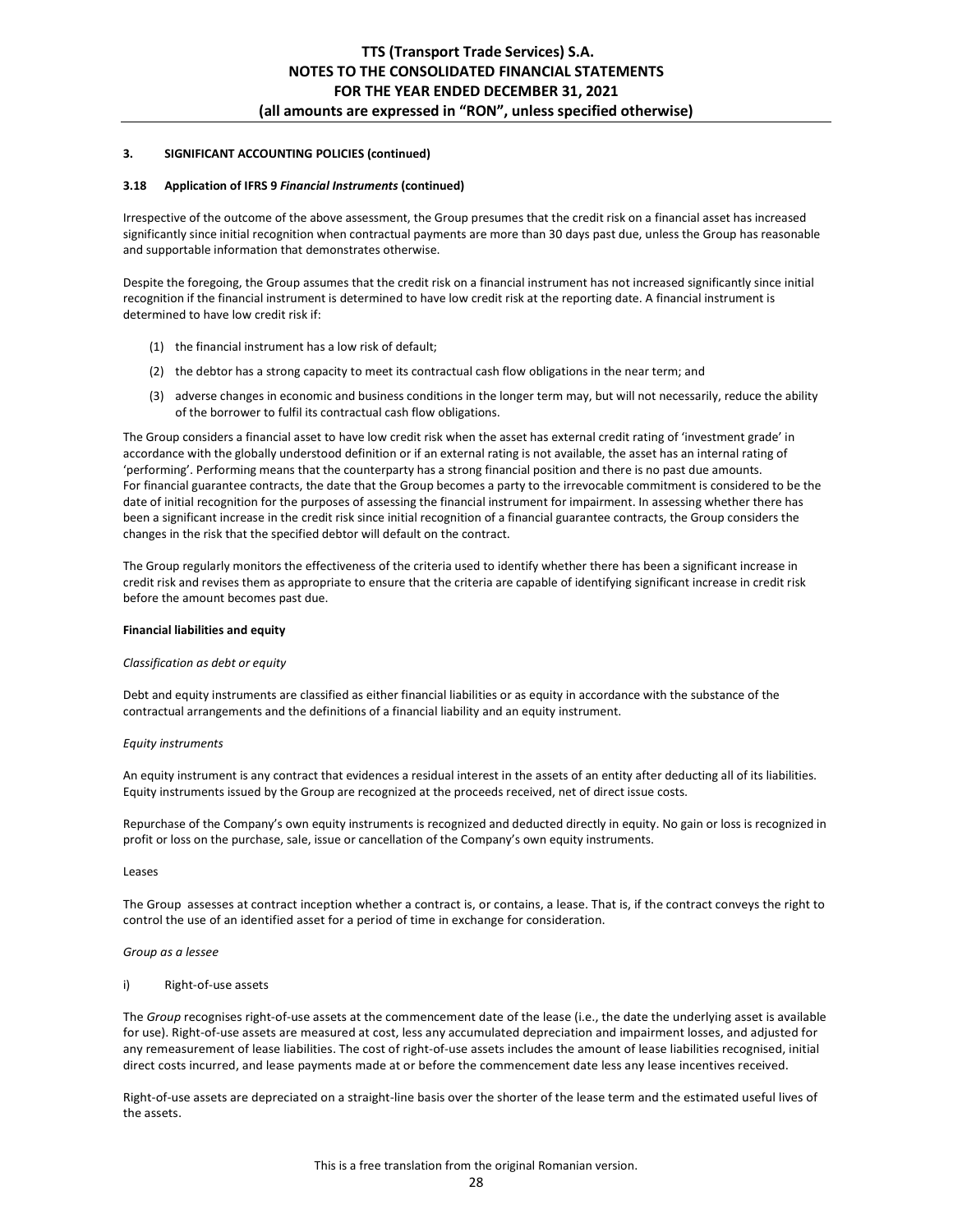## **3.18 Application of IFRS 9** *Financial Instruments* **(continued)**

#### **Financial liabilities and equity (continued)**

The right of use of asset relates to rented cars which are depreciated over 3 years.

The right-of-use assets are also subject to impairment. Refer to the accounting policies in note 3 Impairment of non-financial assets.

## ii) Lease liabilities

At the commencement date of the lease, the *Group* recognises lease liabilities measured at the present value of lease payments to be made over the lease term. The lease payments include fixed payments less any lease incentives receivable, variable lease payments that depend on an index or a rate, and amounts expected to be paid under residual value guarantees. The lease payments also include the exercise price of a purchase option reasonably certain to be exercised by the *Group* and payments of penalties for terminating the lease, if the lease term reflects the *Group*'s exercising the option to terminate.

Variable lease payments that do not depend on an index or a rate are recognised as expenses in the period in which the event or condition that triggers the payment occurs.

In calculating the present value of lease payments, the *Group* uses its incremental borrowing rate at the lease commencement date because the interest rate implicit in the lease is not readily determinable. After the commencement date, the amount of lease liabilities is increased to reflect the accretion of interest and reduced for the lease payments made. In addition, the carrying amount of lease liabilities is re measured if there is a modification, a change in the lease term, a change in the lease payments (e.g., changes to future payments resulting from a change in an index or rate used to determine such lease payments) or a change in the assessment of an option to purchase the underlying asset.

#### iii) Short-term leases and leases of low-value assets

The *Group* applies the short-term lease recognition exemption to its short-term leases (i.e., those leases that have a lease term of 12 months or less from the commencement date and do not contain a purchase option). It also applies the lease of low-value assets recognition exemption to leases of equipment that are considered to be low value. Lease payments on short-term leases and leases of low value assets are recognised as expense on a straight-line basis over the lease term.

#### The Group as lessor

The Group enters into lease agreements as a lessor with respect to some of its equipment.

Leases for which the Group is a lessor are classified as finance or operating leases. Whenever the terms of the lease transfer substantially all the risks and rewards of ownership to the lessee, the contract is classified as a finance lease. All other leases are classified as operating leases.

When the Group is an intermediate lessor, it accounts for the head lease and the sub-lease as two separate contracts. The sublease is classified as a finance or operating lease by reference to the right-of-use asset arising from the head lease.

Rental income from operating leases is recognised on a straight-line basis over the term of the relevant lease. Initial direct costs incurred in negotiating and arranging an operating lease are added to the carrying amount of the leased asset and recognised on a straight-line basis over the lease term.

Amounts due from lessees under finance leases are recognised as receivables at the amount of the Group's net investment in the leases. Finance lease income is allocated to accounting periods so as to reflect a constant periodic rate of return on the Group's net investment outstanding in respect of the leases.

Subsequent to initial recognition, the Group regularly reviews the estimated unguaranteed residual value and applies the impairment requirements of IFRS 9, recognising an allowance for expected credit losses on the lease receivables. Finance lease income is calculated with reference to the gross carrying amount of the lease receivables, except for credit-impaired financial assets for which interest income is calculated with reference to their amortised cost (i.e. after a deduction of the loss allowance).

When a contract includes both lease and non-lease components, the Group applies IFRS 15 to allocate the consideration under the contract to each component.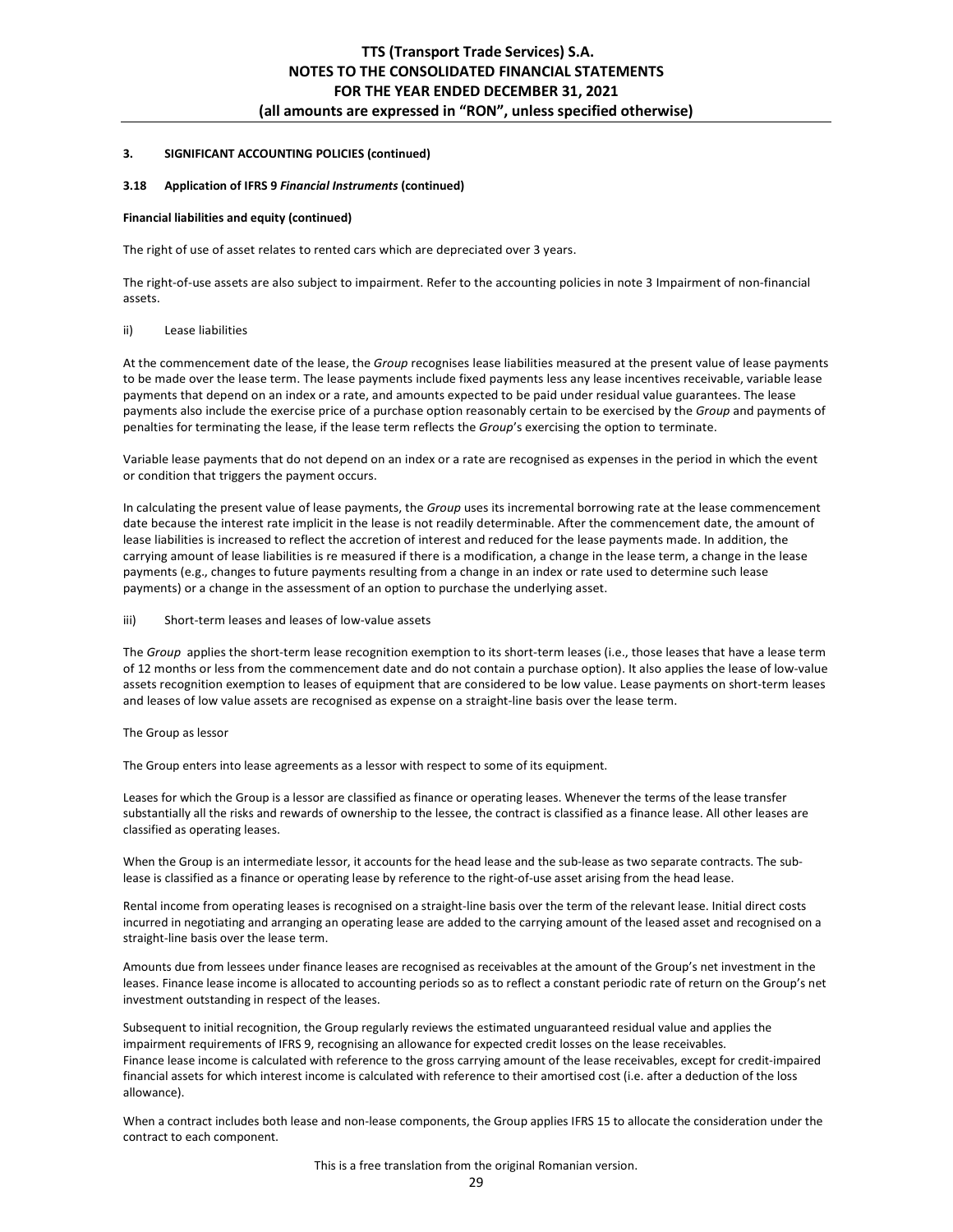#### **3.18 Application of IFRS 9** *Financial Instruments* **(continued)**

#### *Segment reporting*

An operating segment is a component of an entity: that engages in business activities from which it may earn revenues and incur expenses (including revenues and expenses relating to transactions with other components of the same entity) whose operating results are reviewed regularly by the entity's chief operating decision maker to make decisions about resources to be allocated to the segment and assess its performance and for which discrete financial information is available.

Reportable segments are operating segments or aggregations of operating segments that meet specified criteria:

- its reported revenue, from both external customers and intersegment sales or transfers, is 10 per cent or more of the combined revenue, internal and external, of all operating segments, or
- the absolute measure of its reported profit or loss is 10 per cent or more of the greater, in absolute amount, of (i) the combined reported profit of all operating segments that did not report a loss and (ii) the combined reported loss of all operating segments that reported a loss, or
- its assets are 10 per cent or more of the combined assets of all operating segments.

If the total external revenue reported by operating segments constitutes less than 75 per cent of the entity's revenue, additional operating segments must be identified as reportable segments (even if they do not meet the quantitative thresholds set out above) until at least 75 per cent of the entity's revenue is included in reportable segments

Settlement prices among segments are set objectively.

The results, assets and liabilities related to a segment include elements that may be allocated directly to one segment, and elements that may be allocated on a reasonable basis.

Capital expenses related to a segment represent the total costs registered over the period for purchasing tangible and intangible assets.

#### *Contingent assets and liabilities*

A contingent liability is:

- a possible obligation that arises from past events and whose existence will be confirmed only by the occurrence or nonoccurrence of one or more uncertain future events not wholly within the control of the Group; or
- a present obligation that arises from past events that is not recognized because:
	- a. it is not probable that an outflow of resources embodying economic benefits will be required to settle the obligation; or
	- b. the amount of the obligation cannot be measured with sufficient reliability.

Contingent liabilities are not recognized in the Group's financial statements, but disclosed unless the possibility of an outflow of resources embodying economic benefits is remote.

A contingent asset is a possible asset that arises from past events and whose existence will be confirmed only by the occurrence or non-occurrence of one or more uncertain future events not wholly within the control of the Group.

A contingent asset is not recognized in the Group's financial statements, but disclosed when an inflow of economic benefits is probable.

#### *Subsequent events*

Events occurring after the reporting date 31 December 2020, which provide additional information about conditions prevailing at the reporting date (adjusting events) are reflected in the financial statements. Events occurring after the reporting date that provide information on events that occurred after the reporting date (non-adjusting events), when material, are disclosed in the notes to the financial statements.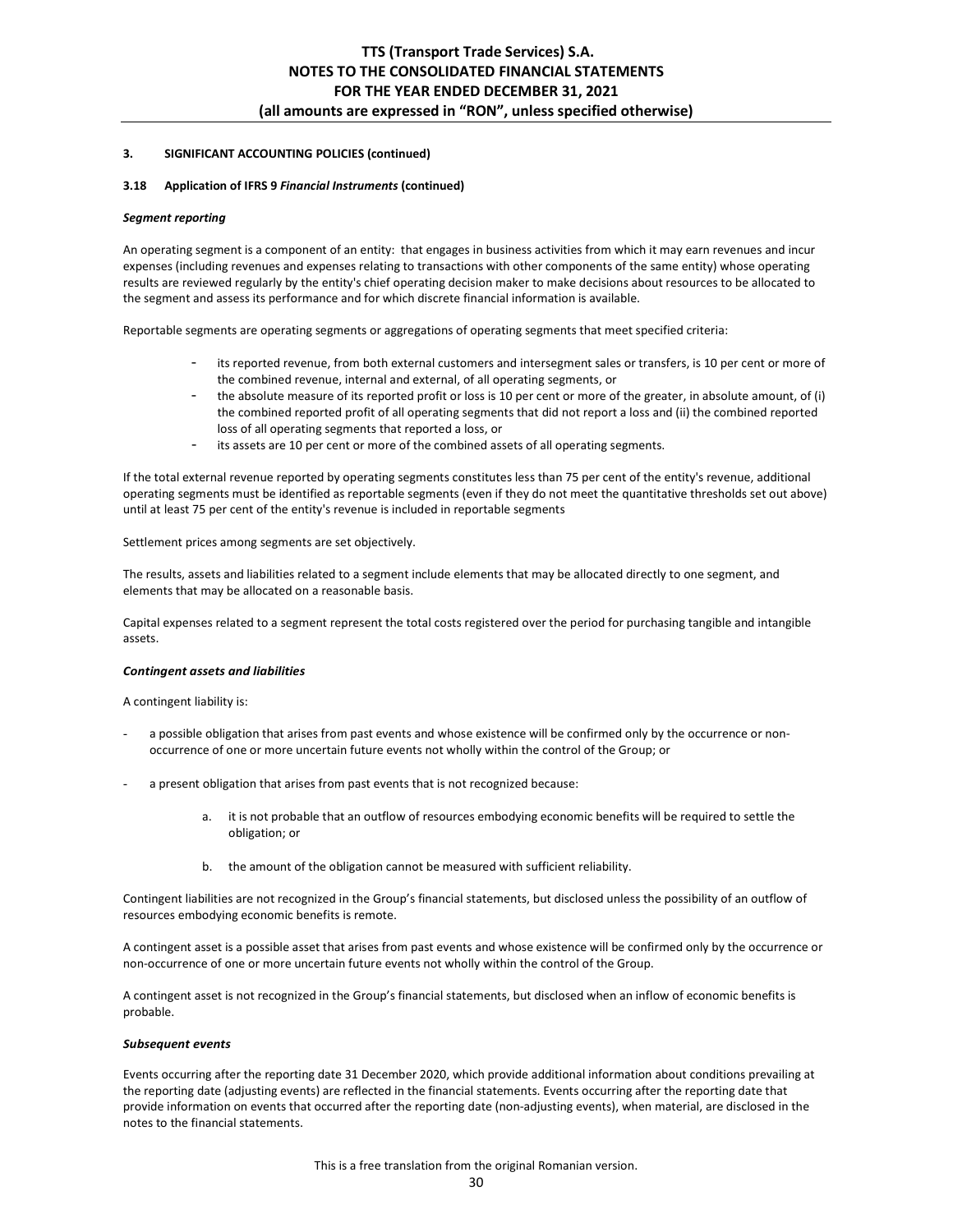## **4. REVENUE**

The following is an analysis of the Group's revenue for the year from continuing operations:

|                                          | Year ended<br>December 31,<br>2021 | Year ended<br>December 31,<br>2020 |
|------------------------------------------|------------------------------------|------------------------------------|
| Revenue from sales of merchandises       | 58,429,562                         | 20,946,816                         |
| Revenue from sales of raw materials      |                                    |                                    |
| Revenues from sales of finished products | 20,406                             | 9,055,561                          |
| Revenue from rendering of services       | 529,828,098                        | 483,359,215                        |
| Revenue from other activities            | 10,533,959                         | 6,924,504                          |
| <b>Total</b>                             | 598,812,025                        | 520,286,096                        |

## **5. OTHER EXPENSES**

|                                   | Year ended<br>December 31,<br>2021 | Year ended<br>December 31,<br>2020 |
|-----------------------------------|------------------------------------|------------------------------------|
| Electricity expenses              | 6,329,476                          | 4,636,139                          |
| Repairs                           | 12,185,646                         | 13,425,129                         |
| Rent expenses                     | 8,874,243                          | 8,448,480                          |
| Insurance expenses                | 6,216,122                          | 6,337,416                          |
| <b>Training</b>                   | 178,179                            | 143,165                            |
| <b>Transportation services</b>    | 1,740,494                          | 1,163,709                          |
| Expenses with commissions         | 1,135,853                          | 1,301,213                          |
| Advertising and protocol expenses | 974,981                            | 900,461                            |
| Travel expense                    | 294,221                            | 373,916                            |
| Communication expenses            | 1,282,533                          | 1,280,811                          |
| Tax expenses                      | 2,721,190                          | 2,424,138                          |
| Total                             | 41.932.938                         | 40,434,577                         |

## **6. INVESTMENT EXPENSES / INCOME**

|                                                  | Year ended<br>December 31,<br>2021 | Year ended<br>December 31,<br>2020 |
|--------------------------------------------------|------------------------------------|------------------------------------|
| Income from financial investments disposed       | 361.253                            | 229,746                            |
| Expenses with associates                         |                                    | (610, 977)                         |
| Income from financial assets- dividends received | 343.220                            | 208,352                            |
| Other financial income                           | 520.567                            | 220,388                            |
| Other financial expenses                         | (329.831)                          | (672, 496)                         |
| Income / (Expense) from financial investments    | 895.209                            | (624, 988)                         |

In 2021, revenues and expenses from financial investments include mainly dividends received from the investments of the Group. Expenses from financial investment is the loss from recording the investments through equity method through profit and loss account.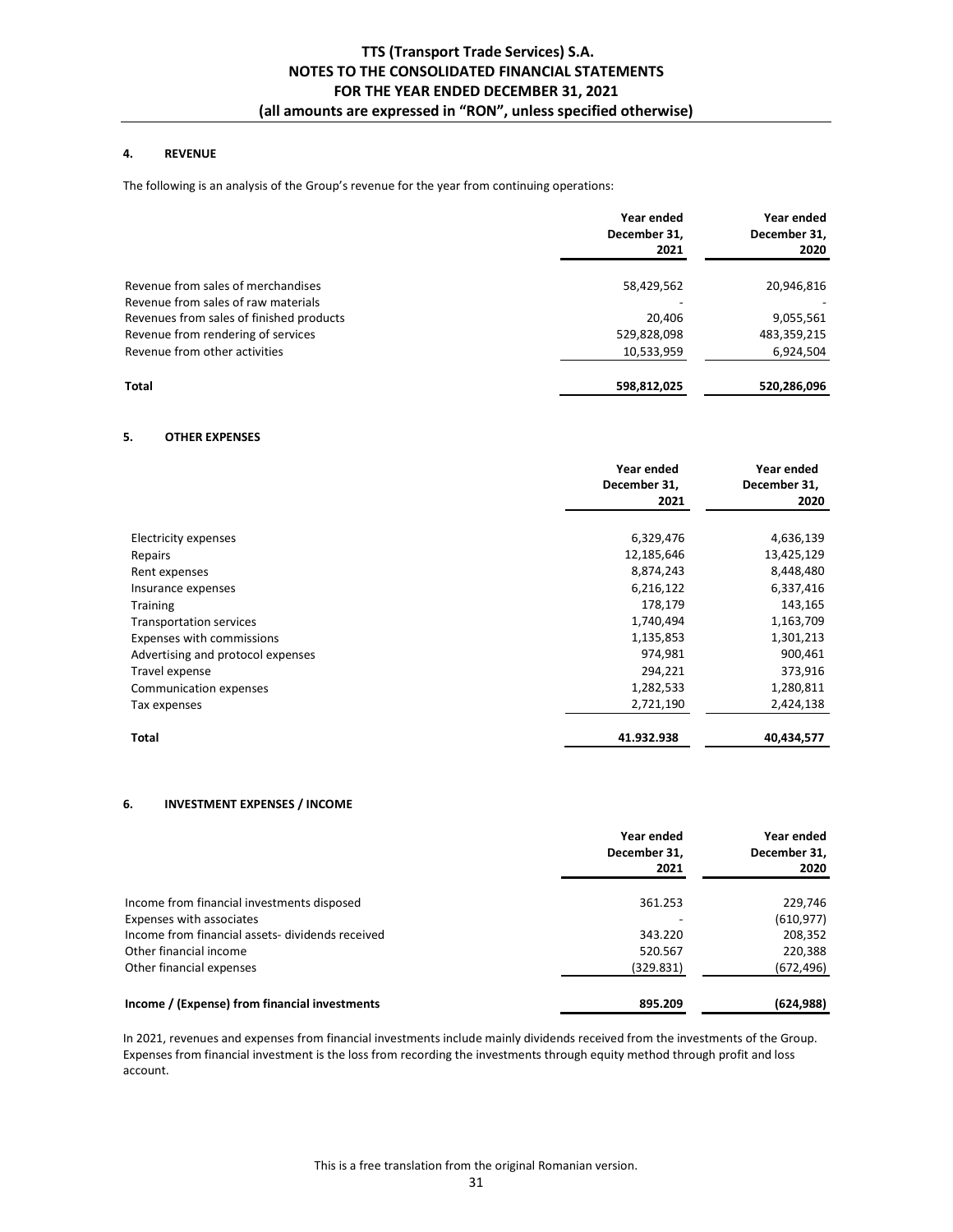## **7. OTHER GAINS AND LOSSES**

|                                                                        | Year ended<br>December 31,<br>2021 | Year ended<br>December 31,<br>2020 |
|------------------------------------------------------------------------|------------------------------------|------------------------------------|
| Other income                                                           | 17,272,082                         | 13,775,940                         |
| Net income / expenses from foreign exchange differences                | 940,371                            | 197,538                            |
| Net income / (expenses) from adjustments for current assets            | 3,574,982                          | (983, 226)                         |
| Net income / (expenses) from adjustments for non-current assets        | 2,628,253                          | 4,471,376                          |
| Net income / (expenses) from adjustments for non-current assets IFRS 5 |                                    | 13,449                             |
| Net income / (expenses) from provisions                                | 3,509,077                          | 1,316,071                          |
| Net income / (expense) from services in progress                       | 75,575                             | (3,943,900)                        |
| Own work capitalized in construction of PPE                            | 4,346,379                          | 3,131,817                          |
| Write off doubtful receivables                                         | (6,933,488)                        | (474, 613)                         |
| Other administrative expenses                                          | (5,521,976)                        | (6,829,407)                        |
| Expenses related to fixed assets disposals                             | (4,358,627)                        | (2,673,659)                        |
| <b>Total</b>                                                           | 15,532,628                         | 8,001,387                          |

In 2021, as also 2020 in other income caption it is mainly included penalties invoiced to the final customers, income from sales of tangible assets (CNFR), there is also a gain in amount of 2,146,670 lei (2020: 2,927,428 lei) from the sale/ disposal of property plant and equipment assets.

In 2021, an expense of 6,933,488 lei was written off because of uncertain receivables from some partners found in insolvency or bankruptcy. The related amount was fully provisioned previously.

In 2020, the line related to adjustments for fixed assets includes the amount of 4,255,612 lei, related to a resumption of an impairment loss related to the property owned by one of the Group's subsidiaries, Navrom River depending on the value in use, taking into account the new use as office space, not a hotel, in the context of leases already signed

## **8. SUBCONTRACTORS EXPENSES**

Subcontractor's expenses include expenses with third parties for the rendering of the transportation services.

## **9. NET FINANCE COST**

An analysis of the Group's revenue from investments for the year is presented below:

|                           | Year ended<br>December 31,<br>2021 | Year ended<br>December 31,<br>2020 |
|---------------------------|------------------------------------|------------------------------------|
| Financial income          | 226,850                            | 421,121                            |
| Bank fees and commissions | (649, 577)                         | (532, 834)                         |
| Interests on borrowings   | (1,493,689)                        | (2,424,737)                        |
| Total                     | (1,916,416)                        | (2,536,451)                        |

The financial income relates to the interest gained by the Group for overdrafts and short-term deposits.

The interests on borrowings relate mainly to the loans received from Unicredit Bank SA by TTS (Transport Trade Services) S.A., CNFR Navrom S.A., TTS Porturi Fluviale S.R.L., Canopus Star S.R.L., Navrom Bac S.R.L. and Fluvius kft, but also also to the overdraft received from Unicredit Bank and Citibank by CNFR Navrom SA, de TTS (Transport Trade Services) S.A., Agrimol Trade S.R.L., Navrom Bac S.R.L., Navrom Shipyard S.R.L.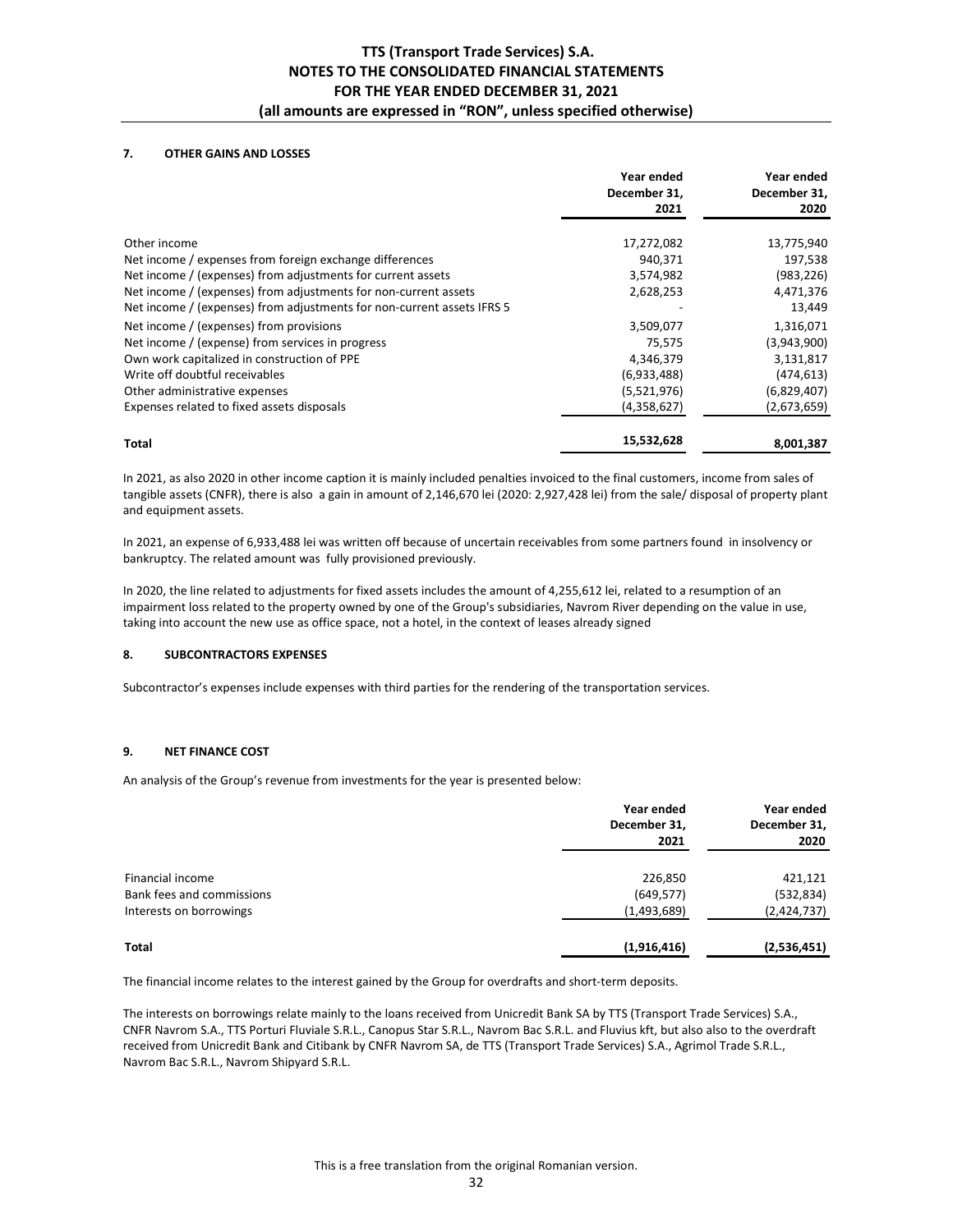## **10. INCOME TAX**

|                                                                                  | Year ended<br>December 31,<br>2021 | Year ended<br>December 31,<br>2020 |
|----------------------------------------------------------------------------------|------------------------------------|------------------------------------|
| Current tax expense (note 10.2)                                                  | 12,742,973                         | 11,035,313                         |
| Expenses / (Income) with deferred tax recognized in the current year (note 10.1) | (266, 668)                         | (206, 679)                         |
| Total                                                                            | 12,476,305                         | 10,828,634                         |

The tax rate applied for the reconciliation above for the years 2021 and 2020 is 16% in Romania.

| 10.1<br>Details regarding deferred tax                                                                   | Year ended<br>December 31,<br>2021 | Year ended<br>December 31,<br>2020 |
|----------------------------------------------------------------------------------------------------------|------------------------------------|------------------------------------|
| Balance as at January 1 deferred tax liabilities                                                         | 7,785,872                          | 7,992,550                          |
| Deferred tax impact related to revaluation reserves                                                      | 1,867,091                          |                                    |
| Expense / (Revenue) in the period:<br>- generated by the revaluation reserves<br>- borrowings and others | (266, 668)                         | (206, 679)                         |
| Total impact – Profit and Loss account                                                                   | (266, 668)                         | (206, 679)                         |
| Total impact through comprehensive income                                                                | (266, 668)                         | (206, 679)                         |
| Balance as at December, 31 deferred tax liabilities                                                      | 9,386,295                          | 7,785,872                          |
| 10.2<br>Details regarding income tax                                                                     | Year ended<br>December 31,         | Year ended<br>December 31,         |

|                                                                 | 2021        | 2020        |
|-----------------------------------------------------------------|-------------|-------------|
| <b>Profit before tax</b>                                        | 79,455,755  | 59,084,501  |
| Income tax calculated at 16%                                    | 12,712,921  | 9,453,520   |
| Effects of the non-taxable expenses                             | 5,503,778   | 5,922,225   |
| Effects of income that are exempt from taxation                 | (4,038,588) | (4,546,446) |
| Effects of other elements similar to income                     | 242.435     | 206.013     |
| Current tax in respect of the current year before fiscal losses |             |             |
| Tax credit                                                      | (1,677,573) |             |
| Current tax in respect of the current year                      | 12.742.973  | 11.035.313  |

## **11. SEGMENT INFORMATION**

The Group's core business is transportation of goods on the Danube and other complementary services related to the transportation of goods such as manipulation of goods, loading and unloading, storage.

Information reported to the chief operating decision maker for the purposes of resource allocation and assessment of segment performance focuses on the type of activities - intermediation, river transport, operations services and other services (repairs of the transportation fleet, hotel business, distribution of different goods (timber, oil, lubricants).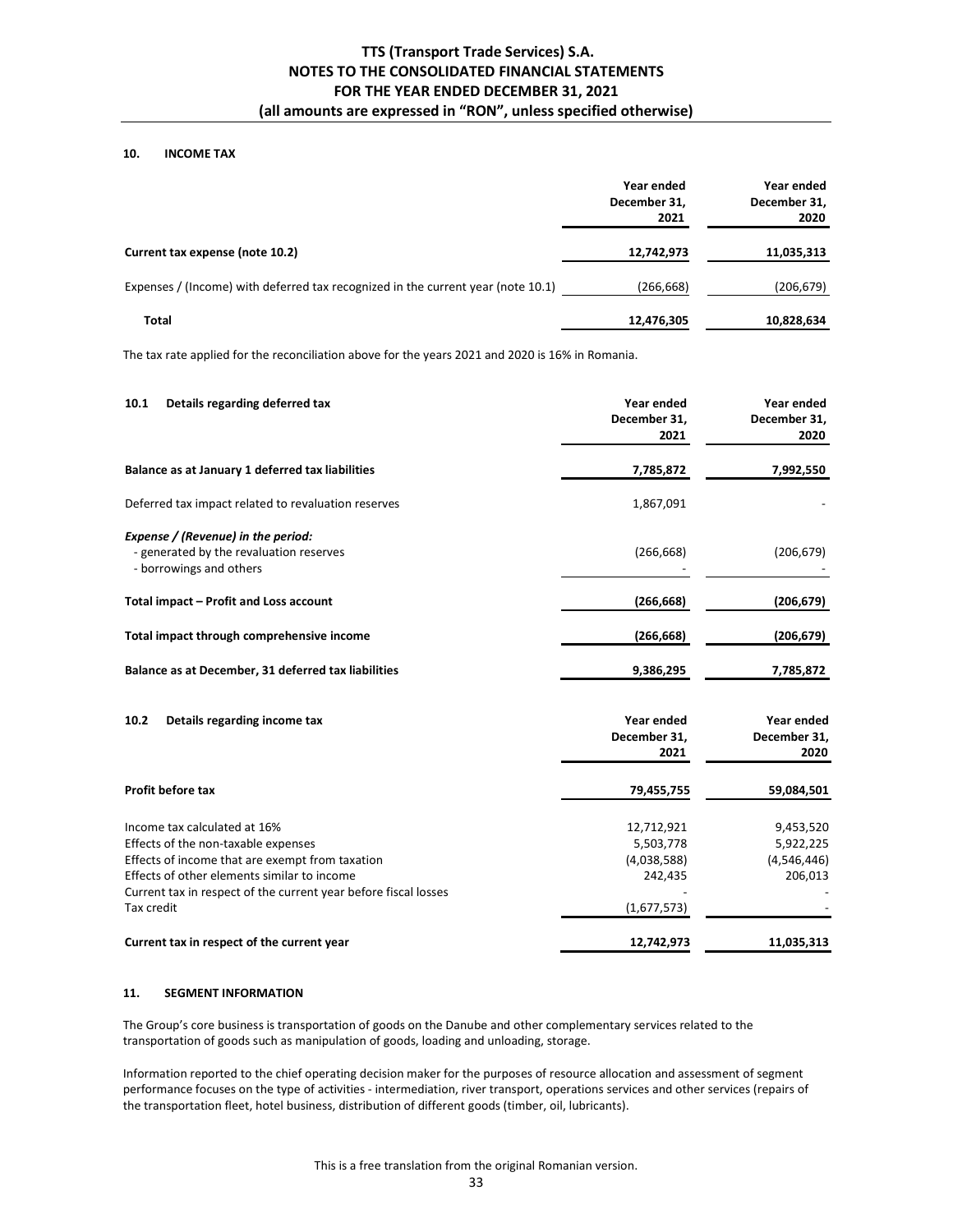#### **11. SEGMENT INFORMATION (continued)**

## **Segment revenue and results**

The following is an analysis of the Group's revenue and results from continuing operations by reportable segment:

| 2021                                           | <b>Total</b>    | Forwarding     | <b>River transport</b> | <b>Port Operations</b> | Other          | Intersegments   |
|------------------------------------------------|-----------------|----------------|------------------------|------------------------|----------------|-----------------|
| Income                                         | 598,812,025     | 418,519,372    | 315,914,917            | 89,515,050             | 74,839,043     | (299, 976, 357) |
| Merchandise sold                               | (44,074,060)    | (384, 342)     | (1,637,722)            |                        | (42, 126, 306) | 74,310          |
| Raw materials and consumables                  | (79, 679, 908)  | (192, 800)     | (68, 708, 573)         | (8,648,170)            | (2,571,699)    | 441,334         |
| Depreciation and amortization                  | (61,586,646)    | (2,865,850)    | (42, 167, 095)         | (13,837,840)           | (2,715,861)    |                 |
| Packaging costs                                | (7, 386)        |                | (2, 413)               | (4, 973)               |                |                 |
| Subcontractors expenses                        | (208, 671, 374) | (367,027,718)  | (101, 669, 544)        | (14,860,551)           | (8,472,799)    | 283,359,238     |
| Payroll expenses                               | (98, 489, 703)  | (10, 275, 635) | (58,694,519)           | (19,904,103)           | (9,615,646)    | 200             |
| Electricity, heating and water                 | (6,329,476)     | (185, 426)     | (1,031,148)            | (3,994,232)            | (1, 189, 544)  | 70,874          |
| Maintenance and repair expenses                | (12, 185, 646)  | (2, 252, 067)  | (12,852,095)           | (4,950,850)            | (504, 735)     | 8,374,101       |
| Other administrative expenses                  | (23, 417, 816)  | (7,081,020)    | (10,668,112)           | (8, 139, 267)          | (2,854,504)    | 5,325,087       |
| Other gains                                    | 43,064,534      | 11,680,367     | 29,338,078             | 1,292,442              | 2,530,928      | (1,777,281)     |
| Other loss                                     | (27,531,905)    | (10, 215, 710) | (16,088,410)           | (867, 711)             | (4,305,450)    | 3,945,376       |
| <b>Operating profit</b>                        | 79,902,639      | 29,719,171     | 31,733,364             | 15,599,795             | 3,013,427      | (163, 118)      |
| Investment expenses                            | 895,209         |                |                        |                        |                |                 |
| Net of finance cost/ income                    | (1,916,416)     |                |                        |                        |                |                 |
| Profit before tax                              | 78,881,432      |                |                        |                        |                |                 |
| Income tax expenses                            | (12,476,305)    |                |                        |                        |                |                 |
| Profit for the year from continuing operations | 66,405,127      |                |                        |                        |                |                 |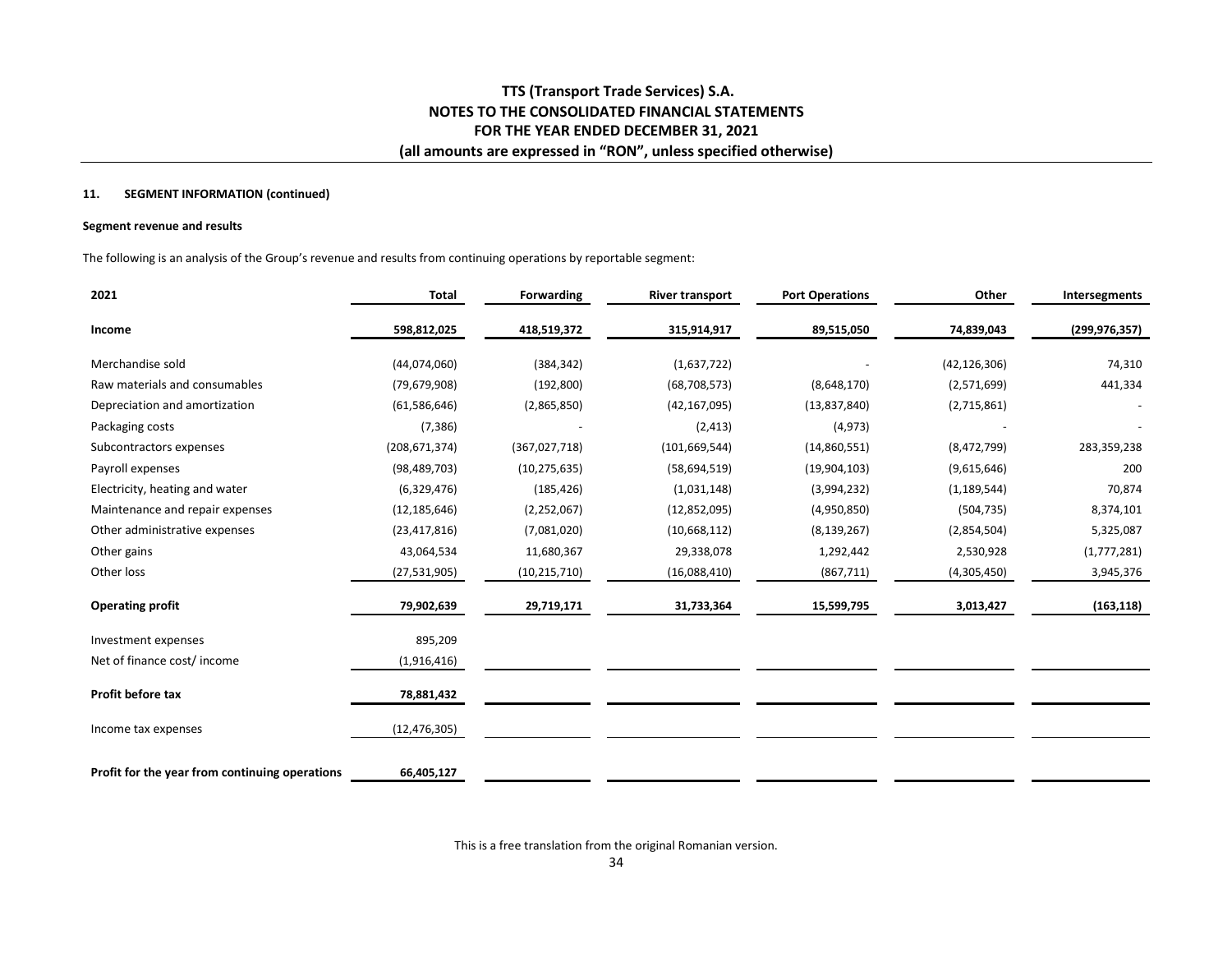## **11. SEGMENT INFORMATION (continued)**

### **Segment revenue and results**

| 2021                                                                                          | <b>Total</b> | Forwarding | <b>River transport</b> | <b>Port Operations</b> | Other | Intersegments |
|-----------------------------------------------------------------------------------------------|--------------|------------|------------------------|------------------------|-------|---------------|
| Other comprehensive income for the year<br>Deferred tax pertaining to comprehensive<br>income |              |            |                        |                        |       |               |
| Total comprehensive income for the year                                                       | 66,405,127   |            |                        |                        |       |               |
| Profit of the year attributable to:                                                           |              |            |                        |                        |       |               |
| Attributable to:                                                                              |              |            |                        |                        |       |               |
| Equity holders of the parent                                                                  |              |            |                        |                        |       |               |
| Non-controlling interests                                                                     | 60,253,264   |            |                        |                        |       |               |
| Total comprehensive income                                                                    | 6,151,863    |            |                        |                        |       |               |
|                                                                                               |              |            |                        |                        |       |               |
| Attributable to:                                                                              |              |            |                        |                        |       |               |
| Equity holders of the parent                                                                  | 60,253,264   |            |                        |                        |       |               |
| Non-controlling interests                                                                     | 6,151,863    |            |                        |                        |       |               |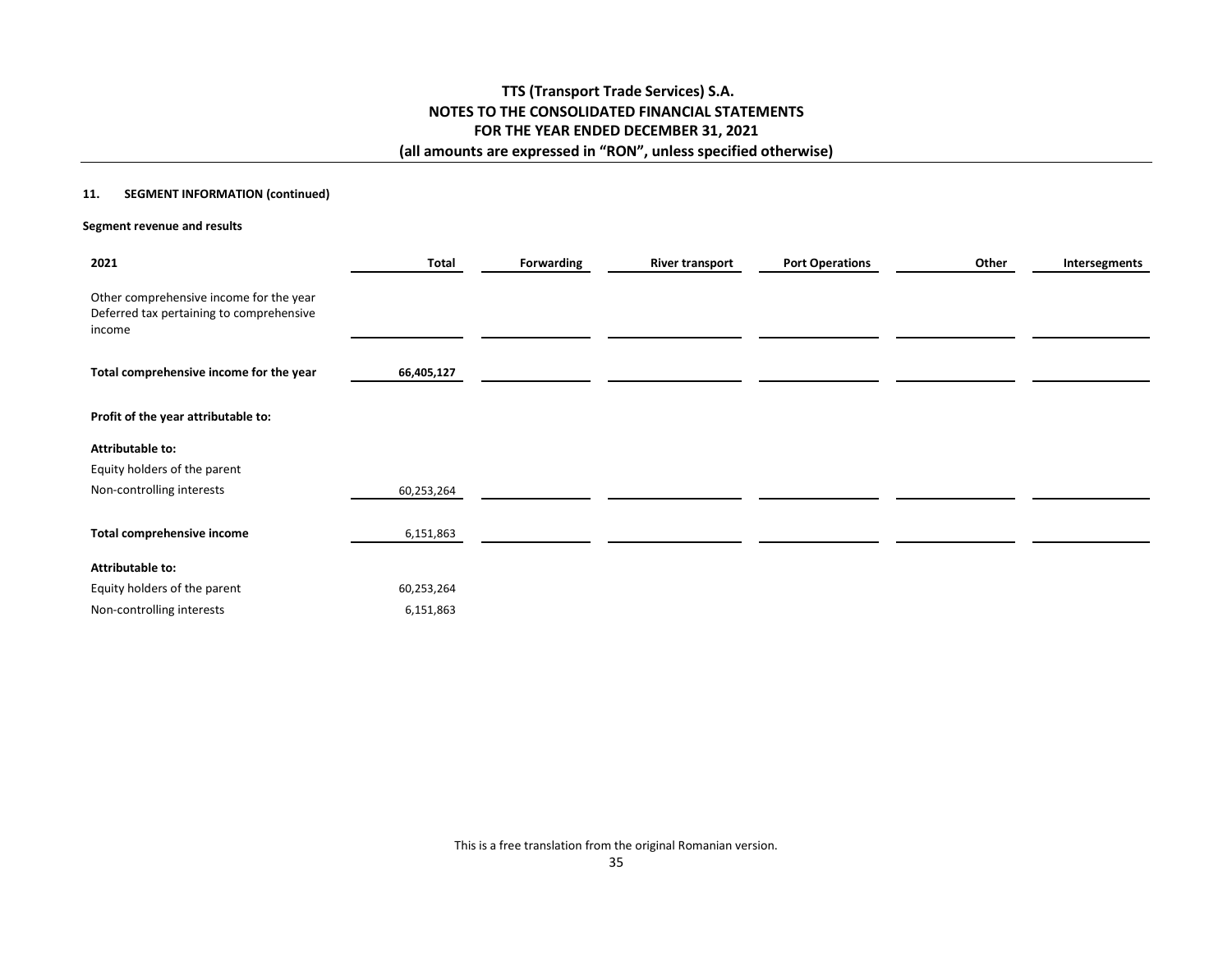## **11. SEGMENT INFORMATION (continued)**

### **Segment revenue and results**

| 2020                                           | <b>Total</b>    | Forwarding      | <b>River transport</b> | <b>Port Operations</b> | Other          | Intersegments   |
|------------------------------------------------|-----------------|-----------------|------------------------|------------------------|----------------|-----------------|
| Income                                         | 520,286,096     | 393,436,582     | 294,256,801            | 68,500,267             | 47,740,468     | (283, 648, 022) |
| Merchandise sold                               | (17,612,706)    | (1,424,880)     | (1,471,980)            |                        | (14, 715, 846) |                 |
| Raw materials and consumables                  | (68,089,411)    | (618, 129)      | (54, 101, 674)         | (6,368,722)            | (6,997,887)    |                 |
| Depreciation and amortization                  | (51,993,771)    | (2,575,167)     | (33, 136, 318)         | (13, 428, 276)         | (2,854,010)    |                 |
| Packaging costs                                | (11,986)        |                 | (7,067)                | (2,096)                | (2,823)        |                 |
| Subcontractors expenses                        | (191, 214, 213) | (341, 687, 102) | (97, 854, 185)         | (13,936,752)           | (9,872,315)    |                 |
| Payroll expenses                               | (96, 684, 881)  | (9,939,556)     | (52, 483, 338)         | (18,646,699)           | (15,615,288)   |                 |
| Electricity, heating and water                 | (4,636,139)     | (157, 292)      | (747, 355)             | (2,302,678)            | (1,479,630)    | 50,817          |
| Maintenance and repair expenses                | (13, 425, 129)  | (1,677,864)     | (13,551,190)           | (3,224,386)            | (249, 462)     | 5,277,772       |
| Other administrative expenses                  | (22, 373, 308)  | (6,877,820)     | (10, 130, 229)         | (8, 117, 215)          | (2,629,364)    | 5,381,319       |
| Other gains                                    | 36,087,715      | 8,139,541       | 13,599,837             | 337,759                | 14,973,586     | (963,007)       |
| Other loss                                     | (28,086,329)    | (6,991,910)     | (11,830,603)           | (981, 722)             | (9,792,078)    | 1,509,985       |
| <b>Operating profit</b>                        | 62,245,940      | 29,626,403      | 32,539,698             | 1,829,481              | (1,494,647)    | (254, 995)      |
| Investment expenses                            | (624, 988)      |                 |                        |                        |                |                 |
| Net of finance cost/income                     | (2,536,451)     |                 |                        |                        |                |                 |
| Profit before tax                              | 59,084,501      |                 |                        |                        |                |                 |
| Income tax expenses                            | (10, 828, 634)  |                 |                        |                        |                |                 |
| Profit for the year from continuing operations | 48,255,867      |                 |                        |                        |                |                 |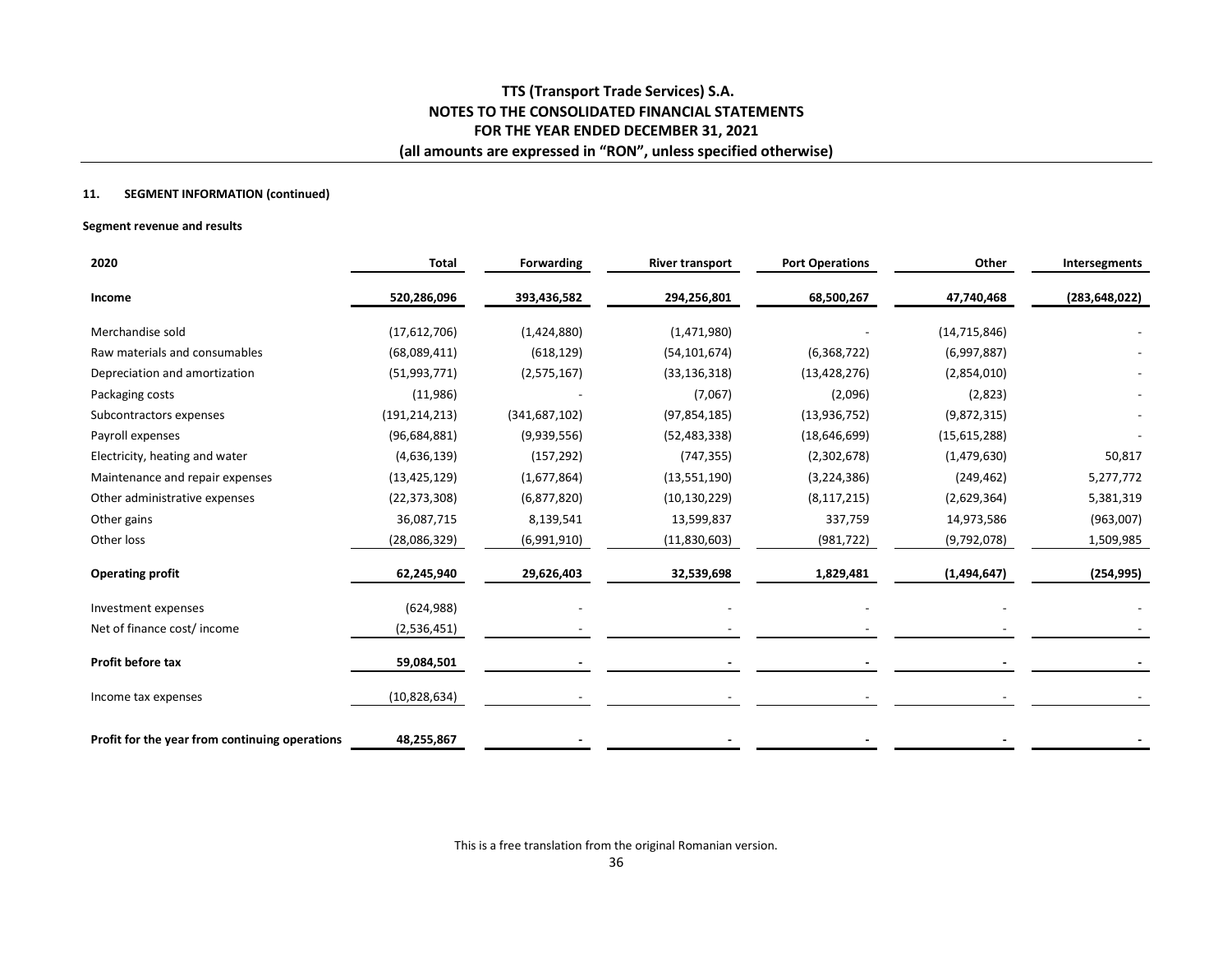## **11. SEGMENT INFORMATION (continued)**

### **Segment revenue and results**

| 2020                                                                                | <b>Total</b> | Forwarding | <b>River transport</b> | <b>Port Operations</b> | Other | Intersegments |
|-------------------------------------------------------------------------------------|--------------|------------|------------------------|------------------------|-------|---------------|
| Other comprehensive income for the year<br>Deferred tax pertaining to comprehensive |              |            |                        |                        |       |               |
| income                                                                              |              |            |                        |                        |       |               |
| Total comprehensive income for the year                                             | 48,255,867   |            |                        |                        |       |               |
| Profit of the year attributable to:                                                 |              |            |                        |                        |       |               |
| <b>Attributable to:</b>                                                             |              |            |                        |                        |       |               |
| Equity holders of the parent                                                        | 44,248,197   |            |                        |                        |       |               |
| Non-controlling interests                                                           | 4,007,669    |            |                        |                        |       |               |
|                                                                                     |              |            |                        |                        |       |               |
| Total comprehensive income                                                          |              |            |                        |                        |       |               |
| <b>Attributable to:</b>                                                             |              |            |                        |                        |       |               |
| Equity holders of the parent                                                        | 44,248,197   |            |                        |                        |       |               |
| Non-controlling interests                                                           | 4,007,669    |            |                        |                        |       |               |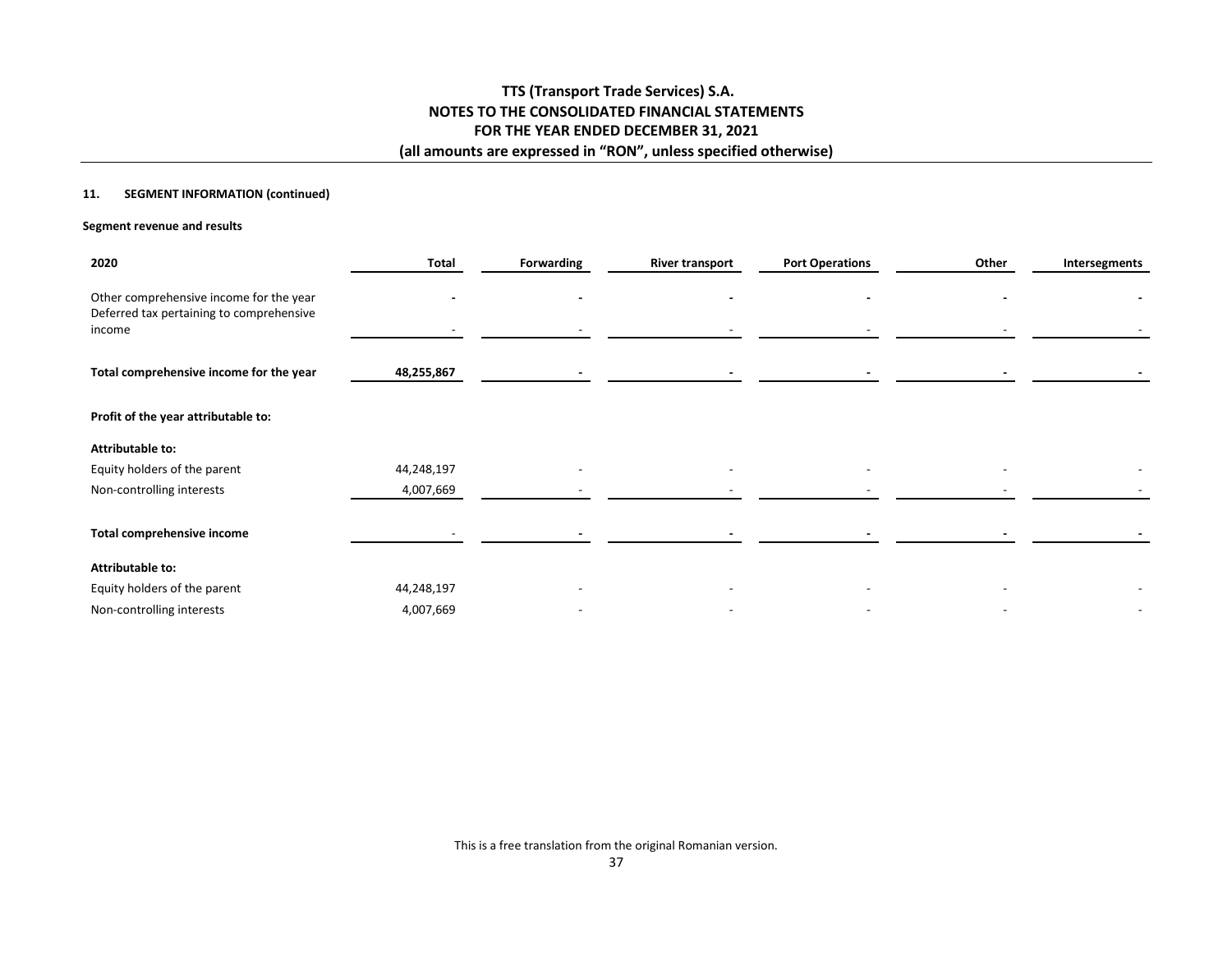#### **11. SEGMENT INFORMATION (continued)**

#### **Segment revenue and results (continued)**

The Group's analysis of income and results from continued operations by reportable segments is presented below:

The accounting policies of the reportable segments are the same as the Group's accounting policies described in note 3.

| 2021                     | <b>TOTAL</b> | <b>Forwarding</b> | <b>River transport</b> | <b>Port Operations</b> | <b>Others</b> | Intersegments   |
|--------------------------|--------------|-------------------|------------------------|------------------------|---------------|-----------------|
| Total                    | 598,812,025  |                   |                        |                        |               |                 |
|                          |              | 418,519,372       | 315,914,917            | 89,515,050             | 74,839,043    | (299, 976, 357) |
| Agricultural products    | 172,204,757  | 138,762,287       | 73,451,168             | 58,595,051             |               | (98, 603, 749)  |
| <b>Chemical Products</b> | 52,708,761   | 46,918,961        | 29,459,735             | 14,095,976             |               | (37,765,911)    |
| Minerals                 | 226,577,950  | 185,352,350       | 175,366,822            | 11,287,183             |               | (145, 428, 405) |
| Other merchandise        | 22,558,491   |                   | 22,558,491             |                        |               |                 |
| Other services           | 124,762,066  | 47,485,774        | 15,078,701             | 5,536,840              | 74,839,043    | (18, 178, 292)  |
| 2020                     | <b>TOTAL</b> | Forwarding        | <b>River transport</b> | <b>Port Operations</b> | <b>Others</b> | Intersegments   |
|                          |              |                   |                        |                        |               |                 |
| Total                    | 520,286,096  | 393,436,582       | 294,256,801            | 68,500,267             | 47,740,468    | (283, 648, 021) |
| Agricultural products    | 171,207,307  | 148,022,124       | 88,268,450             | 45,226,770             |               | (110, 310, 037) |
| <b>Chemical Products</b> | 45,143,789   | 42,288,781        | 28,383,101             | 10,178,070             |               | (35,706,163)    |
| <b>Minerals</b>          | 186,603,075  | 155,284,120       | 146,445,892            | 7,656,810              |               | (122, 783, 746) |
| Other merchandise        | 15,485,084   |                   | 15,485,084             |                        |               |                 |
| Other services           | 101,846,841  | 47,841,557        | 15,674,274             | 5,438,617              | 47,740,468    | (14, 848, 075)  |

Other services for the Other segment include mainly sales of goods, shipyards incomes, hydro-construction, rental and sub-rentals, bunker and aquaculture services.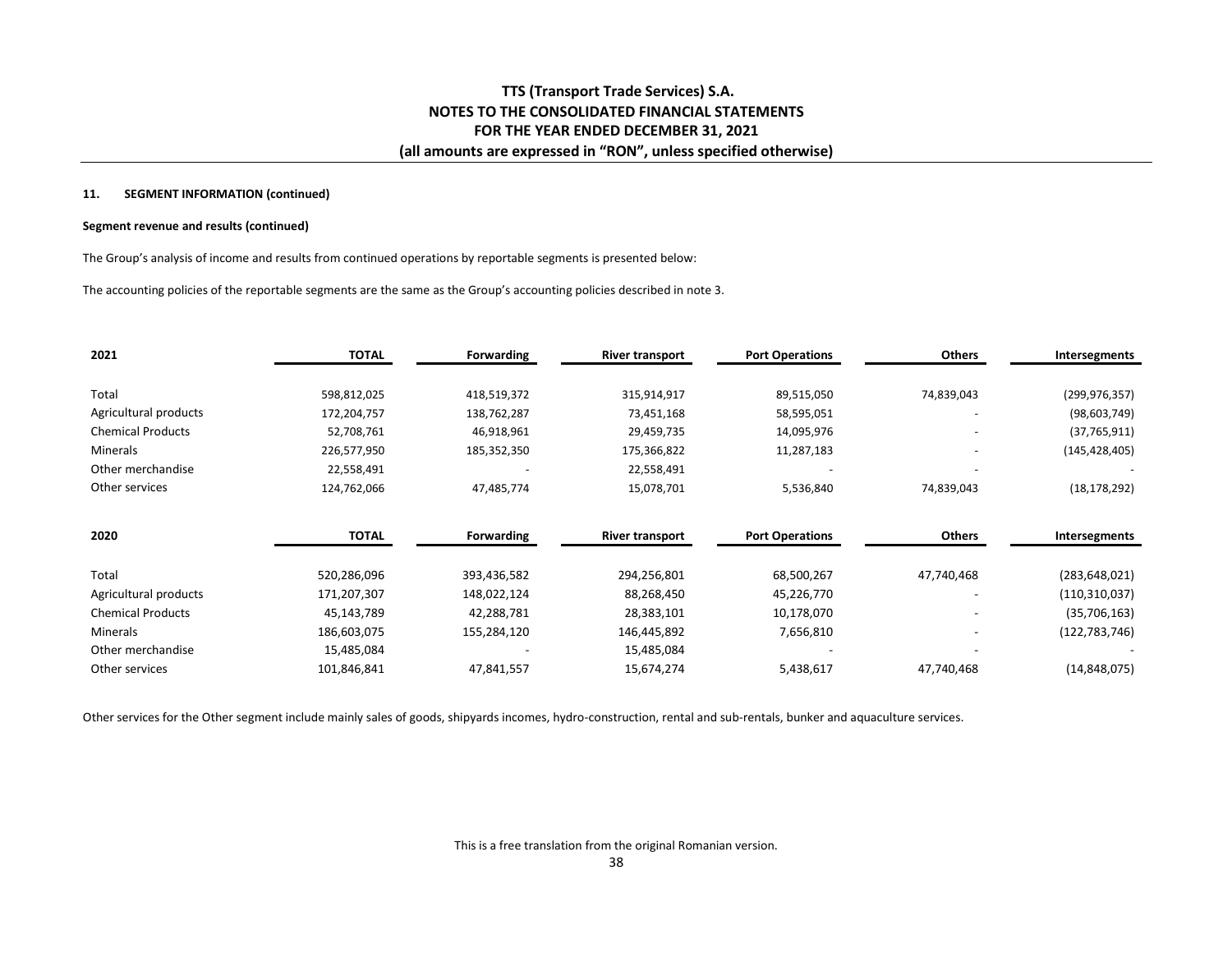## **11. SEGMENT INFORMATION (continued)**

## **Segment assets and liabilities**

|                                  | December 31,         |
|----------------------------------|----------------------|
| Segment assets 2020              | 2021                 |
|                                  |                      |
| Forwarding                       | 72,130,701           |
| River transport                  | 489,188,416          |
| Port operations                  | 181,914,624          |
| Others                           | 45,781,753           |
| <b>Total segment assets</b>      | 789,015,494          |
| Assets held for sale             |                      |
|                                  |                      |
| <b>Unallocated assets</b>        |                      |
| Investment in the investee       | 7,958,508            |
| <b>Total assets</b>              | 796,974,002          |
|                                  |                      |
| <b>Segment liabilities</b>       | December 31,         |
|                                  | 2021                 |
|                                  |                      |
| Forwarding                       | 15,376,404           |
| River transport                  | 25,923,293           |
| Port operations                  | 6,911,420            |
| Others                           | 8,723,017            |
| <b>Total segment liabilities</b> | 56,934,134           |
|                                  |                      |
| <b>Unallocated liabilities</b>   | December 31,<br>2021 |
|                                  |                      |
| Long-term borrowings             | 26,815,528           |
| Deferred tax liabilities         | 9,386,295            |
| Other non-current liabilities    |                      |
| Leasing                          |                      |
| Short-term borrowings            | 41,309,533           |
| Other current liabilities        |                      |
|                                  |                      |
| <b>Total liabilities</b>         | 134,445,490          |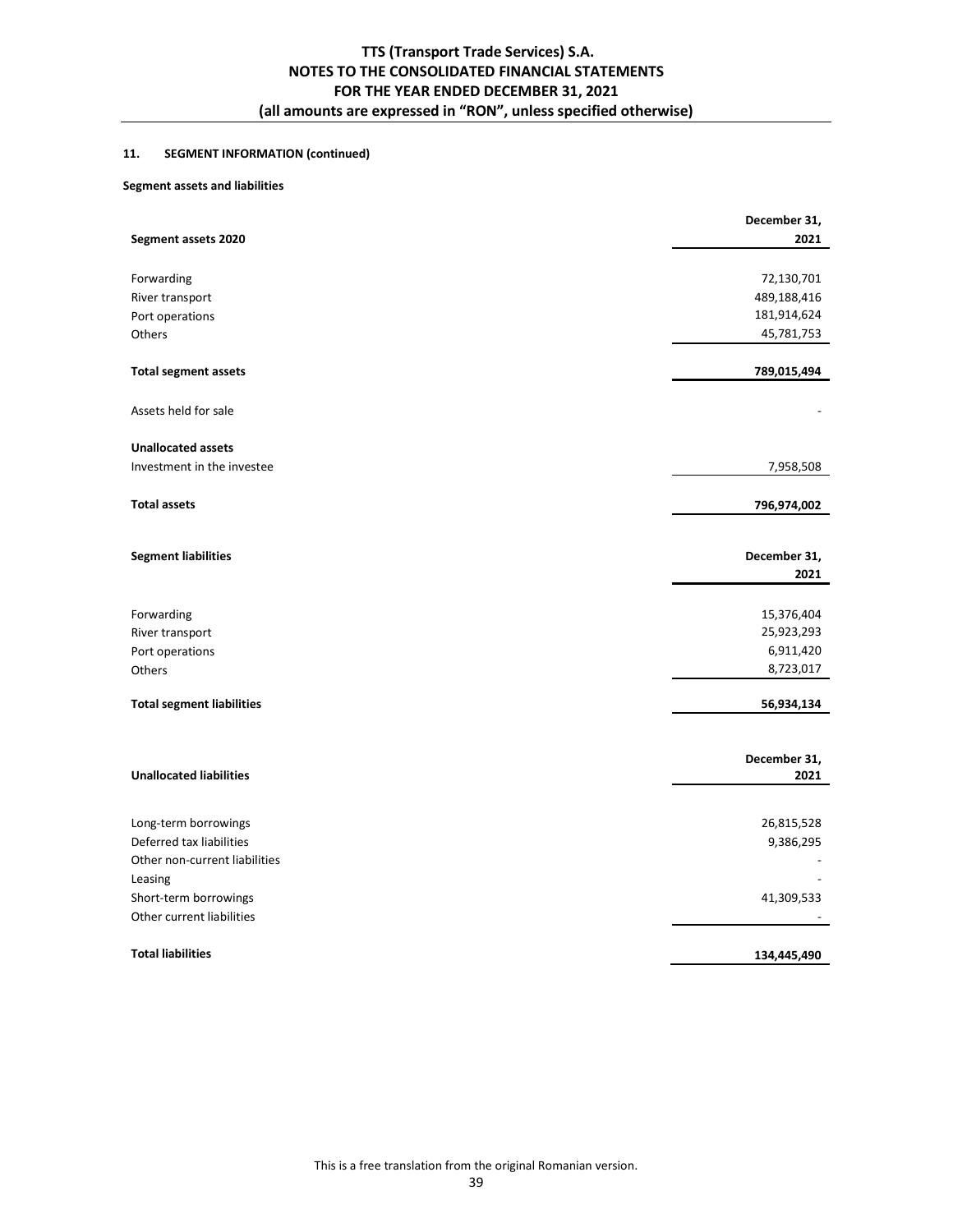## **11. SEGMENT INFORMATION (continued)**

## **Other segment information (continued)**

|                                  | December 31, |
|----------------------------------|--------------|
| Segment assets 2020              | 2020         |
|                                  |              |
| Forwarding                       | 75,163,265   |
| River transport                  | 434,123,426  |
| Port operations                  | 173,101,044  |
| Others                           | 60,840,614   |
| <b>Total segment assets</b>      | 743,228,349  |
| Assets held for sale             |              |
| <b>Unallocated assets</b>        |              |
| Investment in the investee       | 7,596,793    |
| <b>Total assets</b>              | 750,825,142  |
|                                  |              |
| <b>Segment liabilities</b>       | December 31, |
|                                  | 2020         |
| Forwarding                       | 15,609,439   |
| River transport                  | 34,864,670   |
| Port operations                  | 4,652,456    |
| Others                           | 8,530,222    |
| <b>Total segment liabilities</b> | 63,656,787   |
|                                  | December 31, |
| <b>Unallocated liabilities</b>   | 2020         |
| Long-term borrowings             | 23,113,632   |
| Deferred tax liabilities         | 7,785,872    |
| Other non-current liabilities    | 369,503      |
| Leasing                          | 115,414      |
| Short-term borrowings            | 50,801,555   |
| Other current liabilities        |              |
|                                  |              |
| <b>Total liabilities</b>         | 145,842,763  |

For the purposes of monitoring segment performance and allocating resources between segments:

- all assets are allocated to reportable segments other than interests in associates, assets classified as held for sale and deferred tax assets
- all liabilities are allocated to reportable segments other than borrowings, other financial liabilities, leasing liabilities and deferred taxes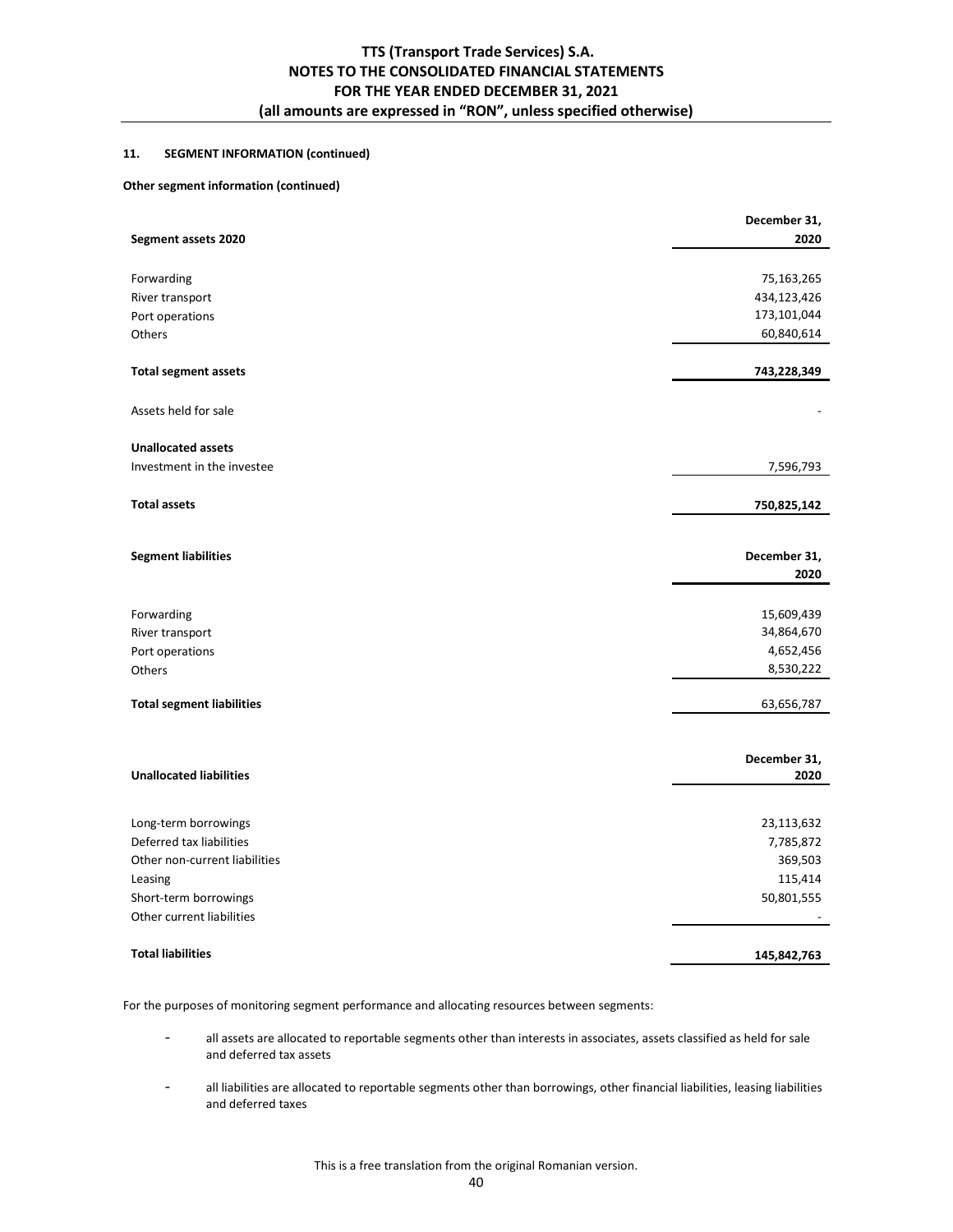## **11. SEGMENT INFORMATION (continued)**

## **Other segment information**

| <b>Depreciation and amortization</b>                                | 2021       |
|---------------------------------------------------------------------|------------|
| Forwarding                                                          | 2,865,850  |
| River transport                                                     | 38,694,686 |
| Port operations                                                     | 13,685,641 |
| Others                                                              | 2,378,995  |
|                                                                     | 57,625,172 |
|                                                                     |            |
| Additions to non-current assets net of commissioned assets from WIP | 2021       |
| Forwarding                                                          | 486,363    |
| River transport                                                     | 68,191,541 |
| Port operations                                                     | 26,796,488 |
| Others                                                              | 2,019,829  |
|                                                                     | 97,494,221 |
|                                                                     |            |
| <b>Depreciation and amortization</b>                                | 2020       |
| Forwarding                                                          | 2,575,167  |
| River transport                                                     | 33,136,319 |
| Port operations                                                     | 13,428,276 |
| Others                                                              | 2,854,010  |
|                                                                     | 51,993,772 |
|                                                                     |            |
| Additions to non-current assets net of commissioned assets from WIP | 2020       |
| Forwarding                                                          | 2,211,051  |
| River transport                                                     | 54,261,855 |
| Port operations                                                     | 11,840,538 |
| Others                                                              | 1,293,791  |
|                                                                     | 69,607,235 |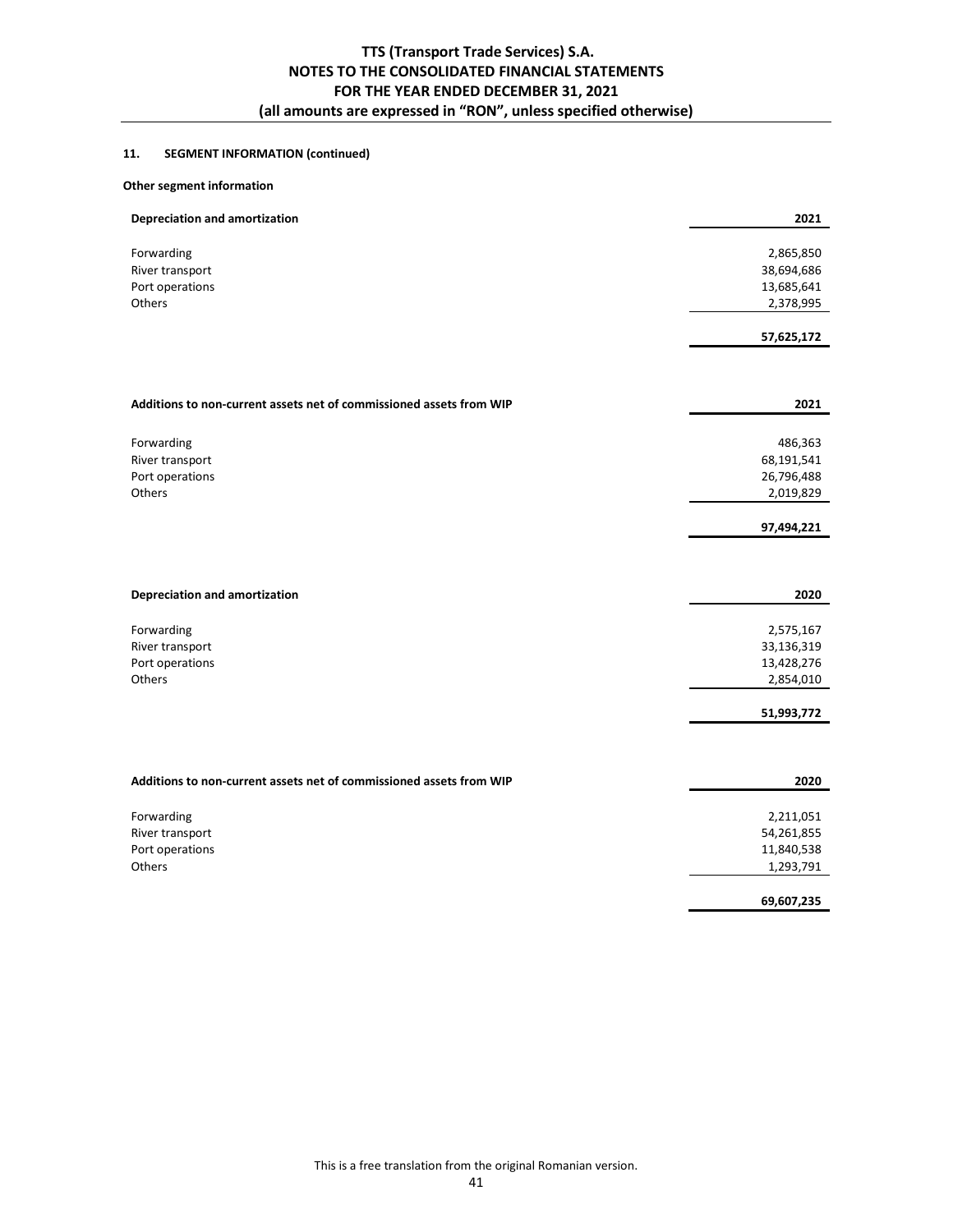#### **12.PROPERTY, PLANT AND EQUIPMENT**

|                                             | Land       | <b>Buildings</b> | <b>Plant and</b><br>equipment | <b>Ships</b>    | <b>Fixtures and</b><br>furniture | Tangible assets in<br>progress and<br>advances for fixed<br>assets | <b>Total</b>    |
|---------------------------------------------|------------|------------------|-------------------------------|-----------------|----------------------------------|--------------------------------------------------------------------|-----------------|
| <b>COST</b>                                 |            |                  |                               |                 |                                  |                                                                    |                 |
| Balance as at January 1, 2021               | 10,382,067 | 183,273,217      | 163,768,417                   | 433,377,756     | 3,757,922                        | 15,670,148                                                         | 810,229,527     |
| Increases                                   |            | 6,086,270        | 9,770,280                     | 56,189,757      | 466,518                          | 95,975,838                                                         | 168,488,664     |
| <b>Disposals</b>                            |            | 127,271          | 2,212,676                     | 3,667,692       | 160,699                          | 71,132,984                                                         | 77,301,323      |
| <b>Translation difference</b>               |            | (259, 554)       |                               | (201, 645)      | (10, 257)                        |                                                                    | (471, 456)      |
| Revaluation impact reversal of depreciation |            |                  |                               | (119, 885, 770) |                                  |                                                                    | (105, 935, 822) |
| Net impact of revaluation                   |            |                  |                               | 13,949,948      |                                  |                                                                    |                 |
| Balance as at December 31, 2021             | 10,382,067 | 188,972,662      | 171,326,021                   | 379,762,354     | 4,053,484                        | 40,513,002                                                         | 795,009,590     |
| <b>ACCUMULATED DEPRECIATIONS</b>            |            |                  |                               |                 |                                  |                                                                    |                 |
| Balance as at January 1, 2021               | 156,337    | 44,730,617       | 91,917,258                    | 87,254,702      | 2,475,417                        |                                                                    | 226,534,332     |
| Depreciation expense                        | 12,579     | 9,454,691        | 15,931,119                    | 35,174,789      | 385,869                          |                                                                    | 60,959,048      |
| <b>Disposals</b>                            |            | 107,919          | 1,443,317                     | 211,839         | 71,028                           |                                                                    | 1,834,104       |
| Revaluation impact                          |            |                  |                               | (119, 885, 770) |                                  |                                                                    | (119, 885, 770) |
| Provision                                   |            |                  | 296,372                       | 2,331,882       |                                  |                                                                    | 2,628,254       |
| Balance as at December 31, 2021             | 168,916    | 54,077,389       | 106,108,688                   |                 | 2,790,258                        |                                                                    | 163,145,254     |
| <b>NET BOOK VALUE</b>                       |            |                  |                               |                 |                                  |                                                                    |                 |
| As at December 31, 2020                     | 10,225,730 | 138,542,599      | 71,851,158                    | 346,123,055     | 1,282,505                        | 15,670,148                                                         | 583,695,195     |
| As at December 31, 2021                     | 10,213,151 | 134,895,273      | 65,217,333                    | 379,762,354     | 1,263,226                        | 40,513,002                                                         | 631,864,336     |

As at December 31, 2021 ships were revalued by an ANEVAR member company, Elf Expert. The method used by the evaluator was the cost approach (coupled with an impairment analysis) and market value approach. The impact of the revaluation methods used was an increase of 14,987,140 RON and a decrease of 1,037,192 RON.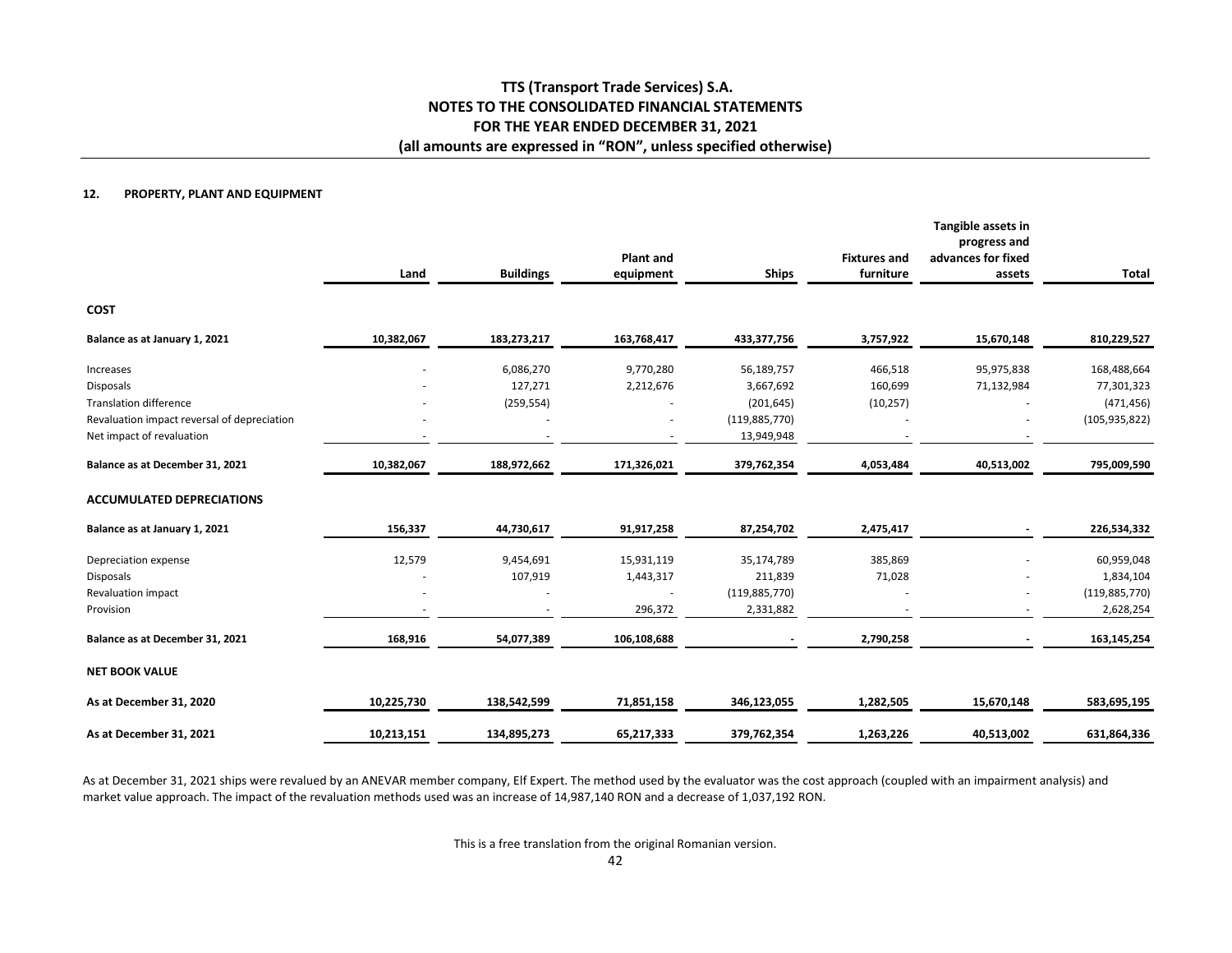#### **12.PROPERTY, PLANT AND EQUIPMENT (continued)**

|                                                 | Land       | <b>Buildings</b> | <b>Plant and</b><br>equipment | <b>Ships</b> | <b>Fixtures and</b><br>furniture | Tangible assets in<br>progress and<br>advances for fixed<br>assets | Total       |
|-------------------------------------------------|------------|------------------|-------------------------------|--------------|----------------------------------|--------------------------------------------------------------------|-------------|
| <b>COST</b>                                     |            |                  |                               |              |                                  |                                                                    |             |
| Balance as at January 1, 2020                   | 9,631,811  | 160,934,885      | 149,084,502                   | 386,475,673  | 3,597,053                        | 35,810,296                                                         | 745,534,220 |
| Increases                                       | 1,037,341  | 22,558,815       | 16,732,477                    | 48,769,721   | 432,731                          | 65,913,031                                                         | 155,444,117 |
| <b>Disposals</b>                                | 287,087    | 220,483          | 2,084,562                     | 1,867,638    | 271,862                          | 86,053,179                                                         | 90,748,810  |
| Spin off cost<br>Held for sale reclassification |            |                  |                               |              |                                  |                                                                    |             |
| Revaluation impact                              |            |                  |                               |              |                                  |                                                                    |             |
| Balance as at December 31, 2020                 | 10,382,067 | 183,273,217      | 163,768,417                   | 433,377,756  | 3,757,922                        | 15,670,148                                                         | 810,229,527 |
| <b>ACCUMULATED DEPRECIATIONS</b>                |            |                  |                               |              |                                  |                                                                    |             |
| Balance as at January 1, 2020                   | 140,931    | 43,444,582       | 78,496,005                    | 57,971,532   | 2,376,979                        |                                                                    | 182,430,028 |
| Depreciation expense                            | 15,406     | 5,690,892        | 14,561,351                    | 30,636,409   | 356,461                          |                                                                    | 51,260,519  |
| Disposals                                       |            | 100,616          | 1,140,097                     | 1,353,239    | 258,022                          |                                                                    | 2,851,975   |
| Spin off effect depreciation                    |            |                  |                               |              |                                  |                                                                    |             |
| Revaluation impact                              |            |                  |                               |              |                                  |                                                                    |             |
| Provision                                       |            | 4,304,240        |                               |              |                                  |                                                                    | 4,304,240   |
| Balance as at December 31, 2020                 | 156,337    | 44,730,617       | 91,917,258                    | 87,254,702   | 2,475,417                        |                                                                    | 226,534,332 |
| <b>NET BOOK VALUE</b>                           |            |                  |                               |              |                                  |                                                                    |             |
| As at December 31, 2019                         | 9,490,880  | 117.490.303      | 70,588,497                    | 328,504,141  | 1,220,074                        | 35,810,296                                                         | 563,104,192 |
| As at December 31, 2020                         | 10,225,730 | 138,542,599      | 71,851,158                    | 346,123,055  | 1,282,505                        | 15,670,148                                                         | 583,695,195 |

As at December 31, 2017 ships were revalued by an ANEVAR member company, Elf Expert. The method used by the evaluator was the cost approach (coupled with an impairment analysis) and market value approach. The impact of the revaluation methods used was an increase of 72,116,901 RON and a decrease of 2,212,218 RON.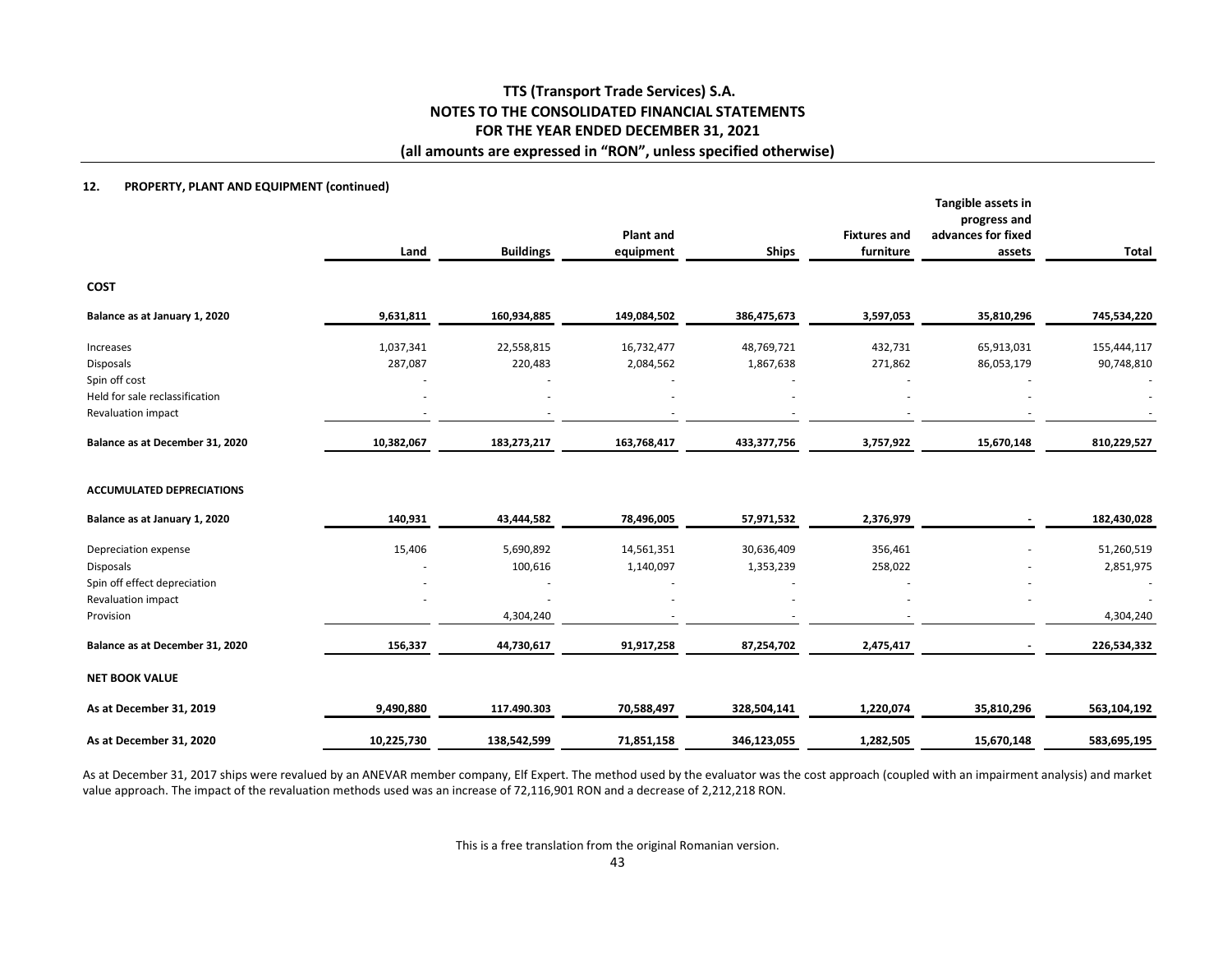### **12. PROPERTY, PLANT AND EQUIPMENT (continued)**

As at December 31, 2021 the plant and equipment class (ships category) was revalued by an ANEVAR member company, Elf Expert. The method used by the evaluator was the cost approach and market value approach. The impact of the revaluation methods used was an increase of 14,987,140 RON and a decrease of 1,037,192 RON. Total accumulated depreciation reversed amounts 119,885,770 RON

As at December 31, 2017 the plant and equipment class (ships category) was revalued by an ANEVAR member company, Elf Expert. The method used by the evaluator was the cost approach and market value approach. The impact of the revaluation methods used was an increase of 72,116,901 RON and a decrease of 2,212,218 RON.

The Group has recorded as at December 31, 2019, an impairment loss for fixed assets in amount of 6,108,502 RON for the hotel in Galati based on value in use fair value established through a valuation report and some ships owned by CNFR Navrom based on their current status. The impairment happened due to low usage of the hotel in the past years and low revenues estimated for the next years. During 2020, a reversal of 4,304,240 ron was recorded based on an update to the revaluation report due to change in value in use determined based on decision to use the hotel as offices and rent contracts signed already with some clients. The asset belongs to others segment.

#### **13. GOODWILL**

|                                        | Year ended               | Year ended   |
|----------------------------------------|--------------------------|--------------|
|                                        | December 31,             | December 31, |
| <b>COST</b>                            | 2021                     | 2020         |
| Balance at beginning of year           | 3,846,603                | 3,846,603    |
| Combinations occurring during the year | $\overline{\phantom{a}}$ |              |
| Balance at end of year                 | 3,846,603                | 3,846,603    |

As at December 31, 2015, the goodwill was recognized for 2 of the subsidiaries consolidated: Canopus Star SRL in amount of RON 364,260 and TTS Porturi Fluviale SRL in amount of RON 348,882. During 2016, the Group invested in Plimsoll KFT, by buying 51% of its shares. Plimsoll KFT owns 100% of Fluvius KFT. In 2019, the Group acquired 100% of the company Port of Fajsz kft , Ungaria, resulting in an amount of 903.082 lei.

The Group reviewed as at December 31, 2021 for impairment the goodwill and concluded that there is no need to adjust the amount booked based on management projections of cash flows for next periods.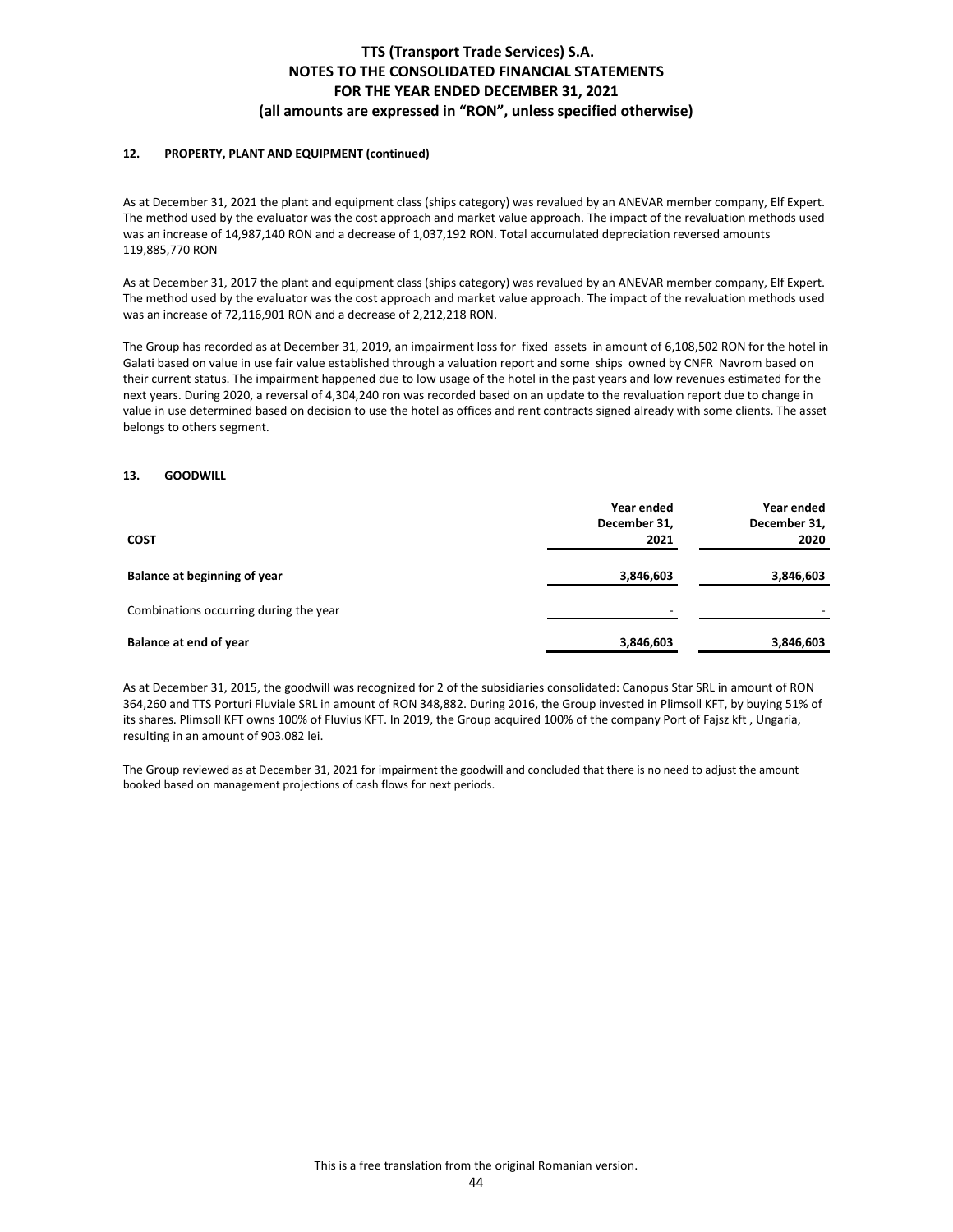## **14. OTHER INTANGIBLE ASSETS**

|                                        | <b>Other intangible</b><br>assets | <b>Total</b> |
|----------------------------------------|-----------------------------------|--------------|
| <b>COST</b>                            |                                   |              |
| As at December 31, 2019                | 6,250,751                         | 6,250,751    |
| <b>Additions</b>                       | 216,297                           | 216,297      |
| <b>Disposals</b>                       | 230,693                           | 260,393      |
| As at December 31, 2020                | 6,236,355                         | 6,236,355    |
| <b>Additions</b>                       | 359,463                           | 359,463      |
| Disposals                              | 233,540                           | 233,540      |
| As at December 31, 2021                | 6,362,278                         | 6,362,278    |
| <b>ACCUMULATED DEPRECIATION</b>        |                                   |              |
| As at December 31, 2019                | 3,730,497                         | 3,730,497    |
| Amortization for the year              | 733,253                           | 733,253      |
| Amortization pertaining to disposals   | 165,236                           | 165,236      |
| As at December 31, 2020                | 4,298,514                         | 4,298,514    |
| Amortization for the year              | 627,597                           | 627,597      |
| Amortization pertaining to disposals   | 233,540                           | 233,540      |
| As at December 31, 2021                | 4,692,571                         | 4,692,571    |
| Net book value as at December 31, 2019 | 2,520,253                         | 2,520,253    |
| Net book value as at December 31, 2020 | 1,937,840                         | 1,937,840    |

**Net book value as at December 31, 2021** 1,669,707 1,669,707 1,669,707

Management has analysed the impairment of the net book value of the tangible and intangible assets and decided that it is not necessary to calculate and record supplementary adjustments for their impairment, as the value in use exceeds the carrying amounts at which they are reflected in the financial position as at December 31, 2021 and December 31, 2020.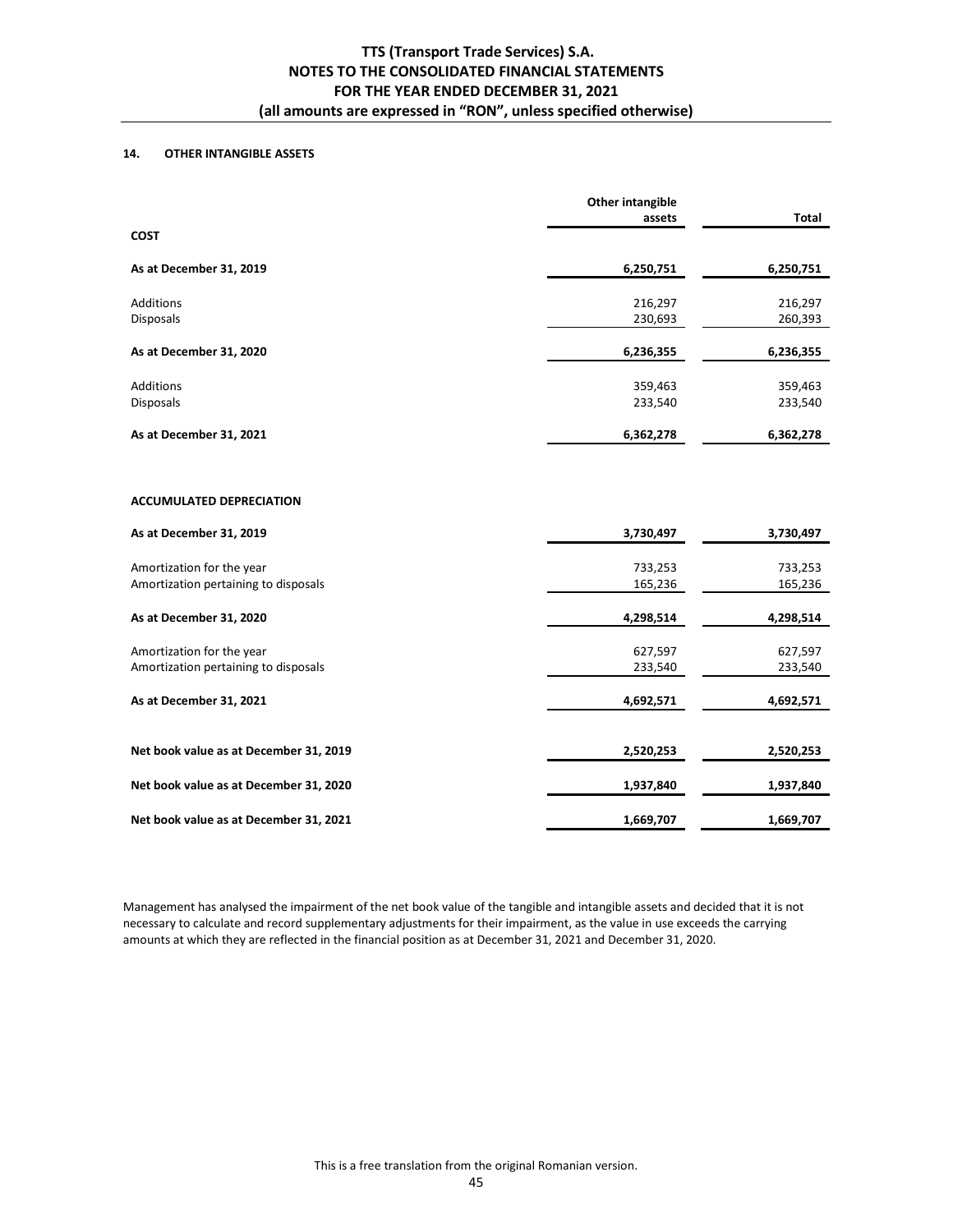## **15. INVESTMENTS IN ASSOCIATES**

| Name of investment                              | <b>Core business</b>          | <b>Holding</b><br>percentage<br>12/31/2021 | Cost of the<br>investment<br>12/31/2021 | Post-<br>acquisition<br>change in the<br>investor's<br>share of net<br>assets of the<br>investee | Carrying<br>amount of the<br>investment<br>12/31/2021 | Cost of the<br>investment<br>12/31/2020 | Post-<br>acquisition<br>change in the<br>investor's<br>share of net<br>assets of the<br>investee | Carrying<br>amount of the<br>investment<br>12/31/2020 |
|-------------------------------------------------|-------------------------------|--------------------------------------------|-----------------------------------------|--------------------------------------------------------------------------------------------------|-------------------------------------------------------|-----------------------------------------|--------------------------------------------------------------------------------------------------|-------------------------------------------------------|
|                                                 |                               | %                                          | Lei                                     | Lei                                                                                              | Lei                                                   | Lei                                     | Lei                                                                                              | Lei                                                   |
| Transterminal-S S.R.L.                          | Transport feroviar de marfă   | 20%                                        | 147,339                                 | 4,669,596                                                                                        | 4,816,935                                             | 147,339                                 | 4,317,259                                                                                        | 4,464,598                                             |
| Navrom Port Service S.A.                        | River transportation of goods | 49.97%                                     | 878,700                                 | 2,178,446                                                                                        | 3,057,146                                             | 878,700                                 | 2,169,530                                                                                        | 3,048,230                                             |
| For Serv Drum S.R.L.                            |                               | 30%                                        | 559,493                                 | (559, 493)                                                                                       |                                                       | 559,493                                 | (559, 493)                                                                                       |                                                       |
| Alte investitii                                 |                               |                                            | 84,427                                  |                                                                                                  | 84,427                                                | 83,965                                  |                                                                                                  | 83,965                                                |
| TOTAL VALUE OF THE INVESTMENT IN THE ASSOCIATES |                               |                                            |                                         |                                                                                                  | 7,958,508                                             |                                         |                                                                                                  | 7,596,793                                             |

Investment in associates is accounted using the equity method, putting through profit and loss the share of the result of the associate belonging to the Group. The Group exerts significant influence over the associates.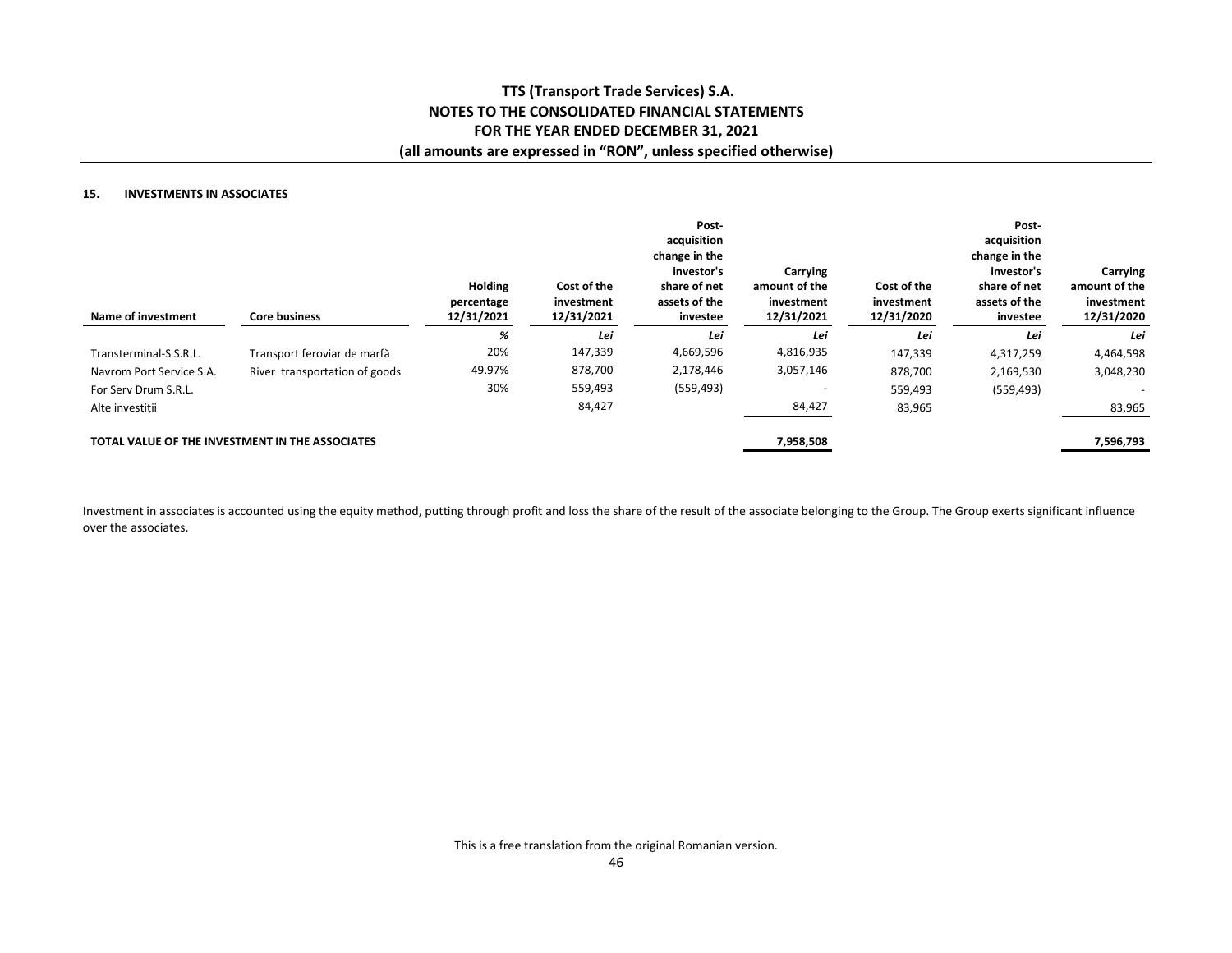## **16. OTHER LONG-TERM ASSETS**

|                       | Year ended<br>December 31,<br>2021 | Year ended<br>December 31,<br>2020 |
|-----------------------|------------------------------------|------------------------------------|
| Long term receivables | 3,336,998                          | 4,101,983                          |
| <b>Total</b>          | 3,336,998                          | 4,101,983                          |

As at December 31, 2021 long-term receivables is included the value to be recovered from Europolis 3,336,998 lei (2020: 4,101,983 lei) related to the sale of fixed assets.

### **17. INVENTORIES**

|                                  | Year ended<br>December 31.<br>2021 | Year ended<br>December 31,<br>2020 |
|----------------------------------|------------------------------------|------------------------------------|
| Consumables                      | 20,375,608                         | 16,572,646                         |
| Small tools                      | 1,013,637                          | 712,776                            |
| Goods                            | 8,443,995                          | 3,748,635                          |
| Goods with third parties         | 214,276                            | 364,945                            |
| Work in progress-                | 2,875,948                          | 4,715,119                          |
| Services in progress-            | 3,932,050                          | 2,077,262                          |
| Packages                         | 7,804                              | 7,788                              |
| Impairment of materials          | (3,480,081)                        | (2,525,595)                        |
| Immpairment for work in progress | (2,071,334)                        | (2,071,334)                        |
| Impairment for small tools       | (328, 859)                         | (611, 365)                         |
| Impairment of packages           | (618)                              | (618)                              |
| Total                            | 30,982,426                         | 22,990,259                         |

The line consumables contains mainly fuel used by the ships and cranes in the transportation operations.

The work in progress line is related mainly to the construction in progress of ships from Navrom Shipyard SRL and Cernavoda Shipyard SRL.

#### **18. TRADE AND OTHER RECEIVABLES**

|                                        | Year ended<br>December 31,<br>2021 | Year ended<br>December 31,<br>2020 |
|----------------------------------------|------------------------------------|------------------------------------|
| Trade receivables                      | 67,058,428                         | 74,552,043                         |
| Allowance for doubtful receivables     | (21, 313, 105)                     | (23, 112, 964)                     |
| Advances paid to suppliers of services | 2,017,369                          | 3,193,181                          |
| Other receivables                      |                                    | 42,486                             |
| <b>Total</b>                           | 47,762,692                         | 54,674,745                         |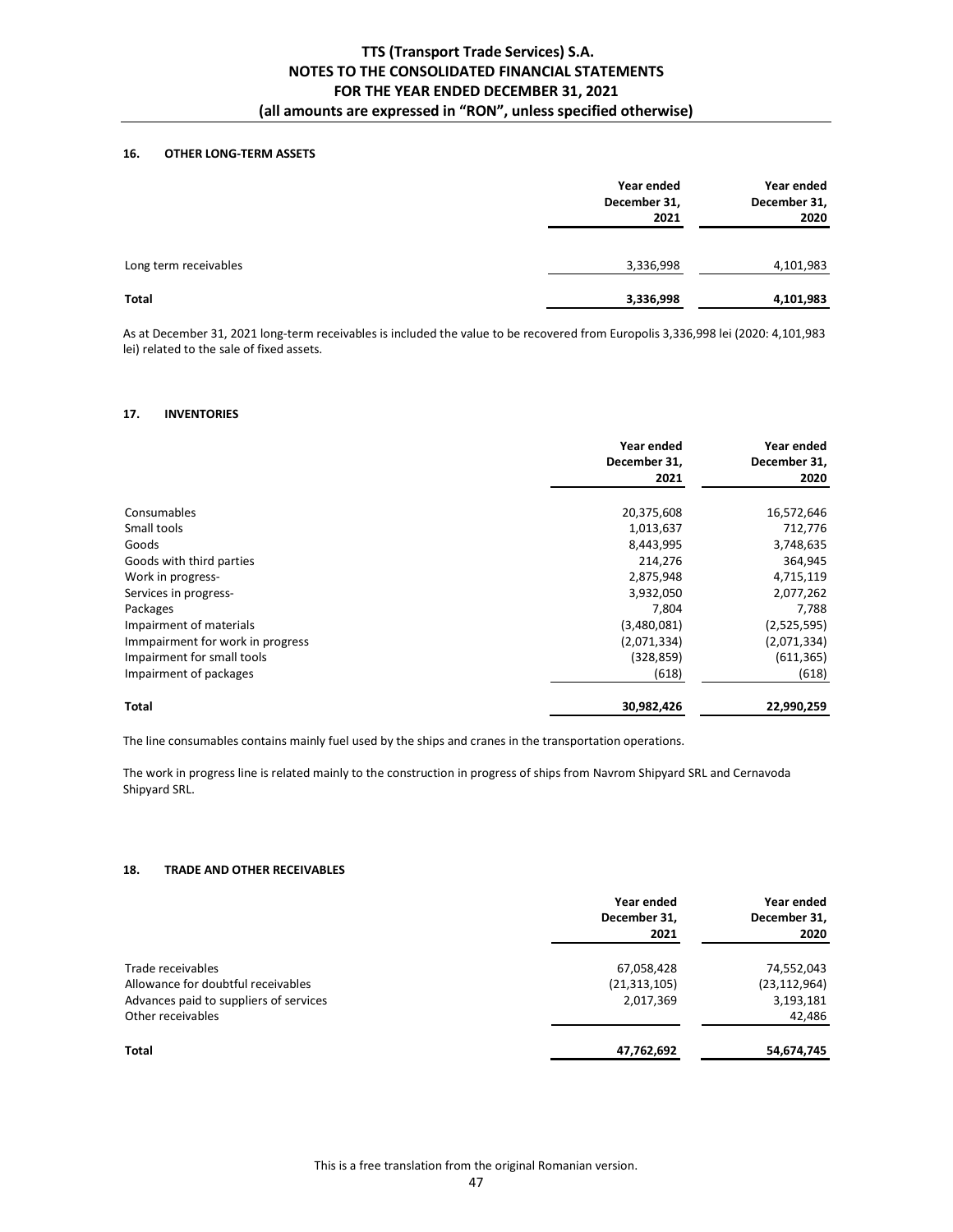## **18. TRADE AND OTHER RECEIVABLES (continued)**

#### Movement in the allowance for **doubtful debts:**

|                                      | Year ended<br>December 31.<br>2021 | Year ended<br>December 31,<br>2020 |
|--------------------------------------|------------------------------------|------------------------------------|
| Balance at the beginning of the year | 23,112,964                         | 24,250,743                         |
| Write off bad debts                  | (6,933,488)                        | (474, 613)                         |
| Recovered/Constituted                | 5,133,629                          | (663, 166)                         |
| Balance at the end of the year       | 21,313,105                         | 23,112,964                         |

In determining the recoverability of a trade receivable, the Entity considers any change in the crediting quality of the loan up to the reporting date. The concentration of the recoverability risk of the receivable is limited due to the existence of a big number of nonaffiliated clients. Thus, the management considers that no supplementary impairment adjustments are necessary for trade receivables to the ones already recognized in the current financial statements.

#### **19. OTHER CURRENT ASSETS**

|                                          | Year ended<br>December 31,<br>2021 | Year ended<br>December 31,<br>2020 |
|------------------------------------------|------------------------------------|------------------------------------|
| Amounts paid in advance                  | 1,287,872                          | 1,764,505                          |
| Sundry debtors                           | 10,602,185                         | 12,847,808                         |
| Allowance for sundry debtors             | (8,322,392)                        | (10, 769, 495)                     |
| Taxes receivable from state budget (VAT) | 4,468,575                          | 7,730,825                          |
| Other current assets                     | 2,615,699                          | 5,247,552                          |
| <b>Total</b>                             | 10,651,938                         | 16,821,195                         |

Sundry debtors mainly includes sundry debtors from Comcereal SA in amount of 3,565,113 lei, For Serv Drum S.R.L. in amount of 2,659,946 lei, Masini-Hibrid Construct S.R.L. in amount of 749,953 lei. All the mentioned amounts are also included in the allowance for sundry debtors. Another amount included in sundry debtors is also from the sale of two ships to Europolis.

Ageing analysis details of trade receivables is presented below:

| Year | Total      | <b>Not</b><br>due | $0 - 30$<br>days | 30-90<br>days | 91-180<br>days | 181-365<br>days | over 365<br>days<br>(net of<br>allowance) |
|------|------------|-------------------|------------------|---------------|----------------|-----------------|-------------------------------------------|
| 2021 | 58,414,629 | 39,651,648        | 14,770,597       | 1,480,779     | 864,770        | 458,353         | 1,188,482                                 |
| 2020 | 71,495,940 | 40,528,799        | 21,971,446       | 3,212,999     | 1,154,760      | 2,984,017       | 1,643,919                                 |

The average credit period on sales invoices is 45-60 days. No interest is charged on outstanding trade receivables.

The Group always measures the loss allowance for trade receivables at amount equal to lifetime ECL. The expected credit losses on trade receivables are estimated using a provision matrix by reference to past default experience of the debtor and an analysis of the debtor's current financial position, adjusted for factors that are specific to the debtors, general economic conditions of the industry in which the debtors operate and an assessment of both the current as well as the forecast direction of conditions at the reporting date. The Group has recognized a loss allowance of 100% for all receivables past 270 days past due because historical experience has indicated these receivables are generally not recoverable.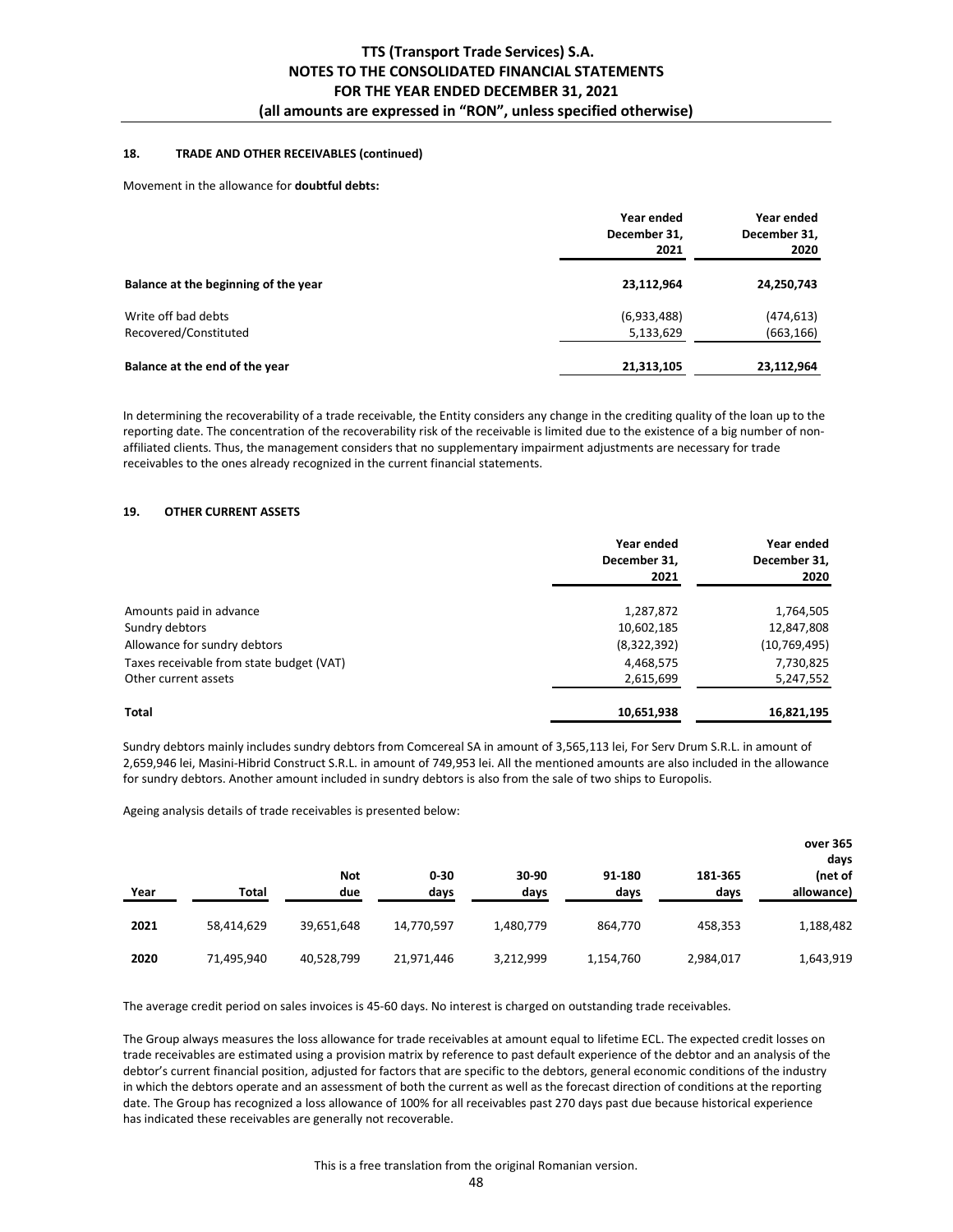## **19. OTHER CURRENT ASSETS (continued)**

There has been no change in the estimation techniques or significant assumptions made during the current reporting period.

The Group writes off a trade receivable when there is information indicating that the debtor is in severe financial difficulty and there is no realistic prospect of recovery e.g. when the debtor has been placed under liquidation.

 The following table details the risk profile of amounts due from customers based on Group's provision matrix. As the Group's historical credit loss experience does not show significantly different patterns for different customer segments, the provision for loss allowance based on past due status is not further distinguished between Group's different customer base:

|                                                                         | December 31,<br>2021 | December 31<br>2020 |
|-------------------------------------------------------------------------|----------------------|---------------------|
| Expected total gross carrying amount<br>at default amounts not past due | 39,651,648           | 40,528,799          |
| Net carrying amount                                                     | 39,651,648           | 40,528,799          |

### **20. ASSETS HELD FOR SALE**

As at December 31, 2021 The Group has no assets held for sale.

## **21. ISSUED CAPITAL**

.

|                                                                   | <b>Number of shares</b>  | Share capital |
|-------------------------------------------------------------------|--------------------------|---------------|
| Balance at 31 December, 2019                                      | 30,000,000               | 31,739,601    |
| No shares after reduction of the nominal value<br>Issue of shares | $\overline{\phantom{a}}$ |               |
| Balance at 31 December, 2020                                      | 30,000,000               | 31,739,601    |
| No shares after reduction of the nominal value<br>Issue of shares |                          |               |
| Balance at 31 December, 2021                                      | 30,000,000               | 31,739,601    |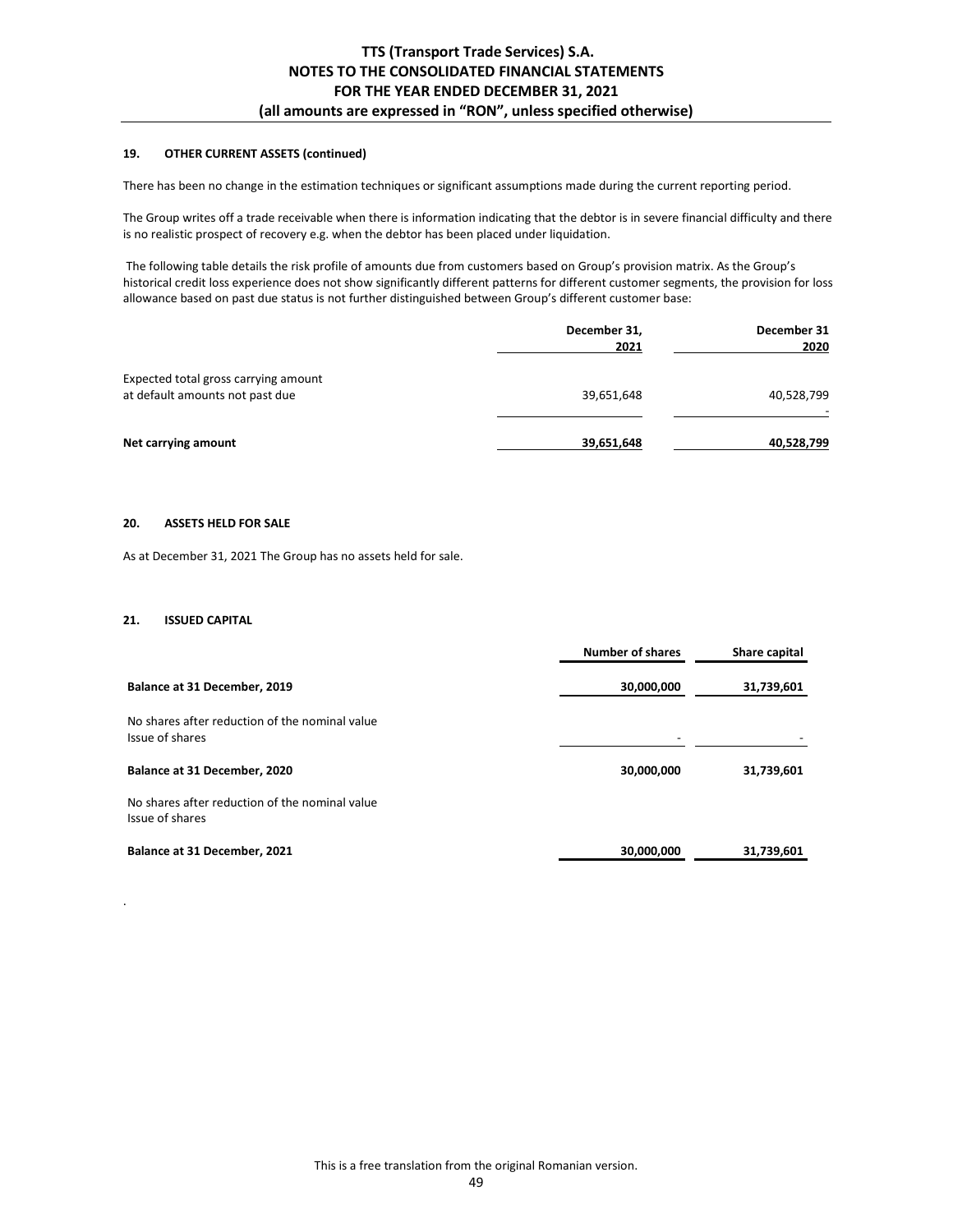## **21. ISSUED CAPITAL (continued)**

On April 28, 2020, the Extraordinary Shareholders meeting decided to settle the negative equity recognized as result of redemption of their own shares amounting 27,778,063 LEI with reserves in amount of 5,138,376 lei and 22,639,686 lei from retained earnings.

By GMS Resolution no. 3 from March 2021, the shareholders approved the sale by the initial public offer 15.000.000 shares and the admission to trading on the stock market administered by the Bucharest Stock Exchange. By decision of ASF No 650 of 19.05.2021, the prospectus for the secondary initial public offer for the sale of 15.000.000 shares issued by TTS (Transport Trade services) S.A. was approved together with admission to trading on the regulated market administered by the Bucharest Stock Exchange S.A., a public offer from 24.05.2021 to 04.06.2021.

The shares issued by TTS (Transport trade Services) S.A. were admitted to be traded on the stock market administered by the Bucharest Stock Exchange, the first trading day was June 14, 2021, TTS issuer symbol.

As at 31 December 2021, the Company's shareholding structure is as follows:

| <b>Shareholding structure</b>                                              | No. of shares | <b>Share</b> |
|----------------------------------------------------------------------------|---------------|--------------|
|                                                                            |               |              |
| Mihailescu Alexandru Mircea                                                | 7,578,150     | 25.2605%     |
| NN Group NV                                                                | 3,053,668     | 10.1800%     |
| Stanciu Ion                                                                | 2,121,200     | 7.0700%      |
| Aegon Pensii - Societate de Administrare a Fondurilor de Pensii Private SA | 1,937,009     | 6.4600%      |
| Paval Holding SRL                                                          | 1,600,000     | 5.3300%      |
| Utilico Emerging Markets PLC                                               | 1,500,000     | 5.0000%      |
| Other shareholders                                                         | 12,209,973    | 40.6995%     |
| Total                                                                      | 30,000,000    | 100%         |

As at 31 December 2020, the Company's shareholding structure is as follows:

| <b>Shareholding structure</b> | No. of shares | <b>Share</b> |
|-------------------------------|---------------|--------------|
|                               |               |              |
| Mihailescu Alexandru Mircea   | 15,120,000    | 50.4000%     |
| Stanciu Ion                   | 4,242,400     | 14.1413%     |
| Stefan Viorel                 | 3,030,300     | 10.1010%     |
| Peter Hungerbuhler            | 2,757,300     | 9.1910%      |
| Hartan Constantin             | 1,515,150     | 5.0505%      |
| Stefanut Petru                | 909,100       | 3.0303%      |
| Petrea Silviu Catalin         | 453,050       | 1.5102%      |
| Stefan Jancovschi Daniel      | 453,050       | 1.5102%      |
| Stoean Antonio Gabriel        | 453,050       | 1.5102%      |
| Moldoveanu Aurel Florin       | 303,050       | 1.0102%      |
| Simion Daniela Camelia        | 303,050       | 1.0102%      |
| Alexandrescu Florin           | 153,500       | 0.5117%      |
| Cismeck Aurelia Mihaela       | 153,500       | 0.5117%      |
| Miron Mihaela                 | 153,500       | 0.5117%      |
| <b>Total</b>                  | 30,000,000    | 100%         |

The inflated value of the share capital (resulting from hyperinflation in the past) at 31 December 2021 is 31,739,602 lei (2020: 31,739,602 lei).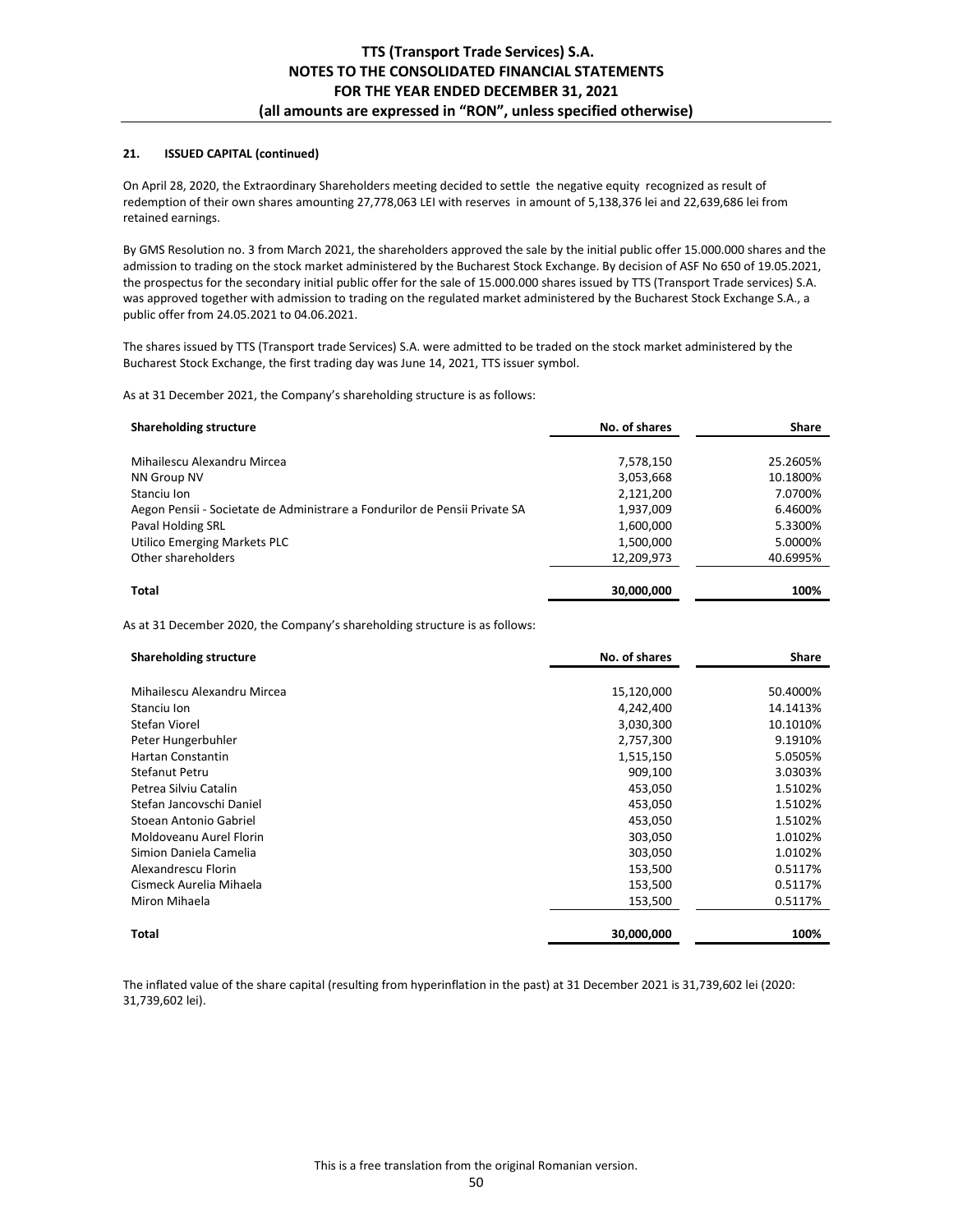## **22. RESERVES**

|                             | Year ended<br>December 31,<br>2021 | Year ended<br>December 31,<br>2020 |
|-----------------------------|------------------------------------|------------------------------------|
| Legal reserves              | 6,000,000                          | 6,000,000                          |
| <b>Revaluation reserves</b> | 75,977,018                         | 63,894,161                         |
| Share premiums              |                                    |                                    |
| Other reserves              | 157,691,107                        | 153,627,853                        |
| Total                       | 239,668,125                        | 223,522,014                        |

The main lines from reserves are related to the profits generated by the Group and from redemption of own shares that were transferred to reserves which can be used according to the fiscal regulations (other reserves are available to distribution to shareholders, legal reserves are available only to cover retained losses).

### **23. NON-CONTROLLING INTERESTS**

|                                                                     | Year ended<br>December 31,<br>2021 | Year ended<br>December 31,<br>2020 |
|---------------------------------------------------------------------|------------------------------------|------------------------------------|
| <b>Balance at 1 January</b>                                         | 105,299,772                        | 102,215,786                        |
| Share of profit for the year                                        | 6,151,863                          | 4,007,669                          |
| Increase/ (Decrease) of the Non-controlling interest - contribution | (5, 106, 617)                      | (923, 682)                         |
| <b>Balance at 31 December</b>                                       | 106,345,018                        | 105,299,772                        |

## **24. INTEREST BEARING LOANS AND BORROWINGS**

|                                       | Year ended<br>December 31,<br>2021 | Year ended<br>December 31,<br>2020 |
|---------------------------------------|------------------------------------|------------------------------------|
|                                       |                                    |                                    |
| <b>Secured borrowings</b>             |                                    |                                    |
| Short-term borrowings                 | 25,471,290                         | 26,074,928                         |
| Current part of long term borrowings  | 15,838,243                         | 24,726,627                         |
| Long-term borrowings                  |                                    |                                    |
| Long-term borrowings                  | 26,815,528                         | 23,113,632                         |
| Total short- and long-term borrowings | 68,125,061                         | 73,915,187                         |

The variation in interest bearing loans and borrowings mainly refers to changes from financing cash flows.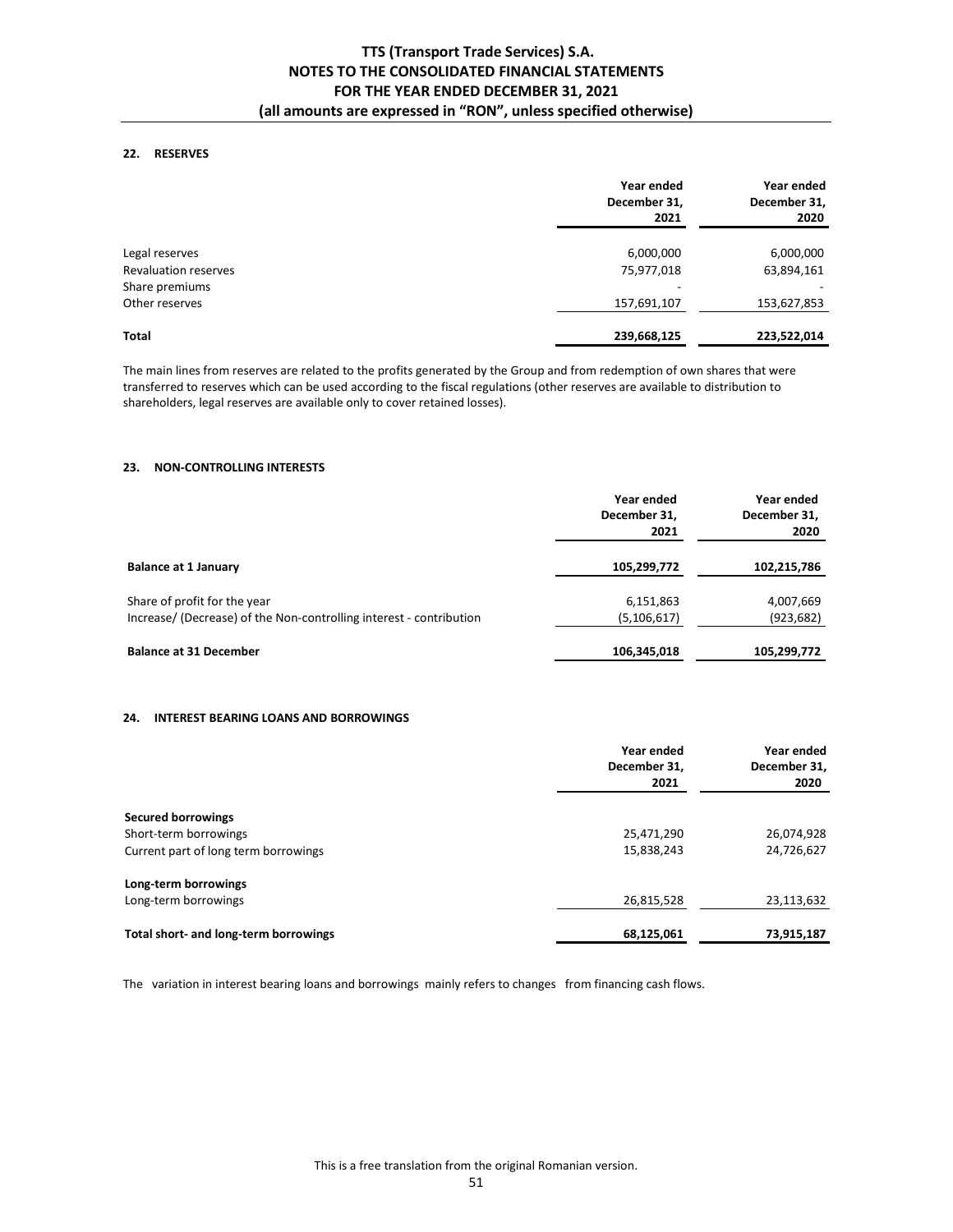### **24. INTEREST BEARING LOANS AND BORROWINGS (continued)**

#### **Amounts due to credit institutions**

TTS SA has the following loans contracted from Unicredit Bank SA:

Short term:

- Overdraft and bank letters of guarantee in amount of EUR 1,500,000, due on January 31, 2023, not drawn at December 31, 2021.
- Treasury line with a total value of 1,000,000 EUR, with a maturity date on 31.01.2023. The line is not used as at 31.12.2021
- As at December 31, 2021 the 7.000.000 EUR loan is fully paid (2020: outstanding balance EUR 1.750.000).

All loans from Unicredit Bank are secured by the mortgage on the buildings owned by the Company in Vaselor Street no. 27, the land in Bucharest, Silos in Giurgiu.

The following covenants were mentioned in the contract:

- Current ratio must be over 1
- Debt Service ratio over 1.1
- 70% of the annually turnover is to be routed through its current accounts.

The Company complies with the above covenants as at December 31, 2021.

The Company contracted a credit line in amount of EUR 1,000,000 from Citibank Europe PLC, Dublin-Romania Branch as per contract 8212/CB/2017 with automatic renewal for periods of 1 year, not drawn at December 31, 2021.

The Company it also warranting for the credit agreements concluded by its subsidiaries with Unicredit Bank S.A. and Citibank, respectively for CNFR Navrom S.A., Canopus Star S.R.L. (up to 51% under the share capital), TTS Porturi Fluviale S.R.L., Agrimol Trade S.R.L., Navrom Shipyard S.R.L and Fluvius kft.

CNFR Navrom has the following loans contracted from Unicredit Bank SA:

Short term:

- multi-purpose credit facility (umbrella with Navrom River) with an outstanding amount of 3,051,310 lei, out of which the total amount drawn as at December 31, 2021 was EUR 801,908. The maximum available ceiling is EUR 3,000,000. The due date is January 31, 2023 for amounts drawn as overdrafts
- Treasury line with a total value of EUR 1,000,000 unused at December 31, 2021.

## Long term:

an investment loan to refinance the expenses related to the modernization of the pushers, the purchase and installation of barge hatches, loan guaranteed by TTS (Transport Trade Services) S.A. The loan value is EUR 3,000,000, (equivalent: RON 14,748,000) reimbursable in RON in 60 monthly instalments; the outsanding amount as at december 31, is RON 13,222,345, out of which the short-term RON 3,051,310, and the long-term RON 10,171,035.

The loan are secured by:

- mortgage on the real estate property of Navrom land located in Galati on Strada Portului nr. 23, lot 2-5, Galati county;
- mortgage on the receivable of Navrom against debtor Arcelor Mittal;
- fidejussion issued by TTS;
- mortgage on all the receivables, bank accounts, collateral account.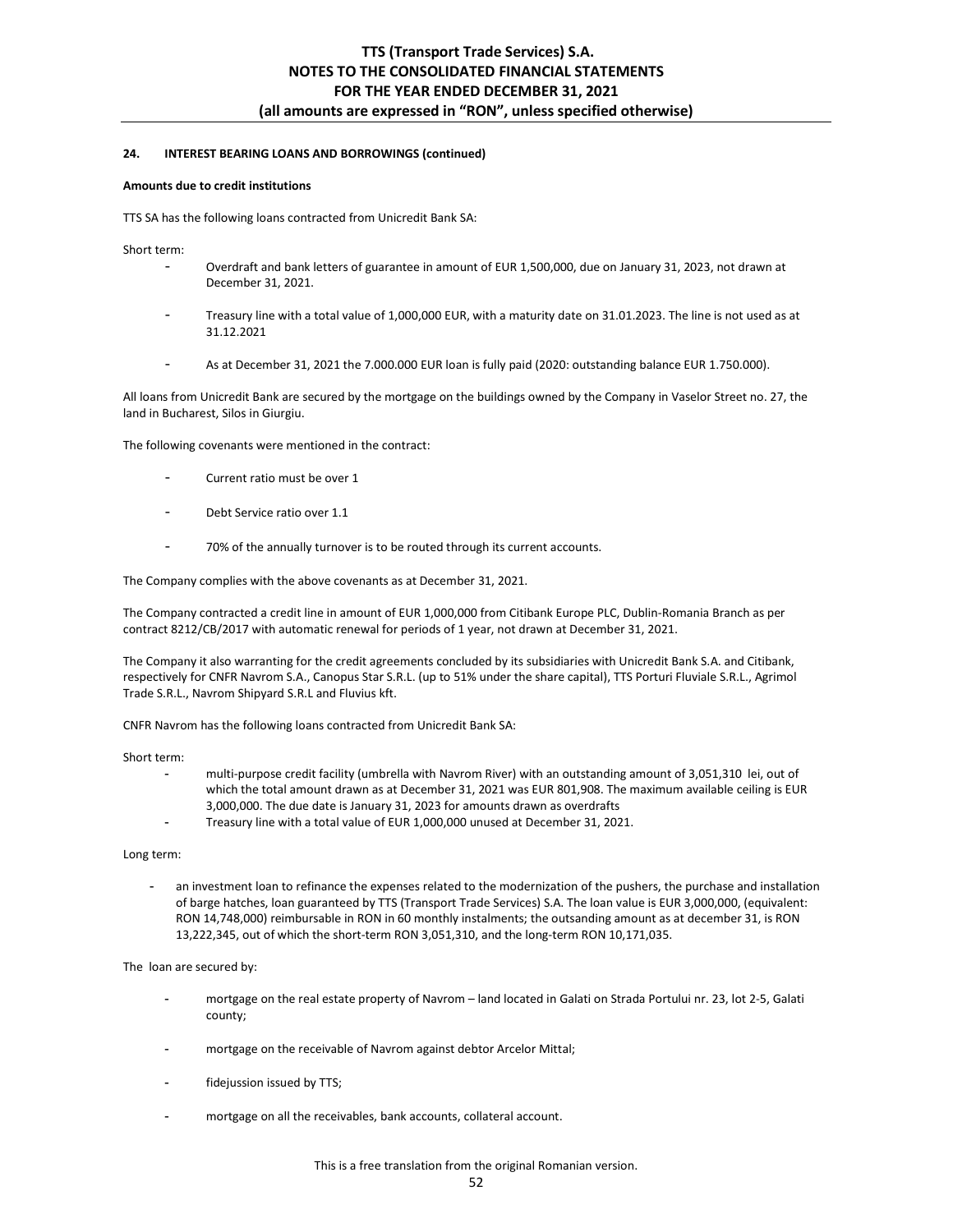## **24. INTEREST BEARING LOANS AND BORROWINGS (continued)**

#### **Amounts due to credit institutions (continued)**

CNFR Navrom registers the following loan contracts from Citibank:

- long term loan to finance the upgrading of the fleet and extension of its capacity, regarding the ships held. The amount granted is EUR 6,500,000 of which as at December 31, 2021 the company used EUR 1.368.421 equivalent of RON 6,771,084.
- overdraft loan available in RON and EUR the maximum amount available is EUR 2,000,000 with an outstanding amoun at December 31, 2021 of RON 6,609,892 equivalent of EUR 1,335,844.
- Treasury line with a total value of EUR 700,000 to be used as follows: EUR 400.000 EUR for hedging operations swap on debt rate and EUR 300,000 for hedging operations on exchange rate . The line is not used as at 31.12.2021

On October 15, 2013, Canopus Star SRL signed an agreement with Royal Bank of Scotland (RBS) for financing the ongoing investment of Canopus for extension of the deposit capacity of cereal terminal from Constanta harbour. Total value of the credit facility was of EUR 11,500,000, having a maturity date on August 31, 2018.

The loan was transferred during 2015 to Unicredit Bank SA and afterwards to Citibank Europe plc Dublin, in June 2016. Total value of credit facility is EUR 9,187,500, with the following destination:

- EUR 7,187,500 are related to refinancing of exposure to Unicredit Bank SA due in 31 May 2021, fully paid as at December 31, 2021 (outstanding at 31.12.2020 was EUR 718,750, equivalent of RON 3,499,866);
- EUR 2.000.000 are related to a credit line for treasury transaction (IRS transaction or swap on interest), not used at December 31, 2021.

In accordance with the contract with Citi Bank the following have to be complied by Canopus as of December 31, 2021:

- 80% of the annually turnover is to be routed through its current accounts
- total interest bearing debts divided by EBITDA of not more than 3
- total debt divided by equity of not more than 0.5
- Debt Service ratio of at least 1.20
- notification of Bank in case of change in shareholder structure

The Company complies with the above covenants as at December 31, 2021.

Fluvius KFT contracted a loan from Citibank due on October 31, 2025 to refinance lease balances. At December 31, 2021 the outstanding amount is EUR 2,187,500,( equivalent of RON 10,823,969 lei) of which: short term EUR 125,000 (RON 618,513) and long term EUR 2.062.500 (RON 10,205,456).

In 2019 Fluvius kft received a loan of EUR 300.000 out of which EUR 25,000 (equivalent RON 123,703) on short term and long term the amount of EUR 275,000 (RON 1,360,728).

As at August 5, 2021, TTS Porturi Fluviale S.R.L. signed a loan agreement with Citibank in amount of EUR 1,500,000 used for the increase of the storage capacity and improvement of the terminals held in the Danube ports. As of December 31, 2021, the balance amount of the loan is EUR 1,342,105 (equivalent: RON 6,640,870).

The subsidiary has also an overdraft line in amount of EUR 500,000 and a treasury facility for EUR 100,000, both unused at December 31, 2021.

In 2019, Navrom Bac S.R.L contracted an investment loan form Citibank, EUR 1,500,000, the oustanging amount as at December 31, 2021 is EUR 750,000 (RON: 3,711,075) on short term.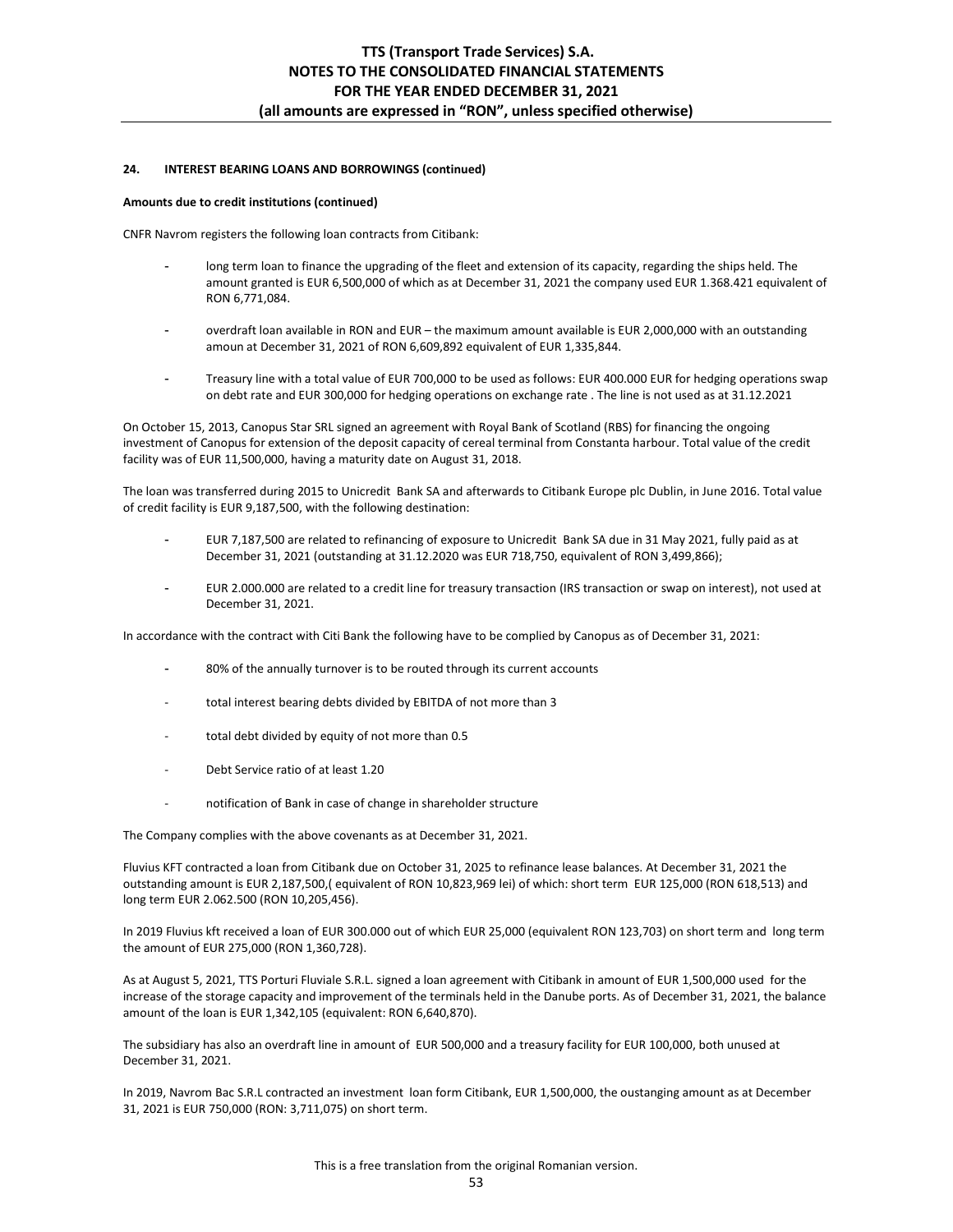## **24. INTEREST BEARING LOANS AND BORROWINGS (continued)**

Navrom Shipyard SRL has contracted a multi-purpose credit guarantee in amount of EUR 2,300,000 from Unicredit Bank of which the value used at December 31, 2021 is EUR 1,497,088 equivalent of RON 7,407,741.

At December 31, 2021, Agrimol Trade SRL had one non-binding credit facility in maximum approved amount of EUR 1,500,000 for working capital, drawings in USD, EUR or RON. The outstanding amount as at December 31, 2021 is USD 1,174,905 equivalent of RON 5,135,158.

As at September 2, 2021, Superquatro Grup S.R.L. contracted from Unicredit Bank a treasury line maximum amount of RON 2,000,000 used for financing execution works representing improvement of port infrastructure. As of December 31, 2021, the outstanding balance is RON 868.000.

## **25. TRADE AND OTHER PAYABLES**

|                                        | Year ended<br>December 31,<br>2021 | Year ended<br>December 31,<br>2020 |
|----------------------------------------|------------------------------------|------------------------------------|
| Trade payables                         | 23,881,151                         | 26,580,325                         |
| Payables regarding invoices to receive | 3,408,397                          | 1,304,093                          |
| Advance payments from customers        | 2,611,569                          | 1,019,268                          |
| <b>Total</b>                           | 29,901,117                         | 28,903,685                         |

### **26. PROVISIONS**

|                                  | Year ended<br>December 31,<br>2021 | Year ended<br>December 31,<br>2020 |
|----------------------------------|------------------------------------|------------------------------------|
| Provisions for risks and charges | 1,534,564                          | 5,008,685                          |
| <b>Total</b>                     | 1,534,564                          | 5,008,685                          |

As of December 31, 2021, the amount of 1,534,564 lei represents a provision for unpaid holidays.

As of December 31, 2022 , the line "Provisions for risks and expenses" includes the amount of 3,119,511 lei with the partner APDF Galați related to the price differences currently in dispute and also 1,159,040 lei for the risk related to a sale transaction with Cristalmin.

## **27. OTHER CURRENT LIABILITIES**

|                                  | Year ended<br>December 31,<br>2021 | Year ended<br>December 31,<br>2020 |  |
|----------------------------------|------------------------------------|------------------------------------|--|
|                                  | <b>RON</b>                         | <b>RON</b>                         |  |
| Employees related payables       | 6,558,266                          | 5,319,300                          |  |
| Social security payable          | 3,232,643                          | 3,263,018                          |  |
| Income tax payable               | 1,878,337                          | 3,646,963                          |  |
| Tax on salaries payable          | 765,519                            | 740,578                            |  |
| Interest payable                 | 52,080                             | 51,836                             |  |
| Other non-commercial liabilities | 6,841,688                          | 7,693,414                          |  |
| Liabilities related to VAT       | 1,712,595                          | 2,292,350                          |  |
| Sundry creditors                 | 4,065,167                          | 6,736,958                          |  |
| <b>Total</b>                     | 25,106,295                         | 29,744,417                         |  |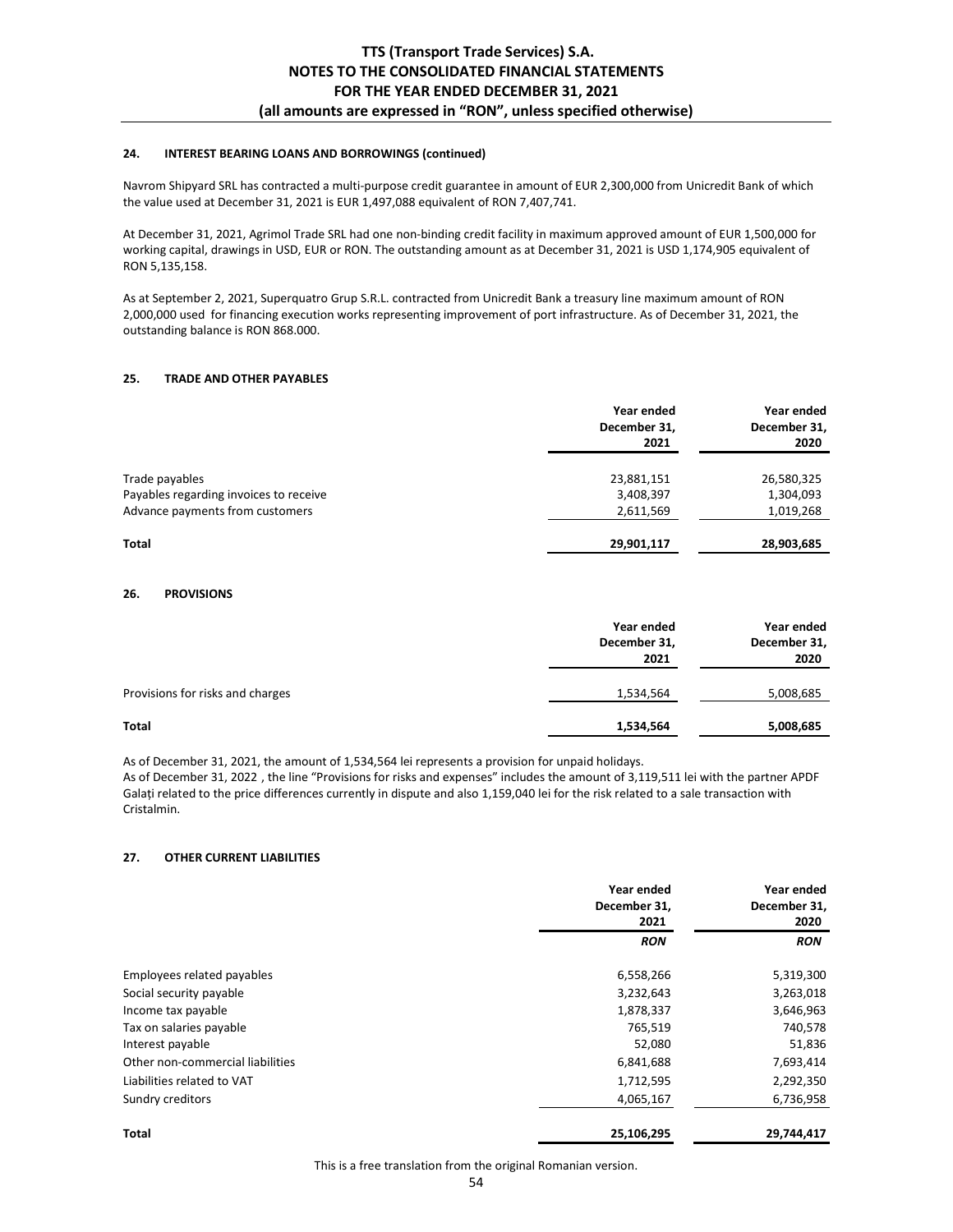## **27. OTHER CURRENT LIABILITIES (continued)**

Other non-commercial liabilities include: RON 6,321,178 (2020: RON 6,647,451 lei) subsidies for fixed assets. During 2020, an amount of RON 5,457,561 was cashed in as subsidies for fixed assets by Navrom Bac.

The grant received is related to an investment made by Navrom Bac as a subsidy for an equipment. The grant was recognized as result of meeting the financing criteria. The liabilities in relation to subsidies for fixed assets are released to income (presented as other income in PL caption Other Gains and Losses of RON 187,526 (2020:RON 217,897) during the useful period of the assets acquired as the depreciation expense is recorded.

### **28. FINANCIAL INSTRUMENTS**

#### **a) Capital management**

The Group manages its capital in order to make sure that it can continue as a going concern also ensuring a maximization of the shareholders' wealth by optimizing the balance of liabilities and equity.

The equity structure of the Group comprises of liabilities, which include the borrowings presented in note 24.

Equity includes share capital, reserves and retained earnings, as disclosed in notes 21 and 22.

The Group is not subject to any externally imposed capital requirements.

The Group monitors the equity based on gearing. Gearings is calculated as long term borrowings divided to net worth.Net worth is calculated as "Equity and reserves" as reported in the statement of financial position.

Gearing as at December 31, 2021 and December 31, 2020 was the following:

|                           | Year ended<br>December 31,<br>2021 | Year ended<br>December 31,<br>2020 |
|---------------------------|------------------------------------|------------------------------------|
| Long term borrowings      | 26,815,528                         | 23,113,632                         |
| Total equity and reserves | 556,138,325                        | 499,682,605                        |
| Gearing                   | 4.82%                              | 4.63%                              |

### **b) Foreign currency risk**

The Group is exposed to fluctuations in the foreign exchange rates in the commercial and financing transactions. Foreign currency risk results from the recognized assets and liabilities, including borrowings, expressed in foreign currencies. Due to the high costs associated, the Group's policy is not to use derivatives to hedge this risk.

#### **c) Interest rate risk management**

The interest rate risk at fair value is the risk that the value of a financial instrument should fluctuate due to the variations in the market interest rates. Financial instruments are interest bearing at market rates and, as a result, it is considered that their fair values do not differ significantly from their book values.

## **d) Credit risk management**

The Group is exposed to a credit risk due to its trade receivables and other receivables. The Group has policies in place meant to ensure that the sales are made to the clients with proper payment history. The due date of the liabilities is carefully monitored and the amounts outstanding after the expiration of the due date are promptly pursued. Trade receivables (clients) are presented net of the adjustments for the impairment of doubtful receivables. The Group develops policies that limit the value of the credit exposure to any financial institution.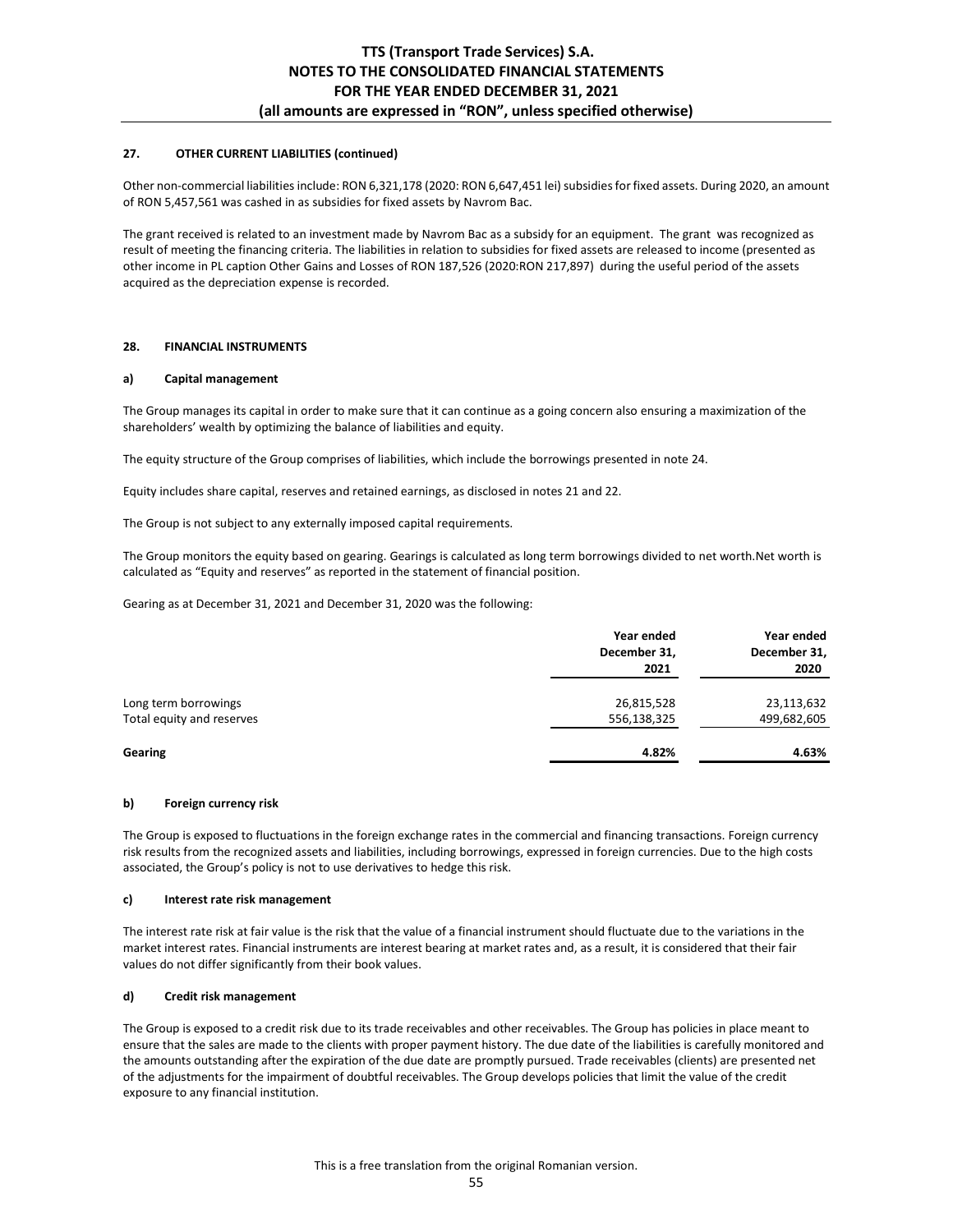## **28. FINANCIAL INSTRUMENTS (continued)**

### **e) Liquidity risk management**

A prudent liquidity risk management involves maintaining sufficient cash and credit lines available, a continuous monitoring of the estimated and actual cash flow and correlation of the due dates of the financial assets and liabilities. Due to the nature of its business, the Group intends to be flexible in respect of the financing options with the support of the majority shareholder.

### **f) Fair value of the financial instruments**

The fair values of the financial assets and liabilities are determined as follows:

- the fair value of the financial assets and liabilities under standard terms and conditions and traded active and liquid and active market is determined by reference to the listed market rates;
- the fair value of other financial assets and liabilities (excluding derivatives) is determined in accordance with the generally accepted price models, based on the analysis of the discounted cash flows, using prices from observable current market transactions; and
- the fair value of the derivatives is calculated using the listed prices. Where such prices are not available, the analysis of the discounted cash flows is applied using the yield curve applicable to derivatives that do not include options and option evaluation models for the derivatives based on options.

The financial instruments in the balance sheet include trade receivables and other receivables, cash and cash equivalents, short and long-term borrowings and other liabilities. The estimated fair values of these instruments approximate their book values. The book values represent the maximum exposure of the Company to the credit risk related to the existent receivables.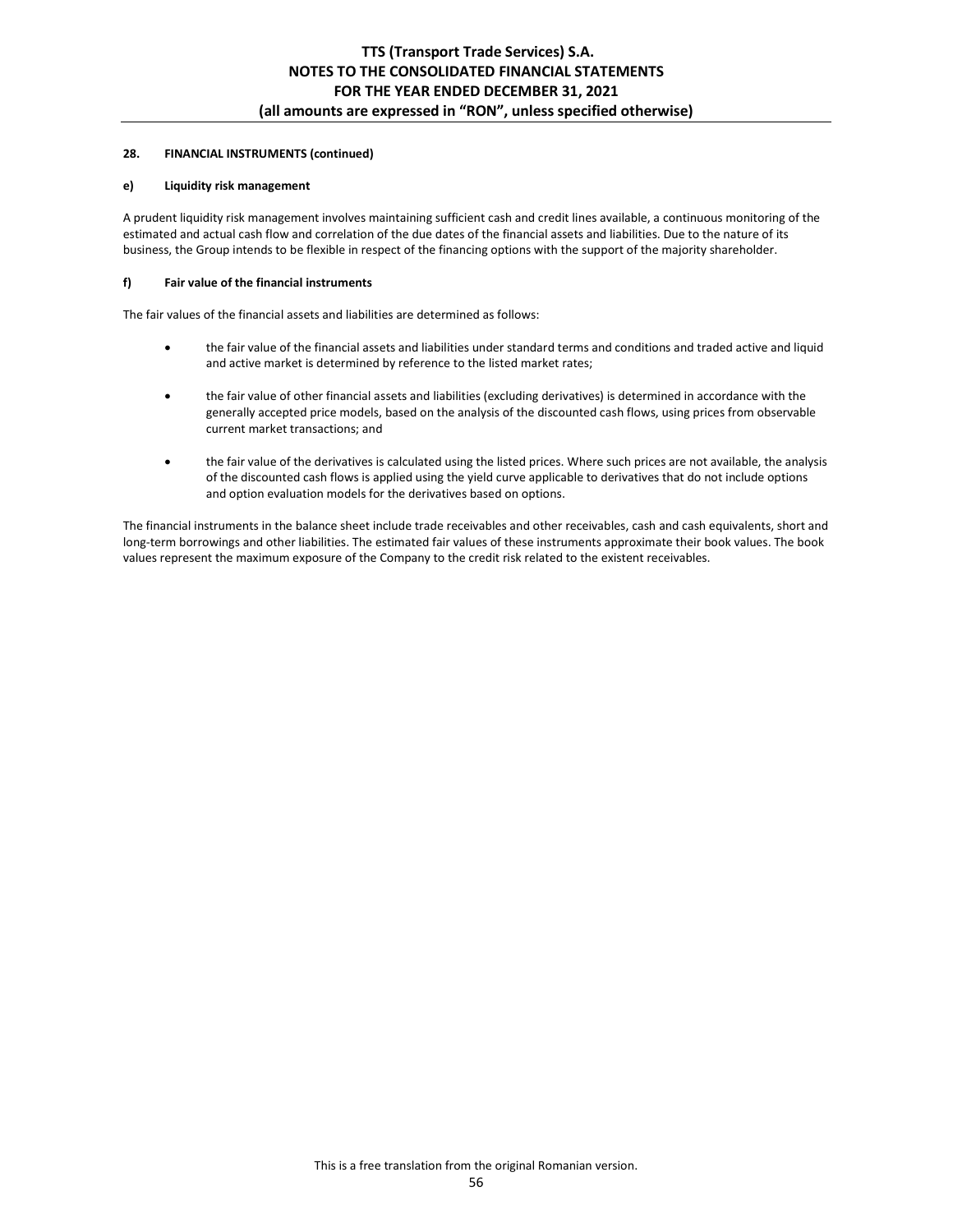### **28. FINANCIAL INSTRUMENTS (continued)**

The carrying amounts of the Group's currencies expressed in monetary assets and liabilities as at the reporting date are the following:

| 2021                                 | <b>EUR</b><br>1 EUR = 4.9841 | <b>USD</b><br>$1$ USD = 4.3707 | <b>HUF</b><br>100 HUF = 1.3391 | <b>GBP</b><br>$1$ GBP = 5.8994 | <b>RON</b>     | 31-Dec-21<br><b>Total</b> |
|--------------------------------------|------------------------------|--------------------------------|--------------------------------|--------------------------------|----------------|---------------------------|
|                                      | <b>RON</b>                   | <b>RON</b>                     | <b>RON</b>                     | <b>RON</b>                     | <b>RON</b>     | <b>RON</b>                |
| <b>ASSETS</b>                        |                              |                                |                                |                                |                |                           |
| Cash and cash equivalents            | 11,730,537                   | 3,617,165                      | 817,573                        | 1,520                          | 42,733,998     | 58,900,794                |
| Receivables and other current assets | 16,597,722                   | 11,442,314                     | 2,491,321                      |                                | 27,883,273     | 58,414,630                |
| Other long-term receivables          |                              |                                |                                |                                |                |                           |
| <b>LIABILITIES</b>                   |                              |                                |                                |                                |                |                           |
| Trade payables and other payables    | (17,011,069)                 | (5,773,156)                    | (10, 156, 385)                 |                                | (22,066,801)   | (55,007,412)              |
| Short- and long-term borrowings      | (38, 170, 705)               | (5, 135, 158)                  | (148, 541)                     |                                | (24, 670, 658) | (68, 125, 061)            |
| Net balance sheet exposure           | (26, 853, 515)               | 4,151,165                      | (6,996,032)                    | 1,520                          | 23,879,812     | (5,817,050)               |
|                                      |                              |                                |                                |                                |                |                           |
| 2020                                 | <b>EUR</b>                   | <b>USD</b>                     | <b>HUF</b>                     | <b>GBP</b>                     | <b>RON</b>     | 31-Dec-20                 |
|                                      | 1 EUR = 4.8694               | $1$ USD = 3.9660               | 100 HUF = 1.3356               | $1$ GBP = 5.4201               |                | <b>Total</b>              |
|                                      | <b>RON</b>                   | <b>RON</b>                     | <b>RON</b>                     | <b>RON</b>                     | <b>RON</b>     | <b>RON</b>                |
| <b>ASSETS</b>                        |                              |                                |                                |                                |                |                           |
| Cash and cash equivalents            | 19,188,643                   | 3,626,527                      | 724,519                        | 117                            | 31,620,723     | 55,160,529                |
| Receivables and other current assets | 39,956,222                   | 12,114,160                     | 1,990,693                      |                                | 17,434,864     | 71,495,940                |
| Other long-term receivables          |                              |                                |                                |                                |                |                           |
| <b>LIABILITIES</b>                   |                              |                                |                                |                                |                |                           |
| Trade payables and other payables    | (30, 840, 716)               | (2,788,568)                    | (3,037,904)                    | (4,878)                        | (21, 976, 037) | (58, 648, 104)            |
| Short- and long-term borrowings      | (73, 644, 649)               |                                |                                |                                | (270, 537)     | (73, 915, 186)            |
| Net balance sheet exposure           | (45, 340, 500)               | 12,952,119                     | (322, 692)                     | (4, 761)                       | 26,809,013     | (5,906,821)               |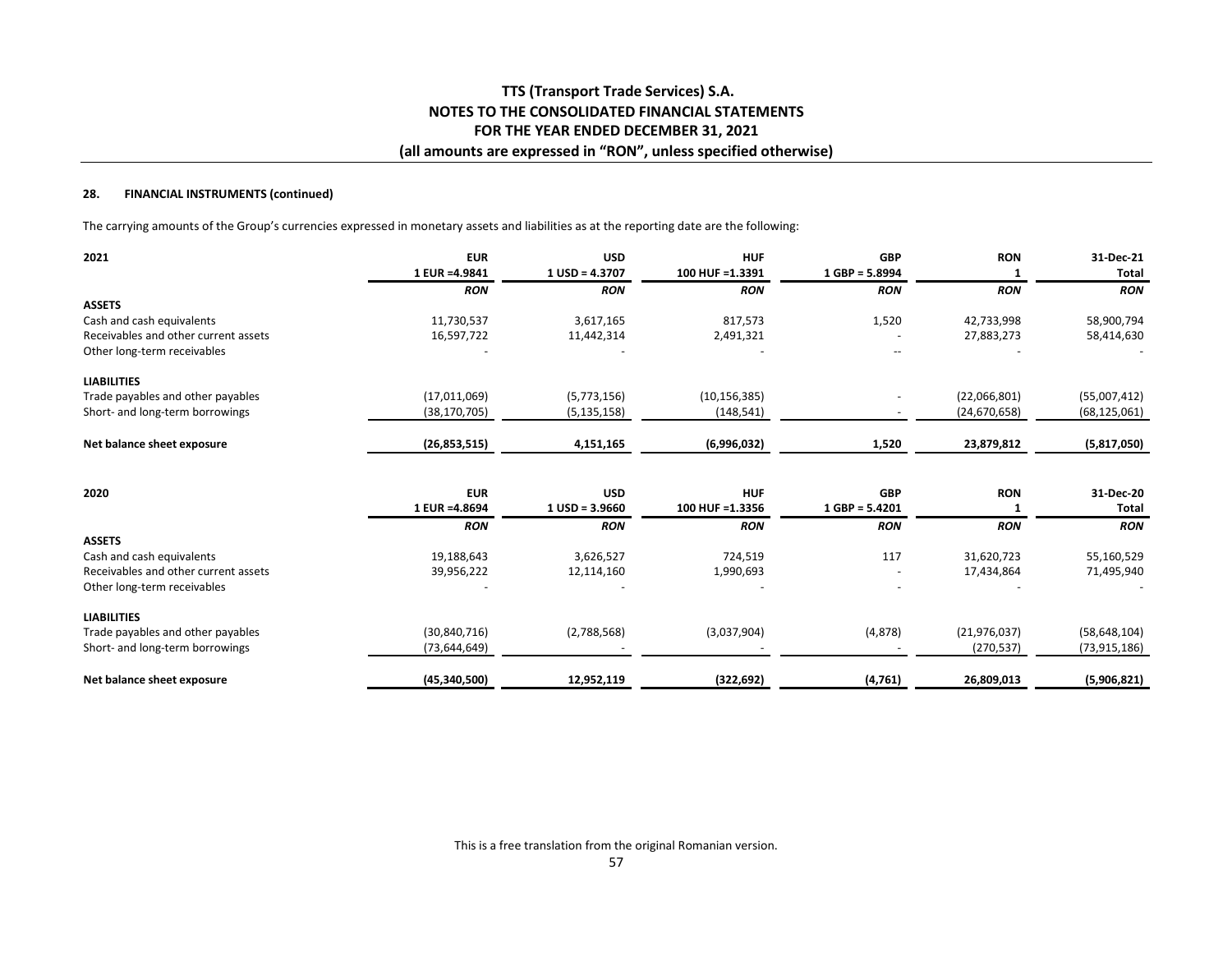## **28. FINANCIAL INSTRUMENTS (continued)**

### **Sensitivity analysis**

The Group is mainly exposed to the variations in the foreign exchange rates of EUR and USD against RON, The table below details the Group's sensitivity to a 10% increase or decrease of EUR / USD against RON, 10% is the sensitivity rate used when the internal reporting of the FX risk is made to the top management and represents the management's estimate regarding the reasonably possible changes in the FX rates, Sensitivity analysis includes only the remaining currency expressed in the monetary elements and adjust the translation at the end of the period for a 10% change in the FX rates, In the following table, a negative value indicates a decrease in profit when RON is impaired by 10% as against EUR / USD. A 10% increase of RON against EUR / USD would have an equal and contrary impact on profit and other equity and the balances below would be positive. The changes will be attributable to the exposures pertaining to the borrowings in EUR and USD at year-end.

The exchange rates as at December 31, 2021 and as at December 31, 2020 are:

|                          | December 31,<br>2021               | December 31,<br>2020               |
|--------------------------|------------------------------------|------------------------------------|
| <b>EUR</b><br><b>USD</b> | 4.9481<br>4.3707                   | 4.8694<br>3.9660                   |
|                          | Year ended<br>December 31,<br>2021 | Year ended<br>December 31,<br>2020 |
| Profit or loss           | (2,969,686)                        | (3,271,583)                        |

The impact on the result according to each currency is the following:

| Currency   | Year ended<br>December 31,<br>2021 | Year ended<br>December 31,<br>2020 |
|------------|------------------------------------|------------------------------------|
| <b>EUR</b> | (2,685,351)                        | (4,534,050)                        |
| <b>USD</b> | 415,117                            | 1,295,212                          |
| <b>HUF</b> | (699, 603)                         | (32, 269)                          |
| GBP        | 152                                | (476)                              |
| Total      | (2,969,685)                        | (3, 271, 583)                      |

#### **Tables regarding the liquidity risk and interest rate risk**

The following tables detail the periods to the due dates of the financial liabilities of the Group.

The tables have been prepared based on the cash flows not updated of the financial liabilities as at the nearest date when the Group can be required to pay. The table includes both the interest and the cash flows pertaining to equity.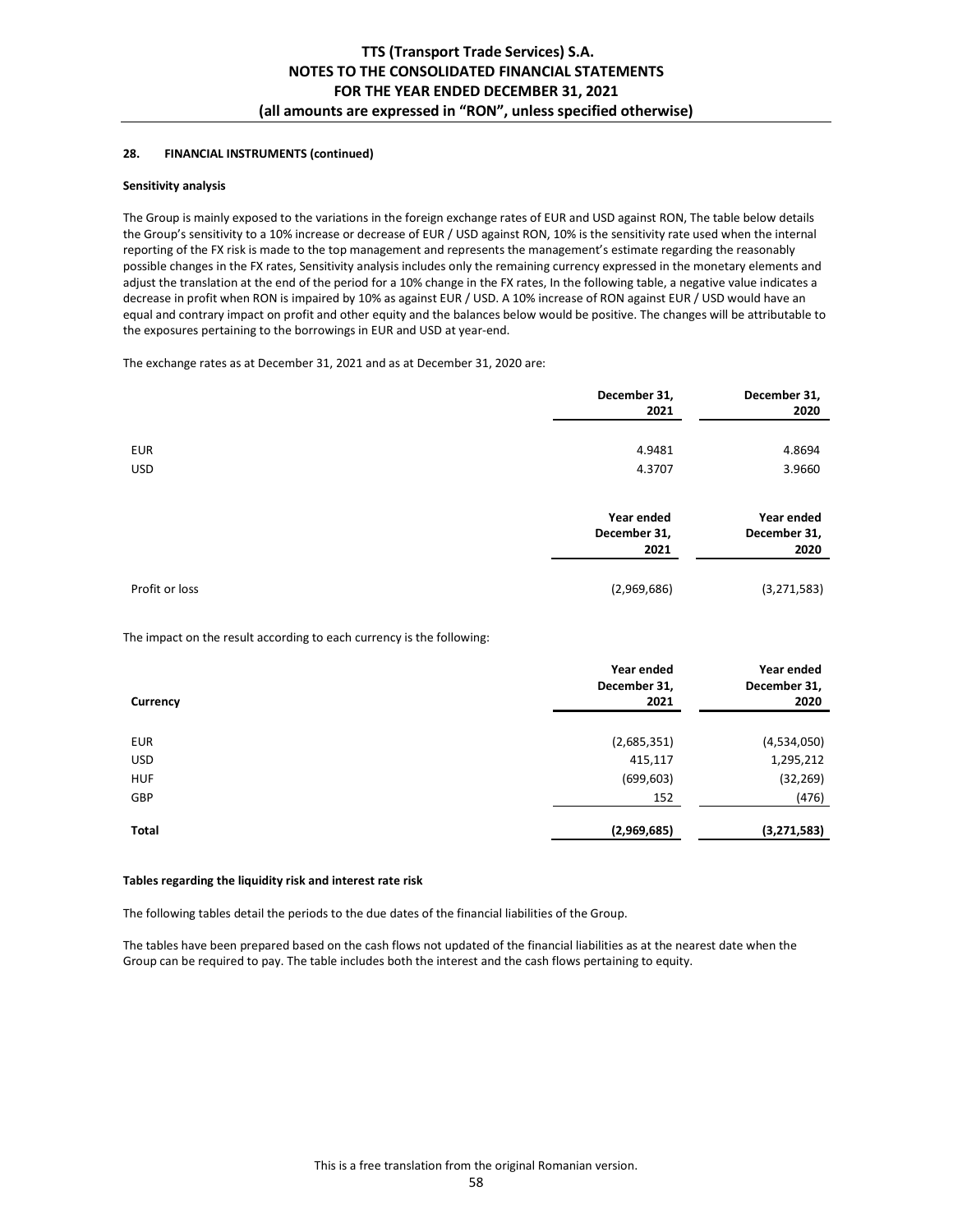## **28. FINANCIAL INSTRUMENTS (continued)**

| 2021                                      | Less than                | $1 - 2$                  |                          |            |
|-------------------------------------------|--------------------------|--------------------------|--------------------------|------------|
|                                           | 1 year                   | years                    | 2 - 5 years              | Total      |
| <b>Not bearing interest</b>               |                          |                          |                          |            |
| Trade payables and other current payables | 55,007,412               |                          |                          | 55,007,412 |
| Receivables and other current assets      | 58,414,630               |                          |                          | 58,414,630 |
| Other long-term receivables               |                          |                          |                          |            |
| <b>Interest bearing instruments</b>       |                          |                          |                          |            |
| Long- and short-term borrowings           | 41,309,533               | 7,799,608                | 19,015,920               | 68,125,061 |
| Cash and cash equivalents                 | 58,900,794               |                          |                          | 58,900,794 |
| 2020                                      | Less than                | $1 - 2$                  |                          |            |
|                                           | 1 year                   | years                    | $2 - 5$ years            | Total      |
| <b>Not bearing interest</b>               |                          |                          |                          |            |
| Trade payables and other current payables | 58,648,103               |                          |                          | 58,648,103 |
| Receivables and other current assets      | 71,495,940               | $\overline{\phantom{a}}$ |                          | 71,495,910 |
| Other long-term receivables               | $\overline{\phantom{a}}$ | 4,101,983                | $\overline{\phantom{a}}$ | 4,101,983  |
| <b>Interest bearing instruments</b>       |                          |                          |                          |            |
| Long- and short-term borrowings           | 50,801,555               | 13,313,964               | 9,799,668                | 73,915,187 |
| Cash and cash equivalents                 | 55,160,530               |                          |                          | 55,160,530 |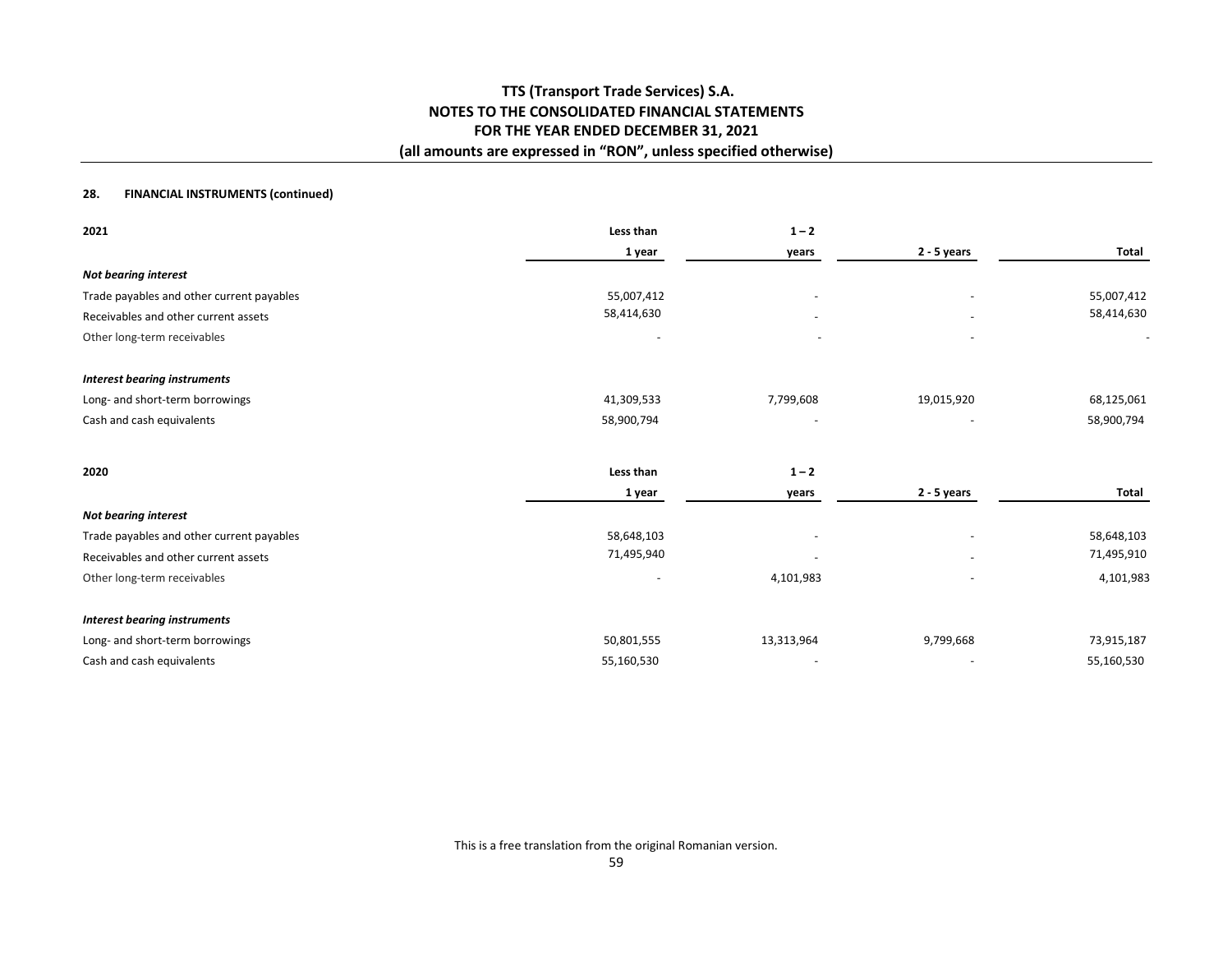#### **Sensitivity analysis for variable rate instruments**

A change of 1% in interest rates at the reporting date would have increased (decreased) profit or loss by the amounts shown below.

This analysis assumes that all other variables, in particular foreign currency rates, remain constant.

| December 31, 2021                          | 1% increase<br>1% decrease |             |  |
|--------------------------------------------|----------------------------|-------------|--|
| Long and short term borrowings             | (681, 251)                 | 681,251     |  |
| Financial liabilities interest sensitivity | (681, 251)                 | 681,251     |  |
| December 31, 2020                          | 1% increase                | 1% decrease |  |
| Long and short term borrowings             | (739, 152)                 | 739,152     |  |
| Financial liabilities interest sensitivity | (739, 152)                 | 739,152     |  |

#### **29. CASH AND BANK ACCOUNTS**

For the purposes of the cash flow statement, cash and cash equivalents include petty cash and bank accounts, Cash and cash equivalents at the end of the financial year, as presented in the cash flow statement can be reconciled with balance sheet elements as follows:

|                  | Year ended<br>December 31,<br>2021 | Year ended<br>December 31,<br>2020 |
|------------------|------------------------------------|------------------------------------|
| Cash in banks    | 52,595,148                         | 52,982,792                         |
| Petty cash       | 263,889                            | 295,080                            |
| Cash equivalents | 6,041,757                          | 1,882,658                          |
| <b>Total</b>     | 58,900,794                         | 55,160,530                         |

#### **30. COMMITMENTS AND CONTINGENCIES**

#### **Contingent liabilities**

#### **Taxation**

Taxation system in Romania is still developing trying to consolidate and harmonize with the European legislation. In this respect, there still are various interpretations of the tax laws. In certain cases, tax authorities may treat differently certain aspects and calculate supplementary taxes and levies and related interests and penalties.

In 2020, the interest value is 0.02% for each day of delay; the delay penalties are 0.01% for each day of delay.

In Romania, the fiscal year stays open for verifications during 5 years. The management estimates that the tax liabilities included in these financial statements are adequate.